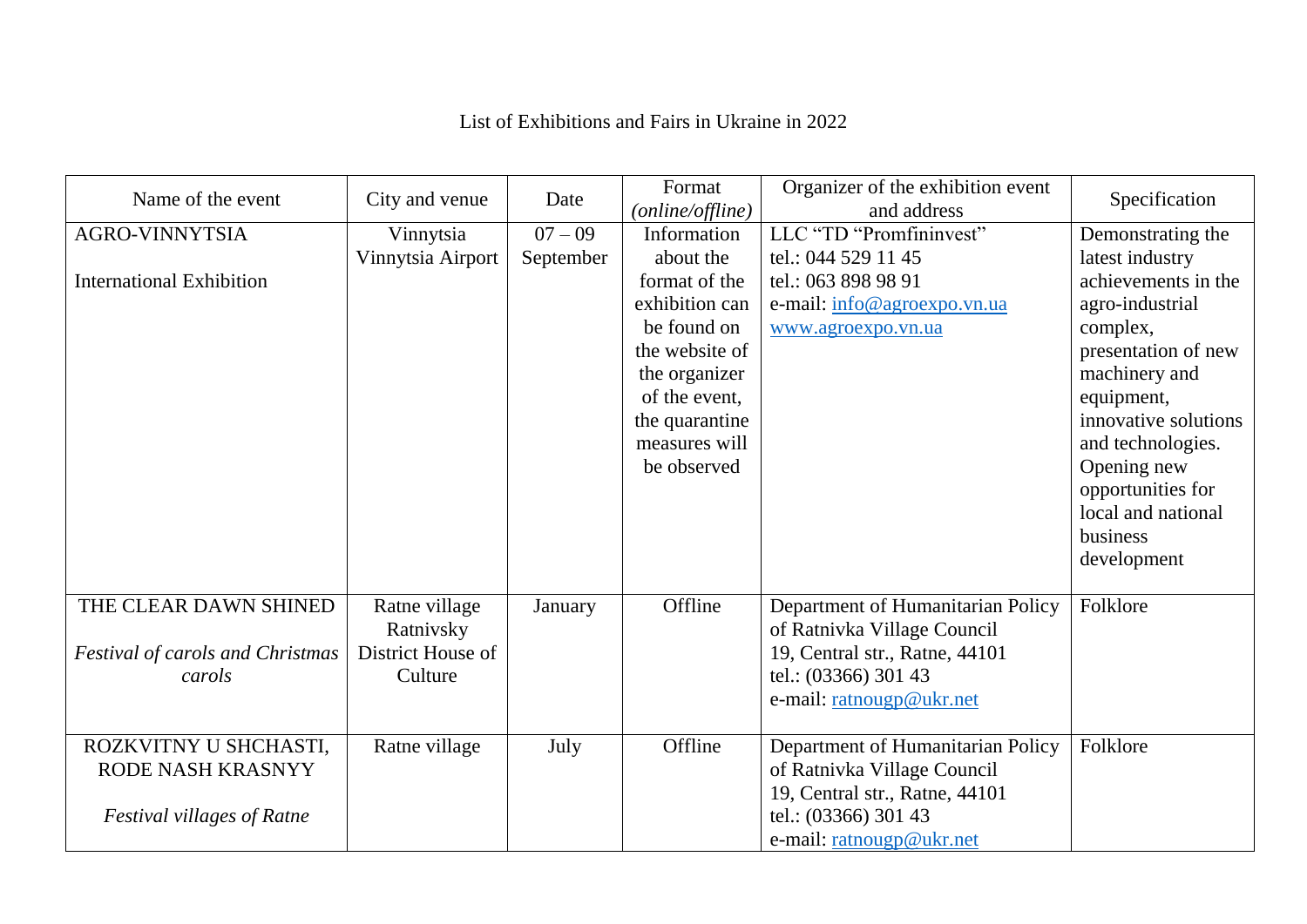| POLSKYY DIM BAHATYYE<br>NA HOSTI TA PISNI<br>Ethnographic festival                                      | Ratne village                                          | July                | Offline                                                                       | Department of Humanitarian Policy<br>of Ratnivka Village Council<br>19, Central str., Ratne, 44101<br>tel.: (03366) 301 43<br>e-mail: ratnougp@ukr.net                                                                                                                                                                                                                                      | Folk art, folklore |
|---------------------------------------------------------------------------------------------------------|--------------------------------------------------------|---------------------|-------------------------------------------------------------------------------|---------------------------------------------------------------------------------------------------------------------------------------------------------------------------------------------------------------------------------------------------------------------------------------------------------------------------------------------------------------------------------------------|--------------------|
| KOZATSKI ROZVAHY<br>Sports festival                                                                     | Ratne village                                          | July                | Offline                                                                       | Department of Humanitarian Policy<br>of Ratnivka Village Council<br>19, Central str., Ratne, 44101<br>tel.: (03366) 301 43<br>e-mail: ratnougp@ukr.net                                                                                                                                                                                                                                      | Folk art, sports   |
| <b>MEDOVIY SPAS</b><br>Exhibition - fair                                                                | Lutsk<br><b>Theater Square</b><br>Teatralnyy<br>maydan | $14 - 19$<br>August | Offline,<br>quarantine<br>measures will<br>be observed<br>during the<br>event | Volynska regional public<br>organization "Bratstvo bdzholyariv<br>Zemli Volynskoyi "Royovyy stan",<br>Public organization "Pasichnyk<br>Volyni",<br>Volyn regional state administration,<br>Department of agroindustrial<br>development regional state<br>administration Lutsk City Council<br>41, Shevchenka str., Lutsk, 43016<br>tel.: (0332) 249 996<br>e-mail: post@agro.voladm.gov.ua | Beekeeping product |
| KVITUY U PISNI,<br><b>UKRAYINO MOYA!</b><br>Festival of modern Ukrainian<br>song among young performers | Ratne village                                          | 24 August           | Offline                                                                       | Department of Humanitarian Policy<br>of Ratnivka Village Council<br>19, Central str., Ratne, 44101<br>tel.: (03366) 301 43<br>e-mail: ratnougp@ukr.net                                                                                                                                                                                                                                      | Folklore           |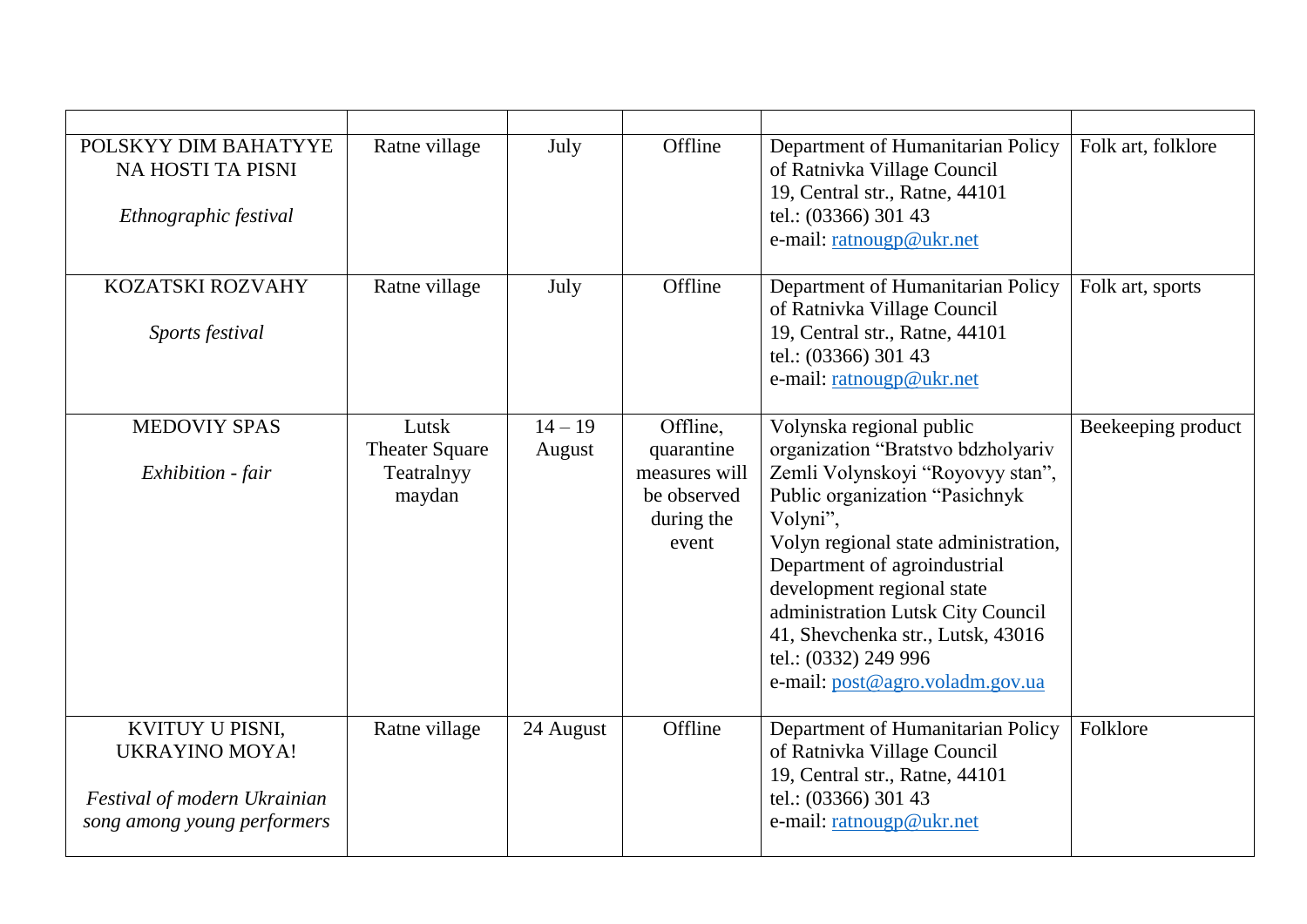| PISNYU SPIVAYU<br><b>VOSKRESLYM</b><br>KORTELISAM, VAZHKO<br>RYDAYU NAD TYM, SHCHO<br><b>BULO</b><br>Requiem rally dedicated to the<br>80th anniversary of the memory<br>of the victims of the Kortel<br>tragedy   | Ratne village                      | 23<br>September | Offline                                                                                                                        | Department of Humanitarian Policy<br>of Ratnivka Village Council<br>19, Central str., Ratne, 44101<br>tel.: (03366) 301 43<br>e-mail: ratnougp@ukr.net | Folklore                                                  |
|--------------------------------------------------------------------------------------------------------------------------------------------------------------------------------------------------------------------|------------------------------------|-----------------|--------------------------------------------------------------------------------------------------------------------------------|--------------------------------------------------------------------------------------------------------------------------------------------------------|-----------------------------------------------------------|
| <b>VSEUKRAYINS'KYY</b><br><b>TURNIR Z BOROT'BY</b><br>VIL'NOYI SERED YUNAKIV<br><b>TA DIVCHAT</b><br><b>PRYSVYACHENYY</b><br>PAMYATI MAYSTRA<br>SPORTU, TRENERA<br><b>MYKOLY</b><br>SVIRZHEVS'KOHO<br>Sports event | Ratne village                      | October         | Offline                                                                                                                        | Department of Humanitarian Policy<br>of Ratnivka Village Council<br>19, Central str., Ratne, 44101<br>tel.: (03366) 30 143<br>e-mail: ratnougp@ukr.net | <b>Sports</b>                                             |
| POKROVSKY FAIR<br>Fair                                                                                                                                                                                             | Tsuman village<br>D. Vasiliev Park | 09 October      | Information<br>about the<br>format of the<br>exhibition can<br>be found on<br>the website of<br>the organizer<br>of the event, | Tsuman Village Council<br>2, Hrushevskoho str., Tsuman<br>village<br>tel.: (03365) 943 55<br>e-mail: tsuman.sr@i.ua                                    | Products of masters<br>of folk crafts and<br>culinary art |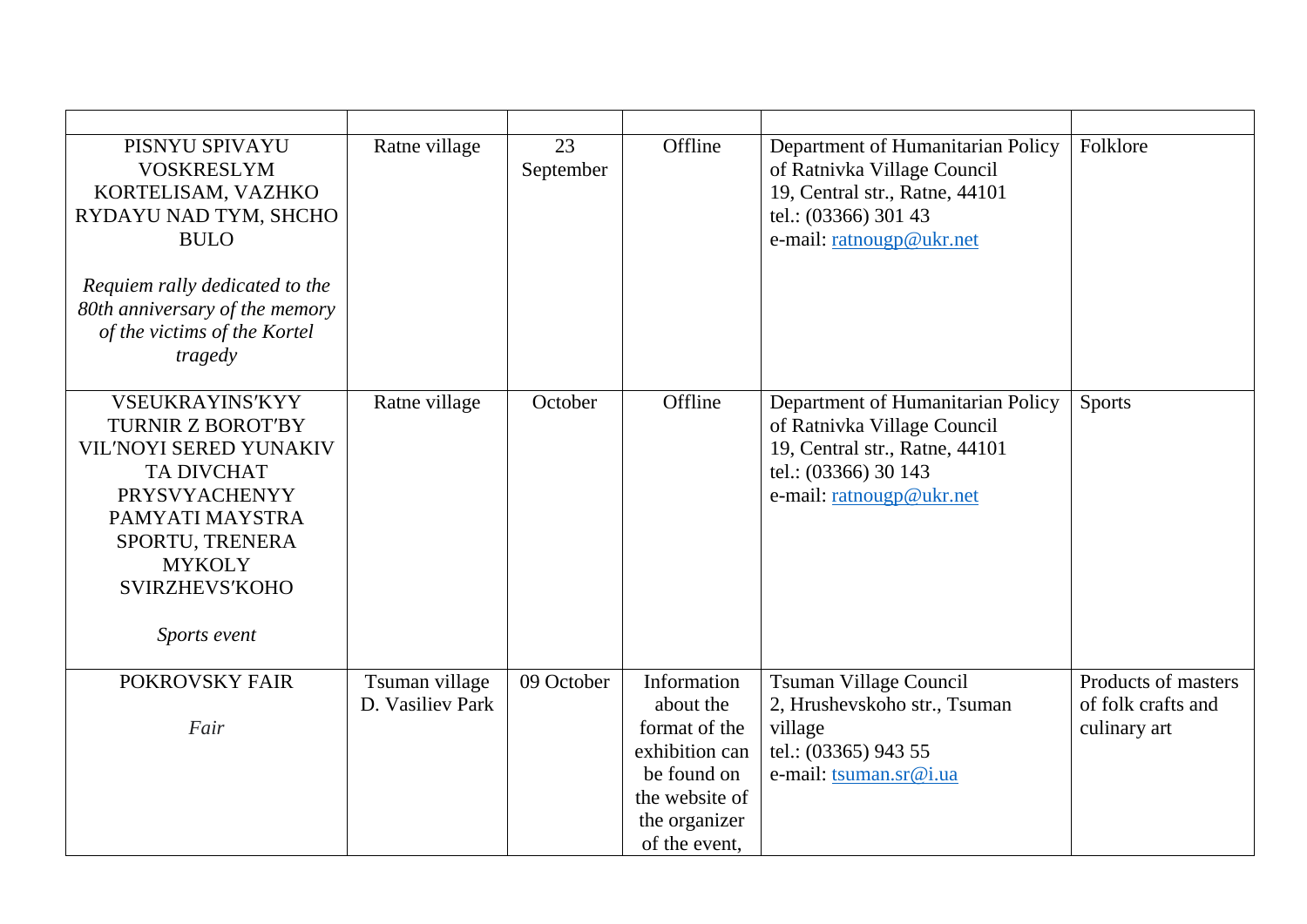|                                             |                                |                                                                                                                                                                                                        | during the<br>quarantine<br>measures will                                     |                                                                                                                                                                                         |                                                    |
|---------------------------------------------|--------------------------------|--------------------------------------------------------------------------------------------------------------------------------------------------------------------------------------------------------|-------------------------------------------------------------------------------|-----------------------------------------------------------------------------------------------------------------------------------------------------------------------------------------|----------------------------------------------------|
|                                             |                                |                                                                                                                                                                                                        | be observed                                                                   |                                                                                                                                                                                         |                                                    |
| HOLIDAY AGRICULTURAL<br><b>FAIR</b><br>Fair | Lutsk<br><b>Theater Square</b> | November                                                                                                                                                                                               | Offline,<br>quarantine<br>measures will<br>be observed<br>during the<br>event | Department of agroindustrial<br>development regional state<br>administration<br>41, Shevchenka str., Lutsk, 43016<br>tel.: (0332) 249 996<br>e-mail: post@agro.voladm.gov.ua            | Agricultural<br>products                           |
| <b>PROCUREMENT</b><br><b>CONFERENCE</b>     | Mariupol                       | May<br>Information<br>about the<br>dates of the<br>event can<br>be found on<br>the website<br>of the event<br>organizers,<br>quarantine<br>measures<br>will be<br>observed<br>during the<br>inspection | Offline                                                                       | Mariupol City Center for SME<br><b>Support and Development</b><br>43, Gretska str., Mariupol, 87500<br>tel.: (098) 072 50 98<br>e-mail: mrpl.business@gmail.com<br>www.mbusiness.org.ua | Improving skills in<br>the field of<br>procurement |
| <b>BUY MARIUPOL</b>                         | Mariupol                       | May                                                                                                                                                                                                    | Offline                                                                       | Mariupol City Center for SME<br><b>Support and Development</b>                                                                                                                          | Products of<br>Mariupol                            |
| Fair                                        |                                | Information                                                                                                                                                                                            |                                                                               | 43, Gretska str., Mariupol, 87500                                                                                                                                                       | manufacturers                                      |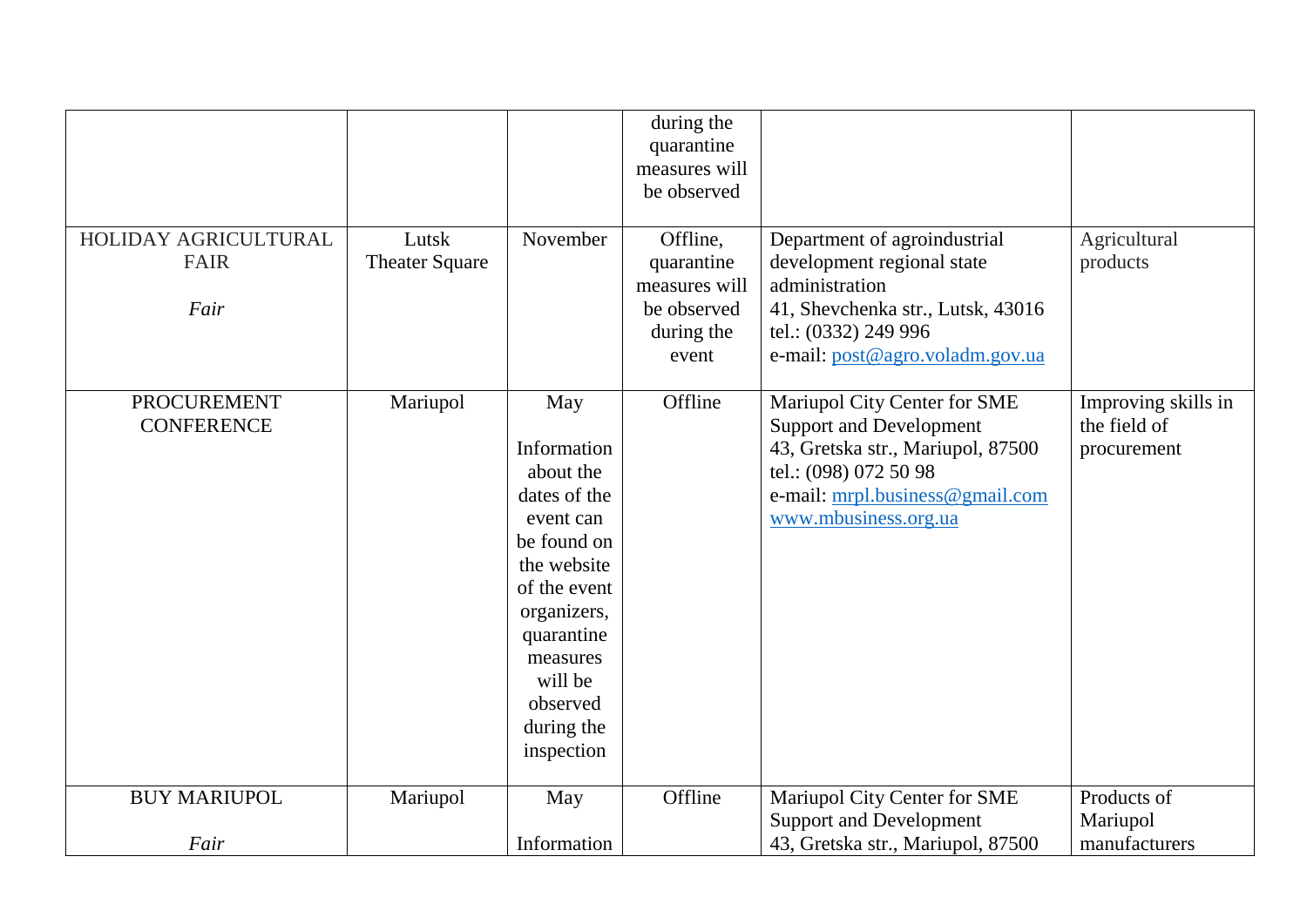|                                          |            | about the<br>dates of the<br>event can<br>be found on<br>the website<br>of the event<br>organizers,<br>quarantine<br>measures<br>will be<br>observed<br>during the<br>inspection |                | tel.: (098) 072 50 98<br>e-mail: mrpl.business@gmail.com<br>www.mbusiness.org.ua |                                  |
|------------------------------------------|------------|----------------------------------------------------------------------------------------------------------------------------------------------------------------------------------|----------------|----------------------------------------------------------------------------------|----------------------------------|
| SCIENCE, BUSINESS,<br><b>INNOVATIONS</b> | Kramatorsk | May                                                                                                                                                                              | Online/Offline | Department of Investment-<br>Innovative Development and                          | Innovation,<br>investment, Smart |
|                                          |            | Information                                                                                                                                                                      |                | <b>External Relations of the Donetsk</b>                                         | projects, IT,                    |
| Regional forum                           |            | about the                                                                                                                                                                        |                | <b>Regional State Administration</b>                                             | services, etc.                   |
|                                          |            | dates of the                                                                                                                                                                     |                | 32, Bohdan Khmelnitskyi str.                                                     |                                  |
|                                          |            | event can                                                                                                                                                                        |                | Kramatorsk, 84313                                                                |                                  |
|                                          |            | be found on                                                                                                                                                                      |                | tel.: (068) 538 39 46                                                            |                                  |
|                                          |            | the website                                                                                                                                                                      |                | e-mail: inv.d@dn.gov.ua                                                          |                                  |
|                                          |            | of the event                                                                                                                                                                     |                | www.dn.gov.ua                                                                    |                                  |
|                                          |            | organizers,<br>quarantine                                                                                                                                                        |                | www.doinvest.dn.gov.ua                                                           |                                  |
|                                          |            | measures                                                                                                                                                                         |                |                                                                                  |                                  |
|                                          |            | will be                                                                                                                                                                          |                |                                                                                  |                                  |
|                                          |            | observed                                                                                                                                                                         |                |                                                                                  |                                  |
|                                          |            | during the                                                                                                                                                                       |                |                                                                                  |                                  |
|                                          |            | inspection                                                                                                                                                                       |                |                                                                                  |                                  |
| <b>EUROPE DAY</b>                        | Kramatorsk | May                                                                                                                                                                              | Offline        | <b>Donetsk Regional State</b>                                                    | Formation of                     |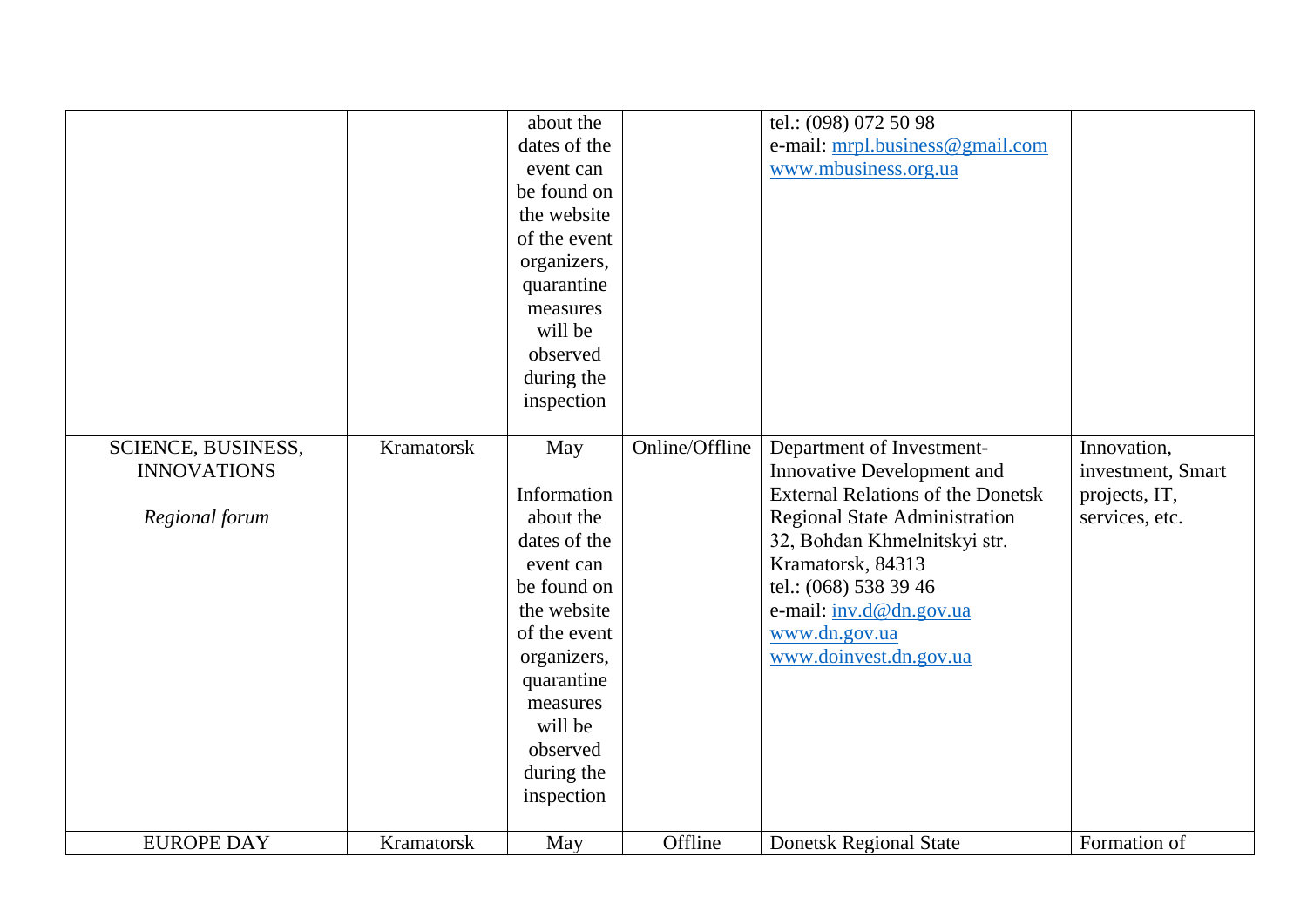| Universal exhibition $-$ fair                       |            | Information<br>about the<br>dates of the<br>event can<br>be found on<br>the website<br>of the event<br>organizers,<br>quarantine<br>measures<br>will be<br>observed<br>during the                                    |         | Administration, structural<br>subdivisions of the Donetsk<br><b>Regional State Administration</b><br>6, Alekse Tykhoho str.<br>Kramatorsk, 84313<br>tel.: (06264) 204 40<br>e-mail: donoda@dn.gov.ua<br>www.dn.gov.ua                                                                                   | positive public<br>opinion on the<br>European<br>integration course<br>of Ukraine,<br>acquaintance of the<br>public with<br>European values<br>and traditions |
|-----------------------------------------------------|------------|----------------------------------------------------------------------------------------------------------------------------------------------------------------------------------------------------------------------|---------|---------------------------------------------------------------------------------------------------------------------------------------------------------------------------------------------------------------------------------------------------------------------------------------------------------|---------------------------------------------------------------------------------------------------------------------------------------------------------------|
| <b>SCIENTIFIC CONFERENCE</b><br>OF YOUNG SCIENTISTS | Kramatorsk | inspection<br>May<br>Information<br>about the<br>dates of the<br>event can<br>be found on<br>the website<br>of the event<br>organizers,<br>quarantine<br>measures<br>will be<br>observed<br>during the<br>inspection | Offline | Department of Investment -<br><b>Innovative Development and</b><br><b>External Relations of the Donetsk</b><br><b>Regional State Administration</b><br>32, Bohdan Khmelnitskyi str.<br>Kramatorsk, 84313<br>tel.: (068) 538 39 46<br>e-mail: inv.d@dn.gov.ua<br>www.dn.gov.ua<br>www.doinvest.dn.gov.ua | IT, presentations of<br>young scientists                                                                                                                      |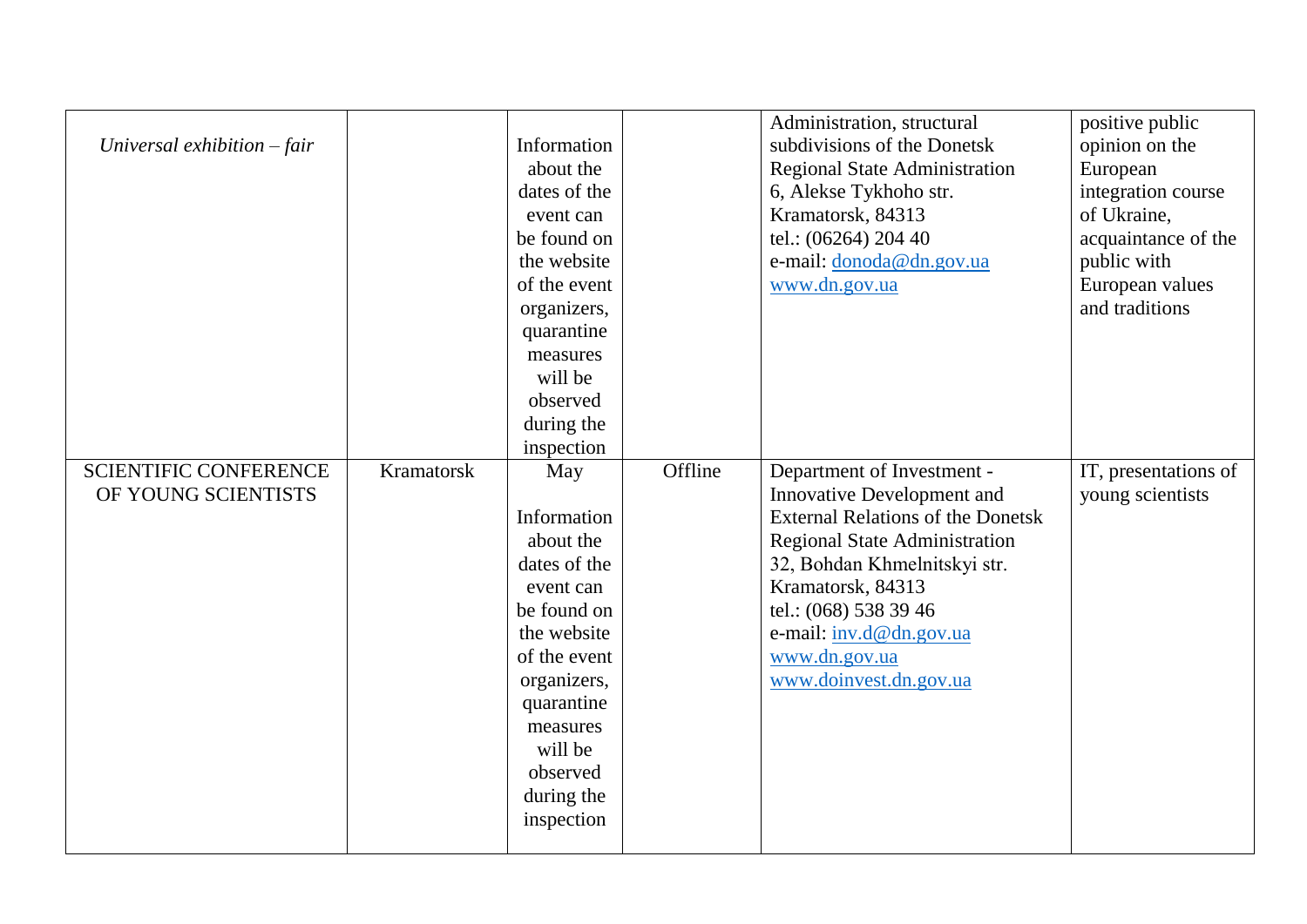| ROBOSMART DN.UA.        | Slavyansk         | June         | Online/Offline | Department of Investment -               | $Smart -$            |
|-------------------------|-------------------|--------------|----------------|------------------------------------------|----------------------|
|                         |                   |              |                | Innovative Development and               | technologies,        |
| Regional festival       |                   | Information  |                | <b>External Relations of the Donetsk</b> | robotics etc.        |
|                         |                   | about the    |                | <b>Regional State Administration</b>     |                      |
|                         |                   | dates of the |                | 32, Bohdan Khmelnitskyi str.             |                      |
|                         |                   | event can    |                | Kramatorsk, 84313                        |                      |
|                         |                   | be found on  |                | tel.: (068) 538 39 46                    |                      |
|                         |                   | the website  |                | e-mail: inv.d@dn.gov.ua                  |                      |
|                         |                   | of the event |                | www.dn.gov.ua                            |                      |
|                         |                   | organizers,  |                | www.doinvest.dn.gov.ua                   |                      |
|                         |                   | quarantine   |                |                                          |                      |
|                         |                   | measures     |                |                                          |                      |
|                         |                   | will be      |                |                                          |                      |
|                         |                   | observed     |                |                                          |                      |
|                         |                   | during the   |                |                                          |                      |
|                         |                   | inspection   |                |                                          |                      |
|                         |                   |              |                |                                          |                      |
| WILD FIELD. THE ROAD TO | Nazarivka village | June         | Offline        | Department of Culture and Tourism        | The history of       |
| <b>EUROPE</b>           | Nikolska          |              |                | of Donetsk Regional State                | Ukraine, national    |
|                         | territorial       | Information  |                | Administration                           | clothing, rituals,   |
| Festival                | community         | about the    |                | 37, Dvirtseva str.                       | national dishes etc. |
|                         | Mariupol district | dates of the |                | Kramatorsk, 84301                        |                      |
|                         | Donetsk region    | event can    |                | e-mail: kultura@dn.gov.ua                |                      |
|                         | Ukraine           | be found on  |                | www.dn.gov.ua                            |                      |
|                         |                   | the website  |                |                                          |                      |
|                         |                   | of the event |                |                                          |                      |
|                         |                   | organizers,  |                |                                          |                      |
|                         |                   | quarantine   |                |                                          |                      |
|                         |                   | measures     |                |                                          |                      |
|                         |                   | will be      |                |                                          |                      |
|                         |                   | observed     |                |                                          |                      |
|                         |                   | during the   |                |                                          |                      |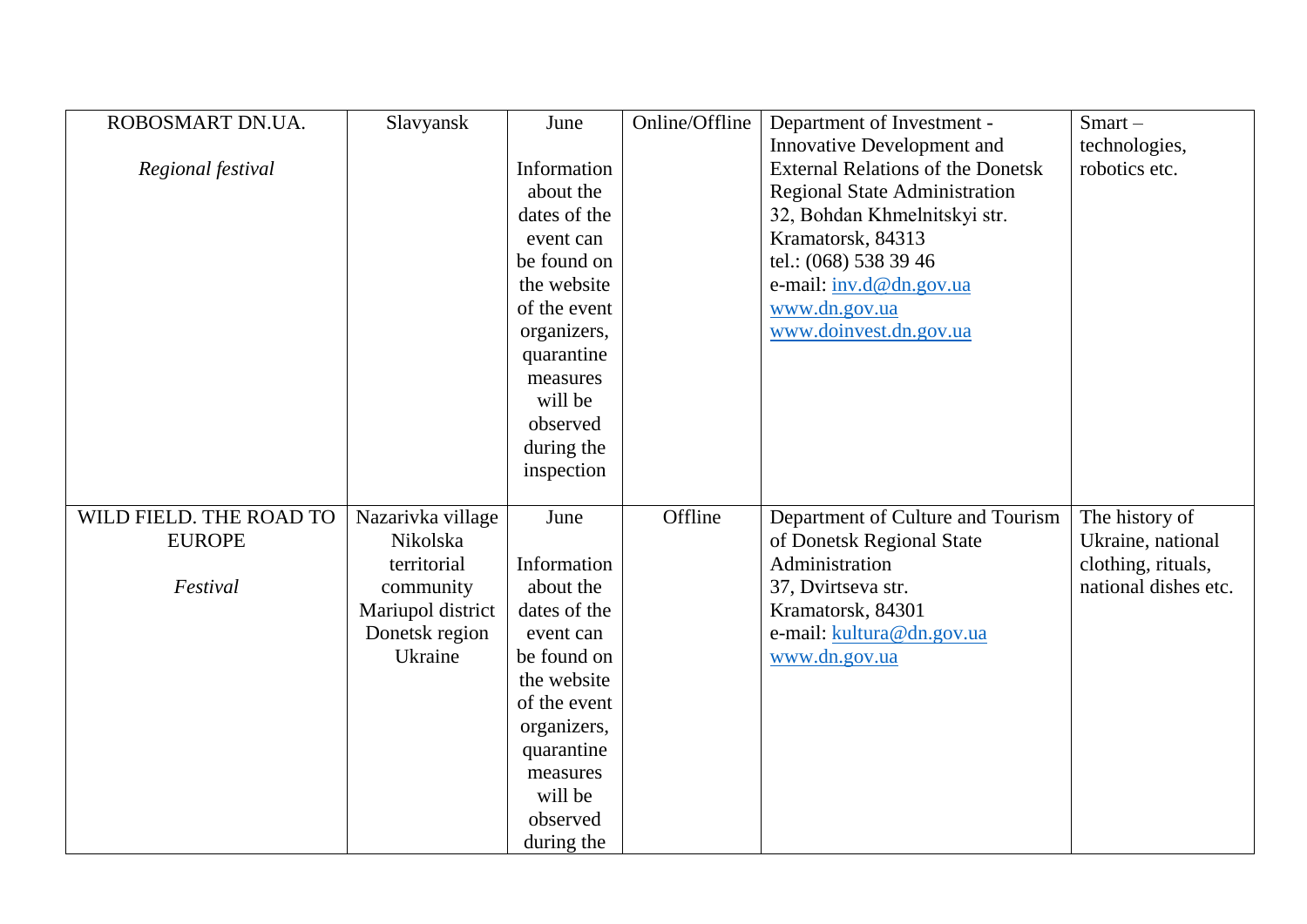|                                    |          | inspection                                                                                                                                                                                              |                |                                                                                                                                                                                         |                                                            |
|------------------------------------|----------|---------------------------------------------------------------------------------------------------------------------------------------------------------------------------------------------------------|----------------|-----------------------------------------------------------------------------------------------------------------------------------------------------------------------------------------|------------------------------------------------------------|
|                                    |          |                                                                                                                                                                                                         |                |                                                                                                                                                                                         |                                                            |
| <b>HORECA</b><br>$Exhibition-fair$ | Mariupol | June<br>Information<br>about the<br>dates of the<br>event can<br>be found on<br>the website<br>of the event<br>organizers,<br>quarantine<br>measures<br>will be<br>observed<br>during the<br>inspection | Offline        | Mariupol City Center for SME<br><b>Support and Development</b><br>43, Gretska str., Mariupol, 87500<br>tel.: (098) 072 50 98<br>e-mail: mrpl.business@gmail.com<br>www.mbusiness.org.ua | Tourism, equipment<br>for hotel and<br>restaurant business |
| HR-CONFERENCE                      | Mariupol | July<br>Information<br>about the<br>dates of the<br>event can<br>be found on<br>the website                                                                                                             | Online/Offline | Mariupol City Center for SME<br><b>Support and Development</b><br>43, Gretska str., Mariupol, 87500<br>tel.: (098) 072 50 98<br>e-mail: mrpl.business@gmail.com<br>www.mbusiness.org.ua | <b>HR</b>                                                  |
|                                    |          | of the event<br>organizers,                                                                                                                                                                             |                |                                                                                                                                                                                         |                                                            |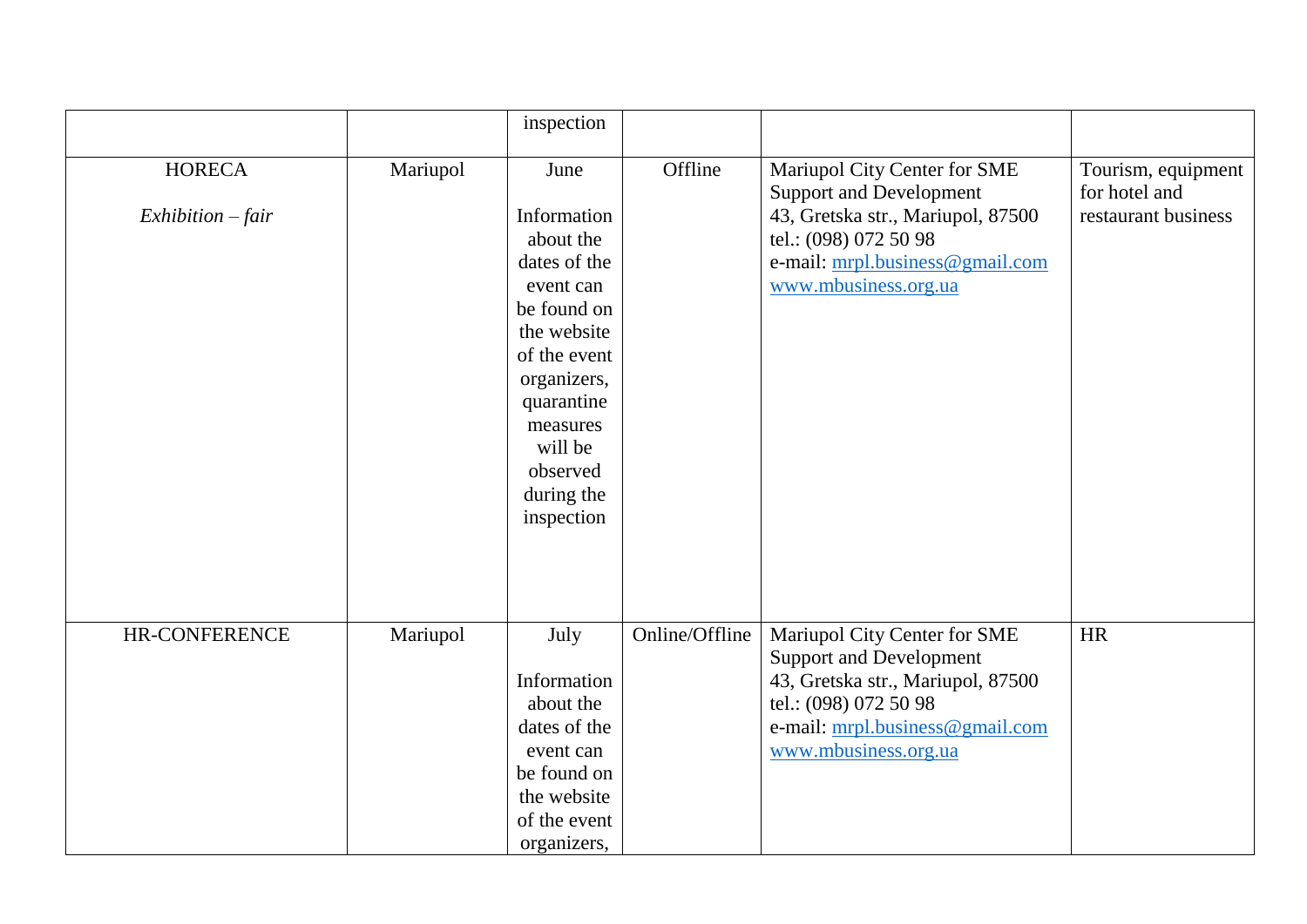|                                                 |            | quarantine<br>measures<br>will be<br>observed<br>during the<br>inspection                                                                                                                                    |         |                                                                                                                                                                                                                                                                                                  |                                                       |
|-------------------------------------------------|------------|--------------------------------------------------------------------------------------------------------------------------------------------------------------------------------------------------------------|---------|--------------------------------------------------------------------------------------------------------------------------------------------------------------------------------------------------------------------------------------------------------------------------------------------------|-------------------------------------------------------|
| <b>INTERNATIONAL</b><br><b>INVESTMENT FORUM</b> | Kramatorsk | September<br>Information<br>about the<br>dates of the<br>event can<br>be found on<br>the website<br>of the event<br>organizers,<br>quarantine<br>measures<br>will be<br>observed<br>during the<br>inspection | Offline | Department of Investment -<br>Innovative Development and<br><b>External Relations of the Donetsk</b><br><b>Regional State Administration</b><br>32, Bohdan Khmelnitskyi str.<br>Kramatorsk, 84313<br>tel.: (068) 538 39 46<br>e-mail: inv.d@dn.gov.ua<br>www.dn.gov.ua<br>www.doinvest.dn.gov.ua | Partnership,<br>projects,<br>investments,<br>services |
| ETHNO-WEEKEND                                   | Vugledar   | September                                                                                                                                                                                                    | Offline | Department of Culture and Tourism<br>of Donetsk Regional State                                                                                                                                                                                                                                   | Art, national dishes<br>and clothes                   |
| Cultural and artistic project                   |            | Information<br>about the<br>dates of the<br>event can<br>be found on<br>the website                                                                                                                          |         | Administration<br>37, Dvirtseva str.<br>Kramatorsk, 84301<br>e-mail: kultura@dn.gov.ua<br>www.dn.gov.ua                                                                                                                                                                                          |                                                       |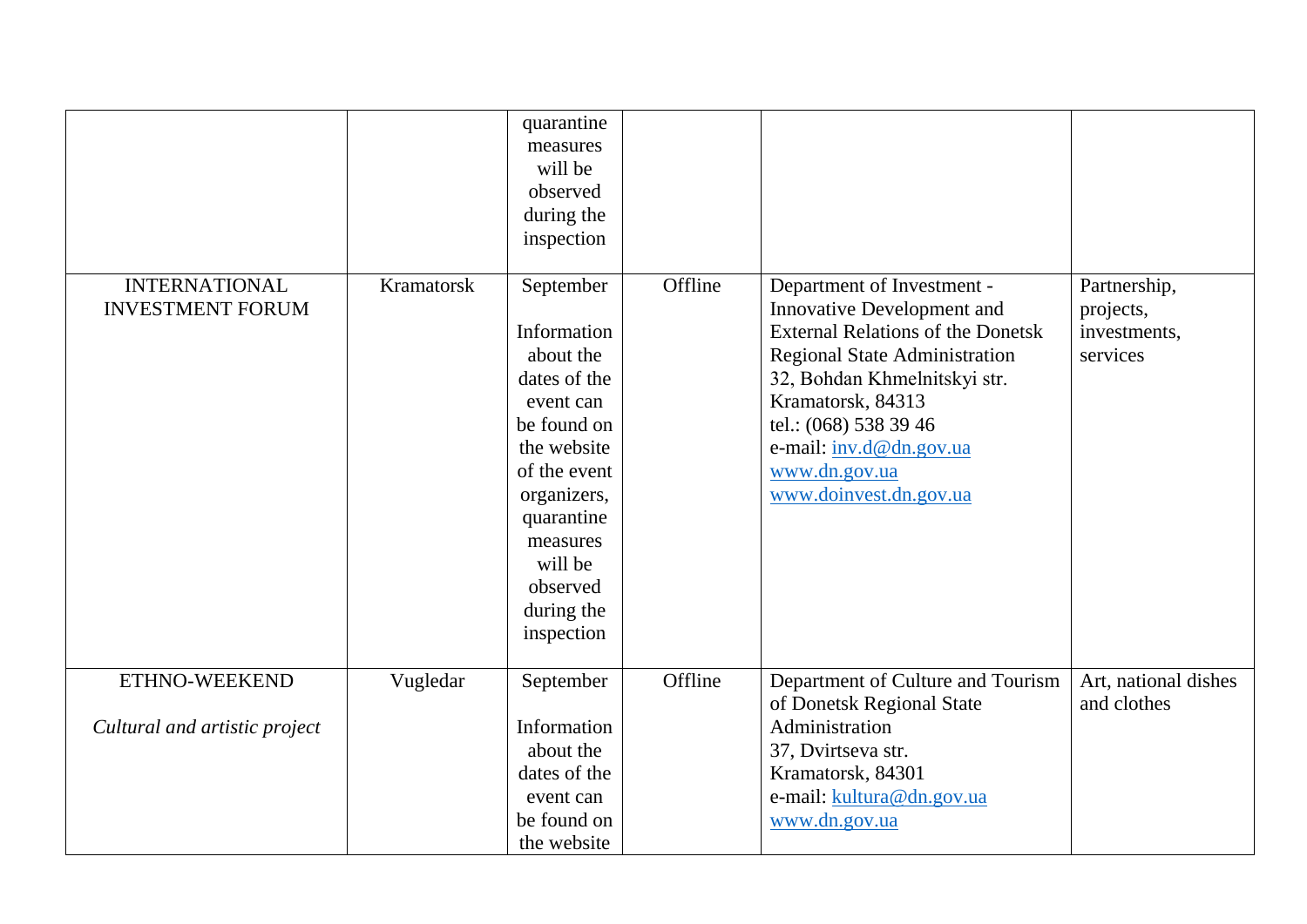|                                                  |          | of the event<br>organizers,<br>quarantine<br>measures<br>will be<br>observed<br>during the<br>inspection                                                                                                     |                |                                                                                                                                                                                         |                                          |
|--------------------------------------------------|----------|--------------------------------------------------------------------------------------------------------------------------------------------------------------------------------------------------------------|----------------|-----------------------------------------------------------------------------------------------------------------------------------------------------------------------------------------|------------------------------------------|
| <b>ENTREPRENEUR DAY</b><br><b>Business forum</b> | Mariupol | September<br>Information<br>about the<br>dates of the<br>event can<br>be found on<br>the website<br>of the event<br>organizers,<br>quarantine<br>measures<br>will be<br>observed<br>during the<br>inspection | Offline        | Mariupol City Center for SME<br><b>Support and Development</b><br>43, Gretska str., Mariupol, 87500<br>tel.: (098) 072 50 98<br>e-mail: mrpl.business@gmail.com<br>www.mbusiness.org.ua | Achievements of<br>city entrepreneurs    |
| MARKETING CONFERENCE                             | Mariupol | October                                                                                                                                                                                                      | Online/Offline | Mariupol City Center for SME                                                                                                                                                            | New marketing                            |
| Conference                                       |          | Information                                                                                                                                                                                                  |                | <b>Support and Development</b><br>43, Gretska str., Mariupol, 87500                                                                                                                     | trends, research of<br>current trends in |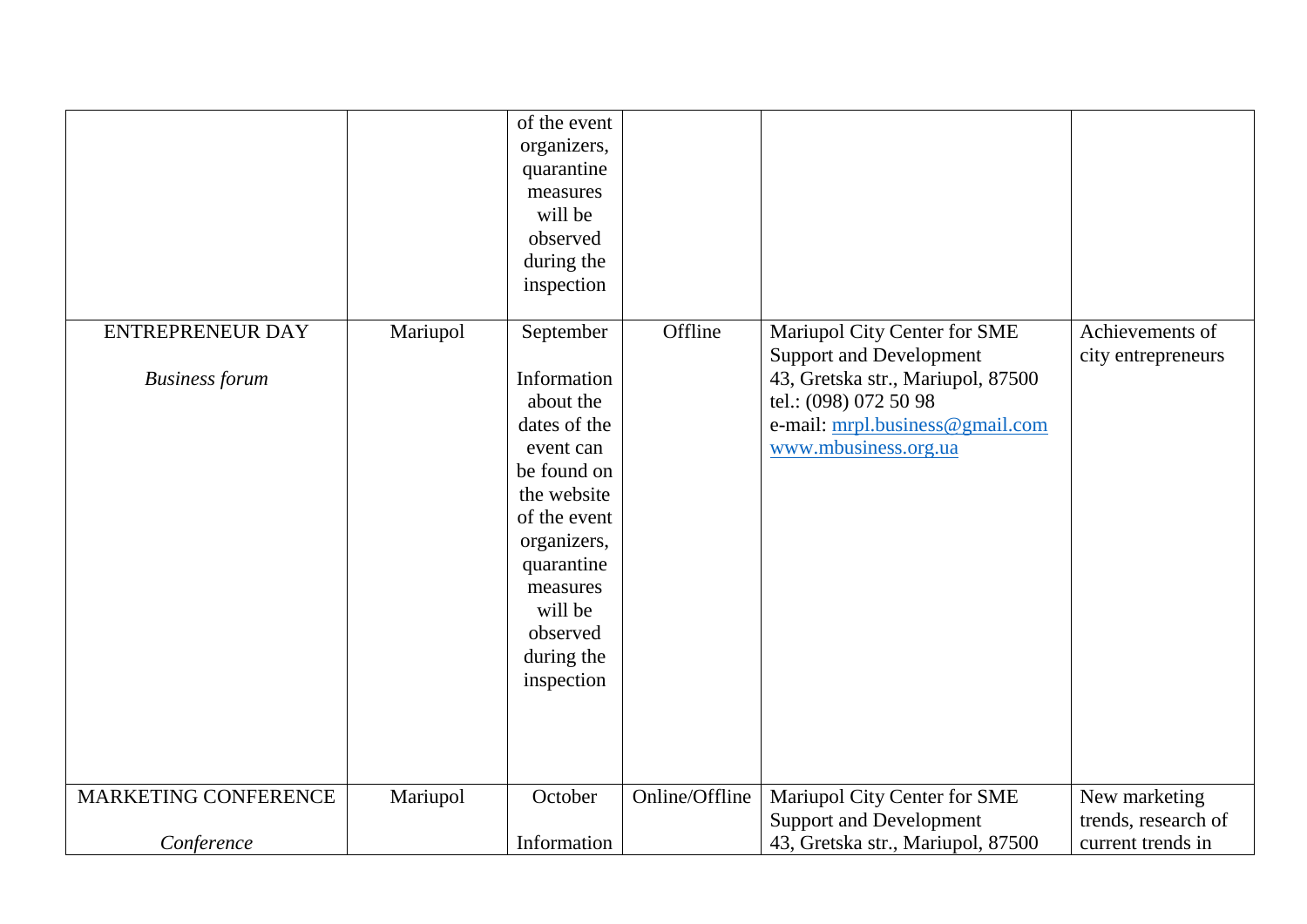|                             |          | about the<br>dates of the<br>event can<br>be found on<br>the website<br>of the event<br>organizers,<br>quarantine<br>measures<br>will be<br>observed                                                       |                | tel.: (098) 072 50 98<br>e-mail: mrpl.business@gmail.com<br>www.mbusiness.org.ua                                                                                                        | marketing                                |
|-----------------------------|----------|------------------------------------------------------------------------------------------------------------------------------------------------------------------------------------------------------------|----------------|-----------------------------------------------------------------------------------------------------------------------------------------------------------------------------------------|------------------------------------------|
|                             |          | during the<br>inspection                                                                                                                                                                                   |                |                                                                                                                                                                                         |                                          |
| <b>BUY MARIUPOL</b><br>Fair | Mariupol | October<br>Information<br>about the<br>dates of the<br>event can<br>be found on<br>the website<br>of the event<br>organizers,<br>quarantine<br>measures<br>will be<br>observed<br>during the<br>inspection | Offline        | Mariupol City Center for SME<br><b>Support and Development</b><br>43, Gretska str., Mariupol, 87500<br>tel.: (098) 072 50 98<br>e-mail: mrpl.business@gmail.com<br>www.mbusiness.org.ua | Products of<br>Mariupol<br>manufacturers |
| YOUTH BUSINESS              | Mariupol | November                                                                                                                                                                                                   | Online/Offline | Mariupol City Center for SME                                                                                                                                                            | Future                                   |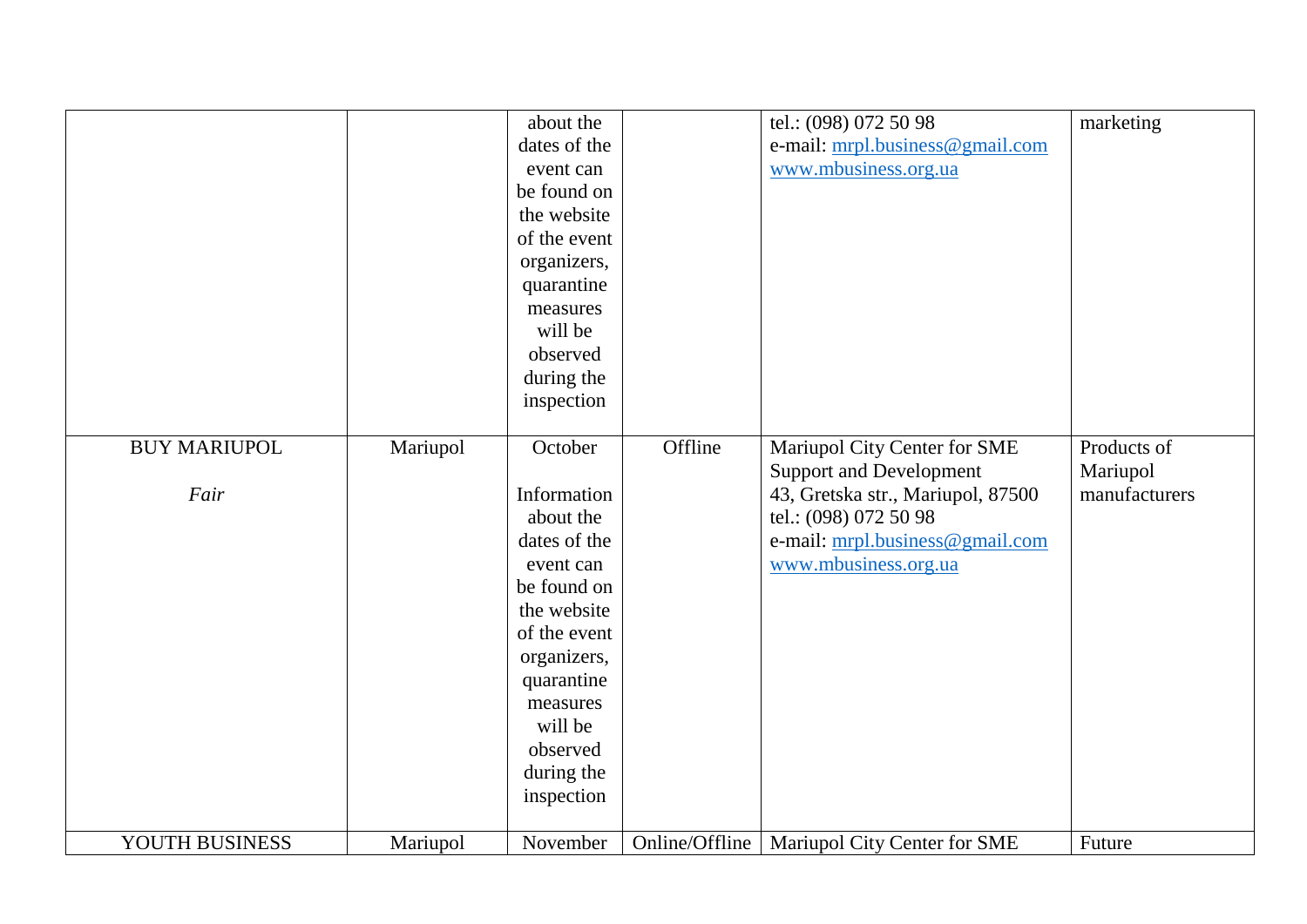| Conference                                        |                             | Information<br>about the<br>dates of the<br>event can<br>be found on<br>the website<br>of the event<br>organizers,<br>quarantine<br>measures<br>will be<br>observed<br>during the<br>inspection |                                   | <b>Support and Development</b><br>43, Gretska str., Mariupol, 87500<br>tel.: (098) 072 50 98<br>e-mail: mrpl.business@gmail.com<br>www.mbusiness.org.ua | entrepreneurs,<br>increasing young<br>people's interest in<br>business |
|---------------------------------------------------|-----------------------------|-------------------------------------------------------------------------------------------------------------------------------------------------------------------------------------------------|-----------------------------------|---------------------------------------------------------------------------------------------------------------------------------------------------------|------------------------------------------------------------------------|
| <b>MASTERFUL JUNE</b>                             | Zhytomyr<br>S. P. Korolyov  | June                                                                                                                                                                                            | Information on<br>the format will | Municipal institution "Zhytomyr<br>Regional Centre of Folk Art"                                                                                         | Culture, arts and<br>crafts                                            |
| Regional holiday of Decorative<br>and applied art | square                      |                                                                                                                                                                                                 | be available<br>on the            | <b>Zhytomyr Regional Council</b><br>5 Trypilska str., Zhytomyr, 10014                                                                                   |                                                                        |
|                                                   |                             |                                                                                                                                                                                                 | organizer's<br>website            | tel.: (0412) 470 386<br>e-mail: zt.folkart@gmail.com                                                                                                    |                                                                        |
|                                                   |                             |                                                                                                                                                                                                 |                                   |                                                                                                                                                         |                                                                        |
| ZT-EXPO                                           | Zhytomyr<br>14 S.P.         | Information<br>about the                                                                                                                                                                        | Information on<br>the format of   | Municipal institution "Zhytomyr<br>Tourist Information Centre"                                                                                          | Turism                                                                 |
| Tourist exhibition                                | Korolyov square             | exact date                                                                                                                                                                                      | the exhibition                    | Zhytomyr Regional Council                                                                                                                               |                                                                        |
|                                                   | Platform near the<br>cinema | of the<br>exhibition                                                                                                                                                                            | will be<br>available on           | 25 Mala Berdichivska str.,<br>Zhytomyr, 10014                                                                                                           |                                                                        |
|                                                   | "Zhovten"                   | will be                                                                                                                                                                                         | the organizer's                   | tel.: (0412) 474 420                                                                                                                                    |                                                                        |
|                                                   |                             | available on                                                                                                                                                                                    | website                           | e-mail: zhotic@ukr.net                                                                                                                                  |                                                                        |
|                                                   |                             | the                                                                                                                                                                                             |                                   | www.tic.zt.ua                                                                                                                                           |                                                                        |
|                                                   |                             | organizer's                                                                                                                                                                                     |                                   |                                                                                                                                                         |                                                                        |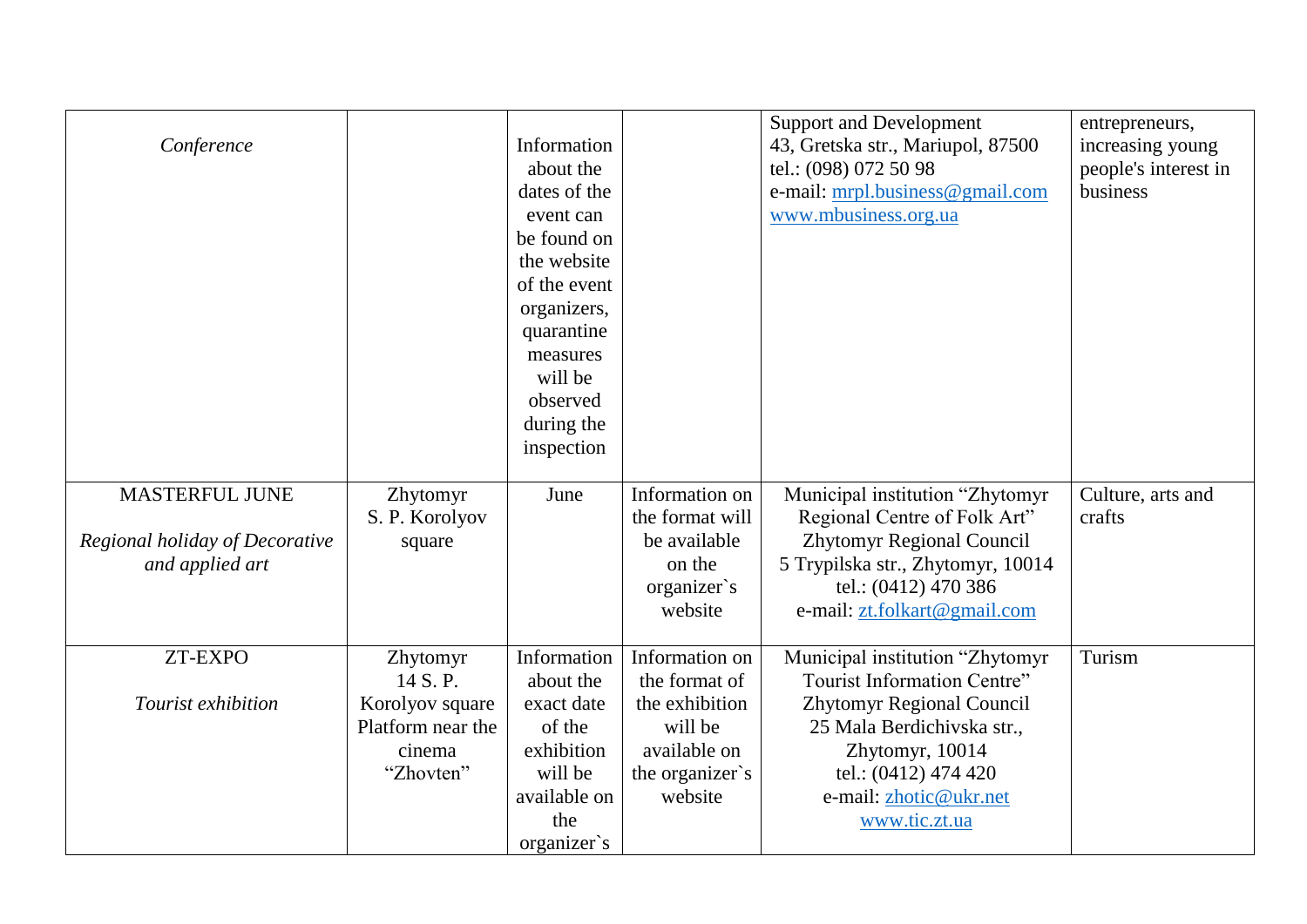|                                                                 |                                  | website |                                                                                       |                                                                                                                                                                                                                                                             |                                                              |
|-----------------------------------------------------------------|----------------------------------|---------|---------------------------------------------------------------------------------------|-------------------------------------------------------------------------------------------------------------------------------------------------------------------------------------------------------------------------------------------------------------|--------------------------------------------------------------|
| <b>HONEY FESTIVAL</b><br>Festival                               | Zhytomyr<br>Mykhailivska str.    | August  | Information on<br>the format will<br>be available<br>on the<br>organizer's<br>website | Department for Agro-Industrial<br>Development and Economic Policy<br><b>Zhytomyr Regional State</b><br>Administration<br>25 Mala Berdichivska str.,<br>Zhytomyr, 10014<br>tel.: (0412) 473 883<br>e-mail: office@aprdep.zht.gov.ua<br>www.economy-zt.gov.ua | Food industry                                                |
| MEDIVKA-FEST<br>Festival                                        | Zhytomyr<br>Novyi Boulevard      | October | Information on<br>the format will<br>be available<br>on the<br>organizer's<br>website | Department for Agro-Industrial<br>Development and Economic Policy<br><b>Zhytomyr Regional State</b><br>Administration<br>25 Mala Berdichivska str.,<br>Zhytomyr, 10014<br>tel.: (0412) 473 883<br>e-mail: office@aprdep.zht.gov.ua<br>www.economy-zt.gov.ua | Food industry                                                |
| <b>OHYN I MNIASO</b><br>(FIRE AND MEAT)<br>Festival-competition | Mukachevo<br><b>Central Park</b> | May     | Offline                                                                               | Mukachevo city tourist information<br>center<br>tel.: (095) 935 31 11<br>e-mail: vis.mukachevo@gmail.com                                                                                                                                                    | Gastronomy,<br>souvenirs,<br>competition, concert<br>program |
| <b>VARYSHSKE PYVO</b><br><b>Festival of craft brewers</b>       | Mukachevo<br><b>Central Park</b> | August  | Offline                                                                               | Mukachevo city tourist information<br>center<br>tel.: (095) 935 31 11<br>e-mail: vis.mukachevo@gmail.com                                                                                                                                                    | Gastronomy,<br>souvenirs,<br>competition, concert<br>program |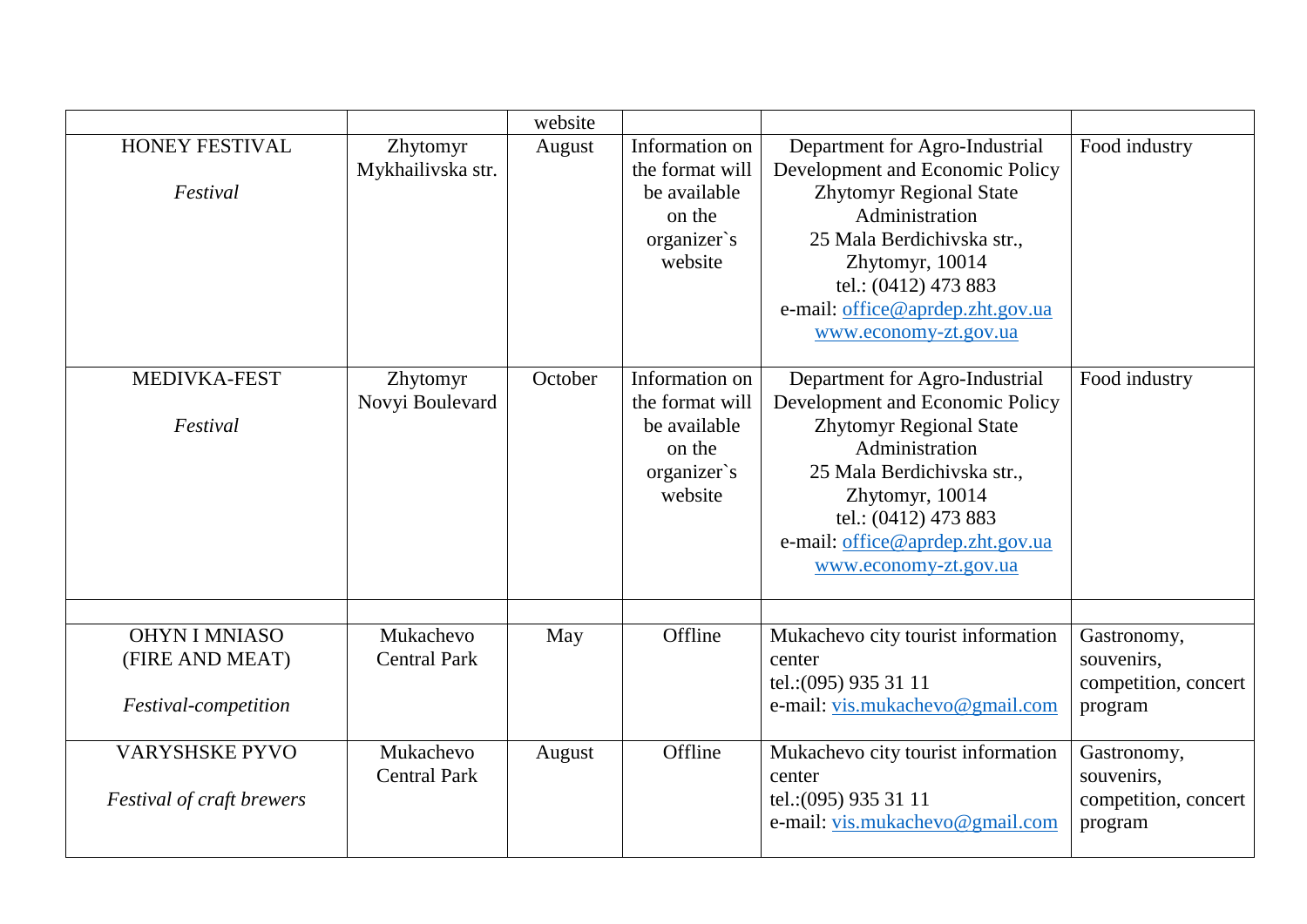| ZAKARPATTIA - BUSINESS<br>IN THE CENTER OF EUROPE<br>Annual investment forum                                | <b>Uzhhorod</b><br>28, Koshyts'ka<br>Art center<br>"Il'ko Gallery" | October               | Offline | Zakarpattia Regional State<br>Administration<br>4, Narodna sq., Uzhhorod, 88008<br>e-mail: economy@carpathia.gov.ua<br>e-mail:<br>zakregion.development@gmail.com<br>www.carpathia.gov.ua | Investments                                            |
|-------------------------------------------------------------------------------------------------------------|--------------------------------------------------------------------|-----------------------|---------|-------------------------------------------------------------------------------------------------------------------------------------------------------------------------------------------|--------------------------------------------------------|
| <b>GOLDEN AUTUMN</b><br>Regional agricultural fair                                                          | Uzhhorod<br>L. Tolstoho str.                                       | October               | Offline | Department of Agro-Industrial<br>Development of the<br><b>Transcarpathian Regional State</b><br>Administration<br>www.carpathia.gov.ua                                                    | Agricultural<br>products                               |
| <b>AGROTECHSERVICE</b><br>Specialized exhibition of<br>agricultural technologies,<br>machines and equipment | Ukraine,<br>Zaporozhye,<br>Exhibition<br>Centre "Kozak-<br>palace" | $08 - 10$<br>February | Offline | Zaporozhye Chamber of Commerce<br>and Industry<br>tel.: (061) 213 50 26<br>e-mail: cci@cci.zp.ua<br>www.expo.zp.ua                                                                        | Agrarian<br>technologies,<br>machines and<br>equipment |
| <b>BUILDING</b><br>Specialized exhibition for<br>building technologies and<br>materials                     | Ukraine,<br>Zaporozhye,<br>Exhibition<br>Centre "Kozak-<br>palace" | $08 - 10$<br>February | Offline | Zaporozhye Chamber of Commerce<br>and Industry<br>tel.: (061) 213 50 26<br>e-mail: cci@cci.zp.ua<br>www.expo.zp.ua                                                                        | <b>Building</b><br>technologies and<br>materials       |
| ZAPORIZHZHYA<br><b>INDUSTRIAL FORUM</b><br>MACHINEBUILDING &<br>METALLURGY                                  | Ukraine,<br>Zaporozhye,<br>Exhibition<br>Centre "Kozak-<br>palace" | $24 - 26$<br>May      | Offline | Zaporozhye Chamber of Commerce<br>and Industry<br>tel.: (061) 213 50 26<br>e-mail: cci@cci.zp.ua<br>www.expo.zp.ua                                                                        | Industrial<br>technologies,<br>machines,<br>equipment  |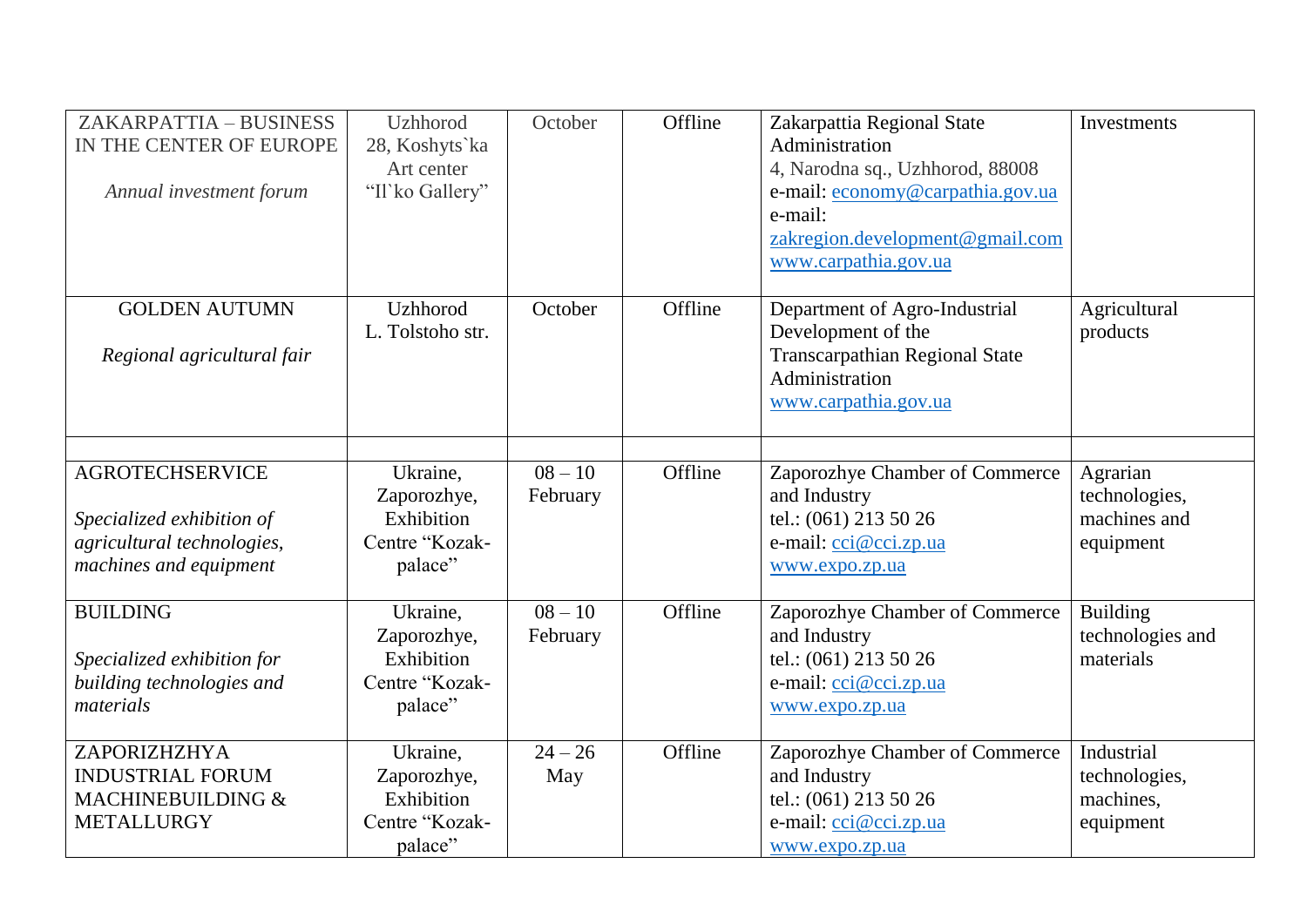| International specialized<br>exhibition of industrial<br>technologies, machines,<br>equipment                                                           |                                                                    |                  |         |                                                                                                                    |                                           |
|---------------------------------------------------------------------------------------------------------------------------------------------------------|--------------------------------------------------------------------|------------------|---------|--------------------------------------------------------------------------------------------------------------------|-------------------------------------------|
| <b>FOUNDRY</b><br>International specialized<br>exhibition-conference of<br>founding equipment and<br>technologies                                       | Ukraine,<br>Zaporozhye,<br>Exhibition<br>Centre "Kozak-<br>palace" | $24 - 26$<br>May | Offline | Zaporozhye Chamber of Commerce<br>and Industry<br>tel.: (061) 213 50 26<br>e-mail: cci@cci.zp.ua<br>www.expo.zp.ua | Founding<br>equipment and<br>technologies |
| <b>COMPOSITE MATERIALS</b><br>International specialized<br>exhibition-conference of<br>composite materials                                              | Ukraine,<br>Zaporozhye,<br>Exhibition<br>Centre "Kozak-<br>palace" | $24 - 26$<br>May | Offline | Zaporozhye Chamber of Commerce<br>and Industry<br>tel.: (061) 213 50 26<br>e-mail: cci@cci.zp.ua<br>www.expo.zp.ua | Composite<br>materials                    |
| <b>WELDING</b><br>International specialized<br>exhibition of welding<br>technologies                                                                    | Ukraine,<br>Zaporozhye,<br>Exhibition<br>Centre "Kozak-<br>palace" | $24 - 26$<br>May | Offline | Zaporozhye Chamber of Commerce<br>and Industry<br>tel.: (061) 213 50 26<br>e-mail: cci@cci.zp.ua<br>www.expo.zp.ua | Welding<br>technologies                   |
| <b>ELECTRICAL</b><br><b>ENGINEERING &amp;</b><br><b>AUTOMATION</b><br>International specialized<br>exhibition of electrical materials<br>and automation | Ukraine,<br>Zaporozhye,<br>Exhibition<br>Centre "Kozak-<br>palace" | $24 - 26$<br>May | Offline | Zaporozhye Chamber of Commerce<br>and Industry<br>tel.: (061) 213 50 26<br>e-mail: cci@cci.zp.ua<br>www.expo.zp.ua | Electrical<br>equipment                   |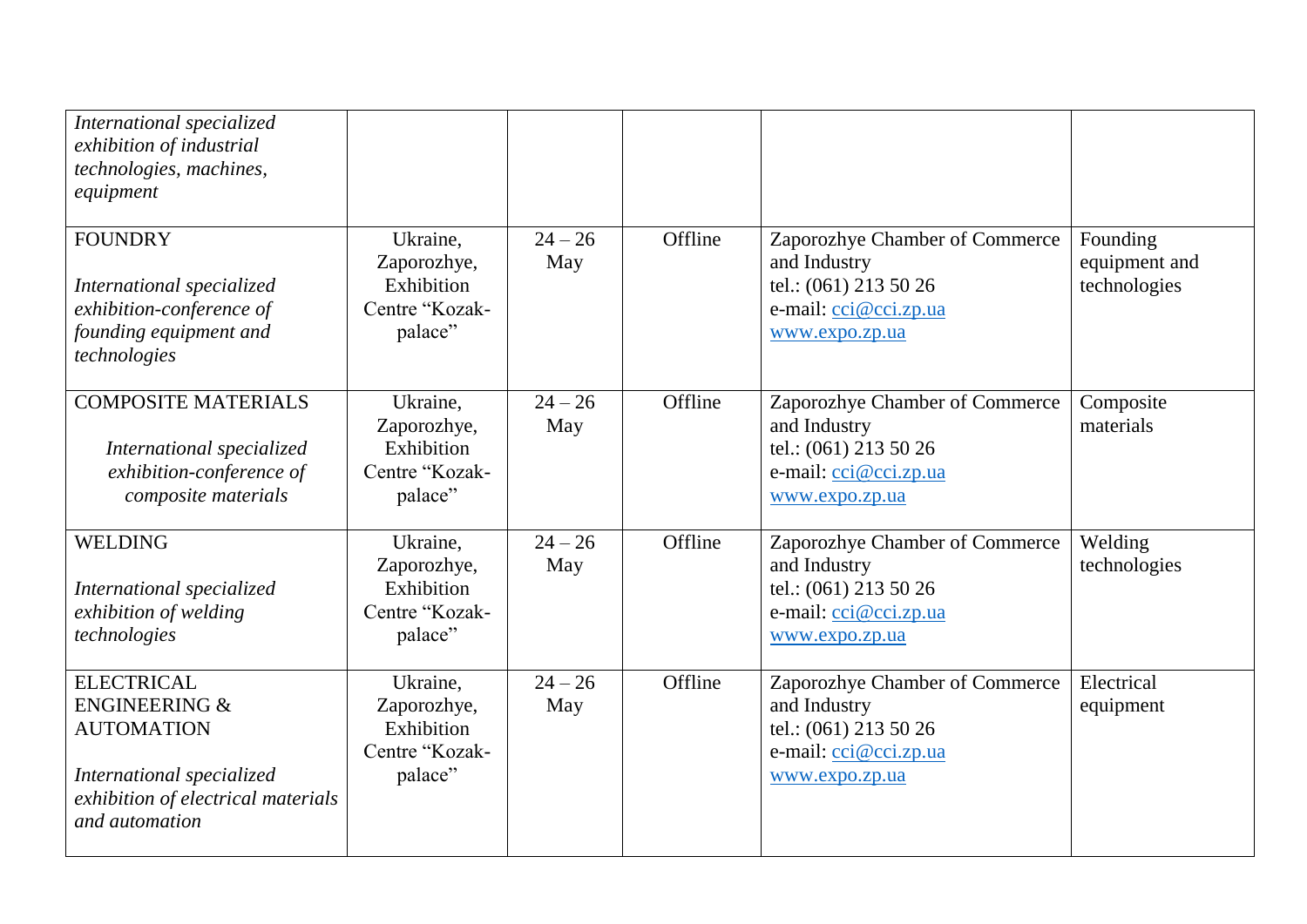| <b>ECO FORUM</b><br>Specialized exhibition-forum of<br>ecological questions                                                                                          | Ukraine,<br>Zaporozhye,<br>Exhibition<br>Centre "Kozak-<br>palace"                       | September              | Offline | Zaporozhye Chamber of Commerce<br>and Industry<br>tel.: (061) 213 50 26<br>e-mail: cci@cci.zp.ua<br>www.expo.zp.ua                                                                                                                 | Ecology                                                                                                                     |
|----------------------------------------------------------------------------------------------------------------------------------------------------------------------|------------------------------------------------------------------------------------------|------------------------|---------|------------------------------------------------------------------------------------------------------------------------------------------------------------------------------------------------------------------------------------|-----------------------------------------------------------------------------------------------------------------------------|
| <b>ENERGY-SAVING &amp;</b><br><b>BUILDING</b><br>Specialized exhibition of<br>energy, automatic control<br>engineering, electric equipment,<br>building technologies | Ukraine,<br>Zaporozhye,<br>Exhibition<br>Centre "Kozak-<br>palace"                       | September              | Offline | Zaporozhye Chamber of Commerce<br>and Industry<br>tel.: (061) 213 50 26<br>e-mail: cci@cci.zp.ua<br>www.expo.zp.ua                                                                                                                 | Energy efficient<br>solutions, heating<br>equipment and<br>building materials                                               |
| <b>JEWELRY WORLD</b><br>Specialized exhibition of<br>jewellery, watch and<br>accessories                                                                             | Ukraine,<br>Zaporozhye,<br>Exhibition<br>Centre "Kozak-<br>palace"                       | $22 - 25$<br>September | Offline | Zaporozhye Chamber of Commerce<br>and Industry<br>tel.: (061) 213 50 26<br>e-mail: cci@cci.zp.ua<br>www.expo.zp.ua                                                                                                                 | Jewellery, watch<br>and accessories                                                                                         |
| <b>INCOFORUM</b><br>Forum is a platform for the<br>presentation of investment<br>opportunities in Zaporizhia<br>region                                               | 70, Peremohy str.<br>Zaporizhzhya,<br>Ukraine<br>Exhibition<br>Centre "Kozak-<br>palace" | October                | Offline | Department of foreign affairs and<br>international economic relations of<br>Zaporizhzhya Regional State<br>Administration<br>164, Soborny Av.<br>Zaporizhzhya, Ukraine, 69107<br>tel.: (061) 224 65 69<br>e-mail: uzez@zoda.gov.ua | Economic potential<br>of Zaporizhzhya<br>region, international<br>experience,<br>innovative<br>development of the<br>region |
| <b>NEW YEAR AND</b><br><b>CHRISTMAS FAIR</b>                                                                                                                         | Ivano-Frankivsk<br>city territorial                                                      | December-<br>January   | Offline | Municipal enterprise "Center for<br>urban development and recreation"                                                                                                                                                              | New Year products<br>of local                                                                                               |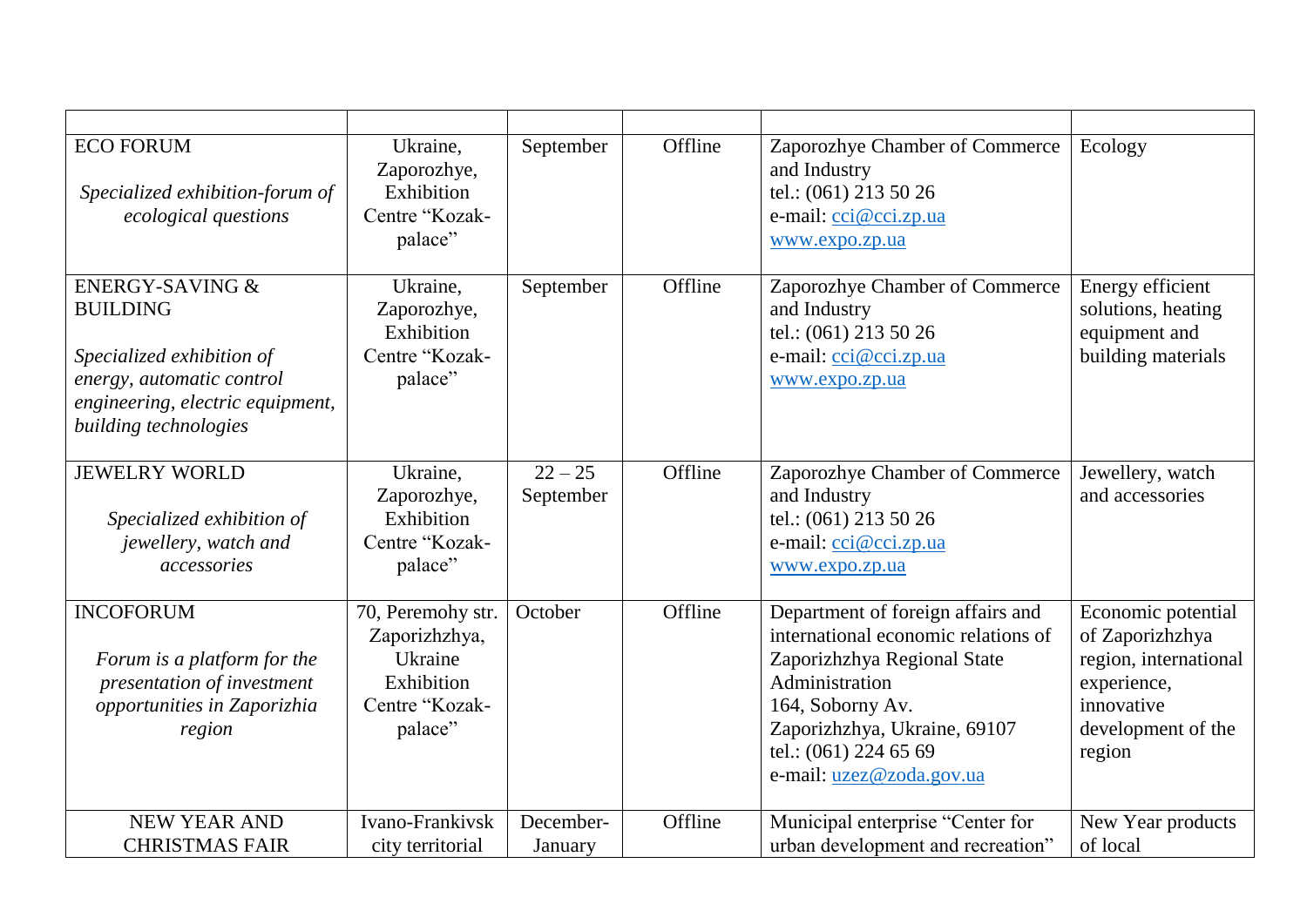| Festive-fair                                                                                                                           | community                                                   |                   |         | Department of economic<br>development, ecology and energy<br>conservation<br>21, Hrushevskoho str.<br>tel.: (0342) 551 95<br>e-mail: economic@mvk.if.ua                                                                   | manufacturers of<br>food and souvenir<br>industry, Christmas<br>traditions in<br>performances of<br>vocal ensembles,<br>choral groups,<br>municipal<br>collectives |
|----------------------------------------------------------------------------------------------------------------------------------------|-------------------------------------------------------------|-------------------|---------|---------------------------------------------------------------------------------------------------------------------------------------------------------------------------------------------------------------------------|--------------------------------------------------------------------------------------------------------------------------------------------------------------------|
| <b>CHRIST IS BORN! LET'S</b><br><b>CELEBRATE IT!</b><br><b>TRADITIONAL</b><br>"ROZKOLYADA"<br>Regional festival of authentic<br>carols | Yaremche                                                    | January           | Offline | Department of education, culture,<br>sports and youth policy of the City<br><b>Executive Committee</b><br>tel.: (098) 709 759<br>e-mail: jar_mvk@ukr.net                                                                  | Ethnographic<br>holiday with the<br>reproduction of<br>Ukrainian folk<br>customs and rites                                                                         |
| <b>BOIE SVOIE</b><br>Fair of farm products                                                                                             | Dolyna<br>Nezalezhnosti<br>Av.                              | January           | Offline | Department of investment and<br>tourism of the office of tourism and<br>project activities of Dolyna City<br>Council<br>tel.: (097) 900 43 66<br>tel.: (066) 648 70 43<br>tel.: (0347) 72 70 32<br>e-mail:doltour@ukr.net | Farm products                                                                                                                                                      |
| KALUSH SPRING-SUMMER<br>Tourist exhibition fair                                                                                        | Kalush,<br><b>Exhibition Hall,</b><br>5, Dzvonarska<br>str. | $26 - 27$<br>Mart | Online  | Department of the city economic<br>development<br>tel.: (03472) 796 36<br>e-mail: kalushtur@ukr.net                                                                                                                       | Tourism goods and<br>services                                                                                                                                      |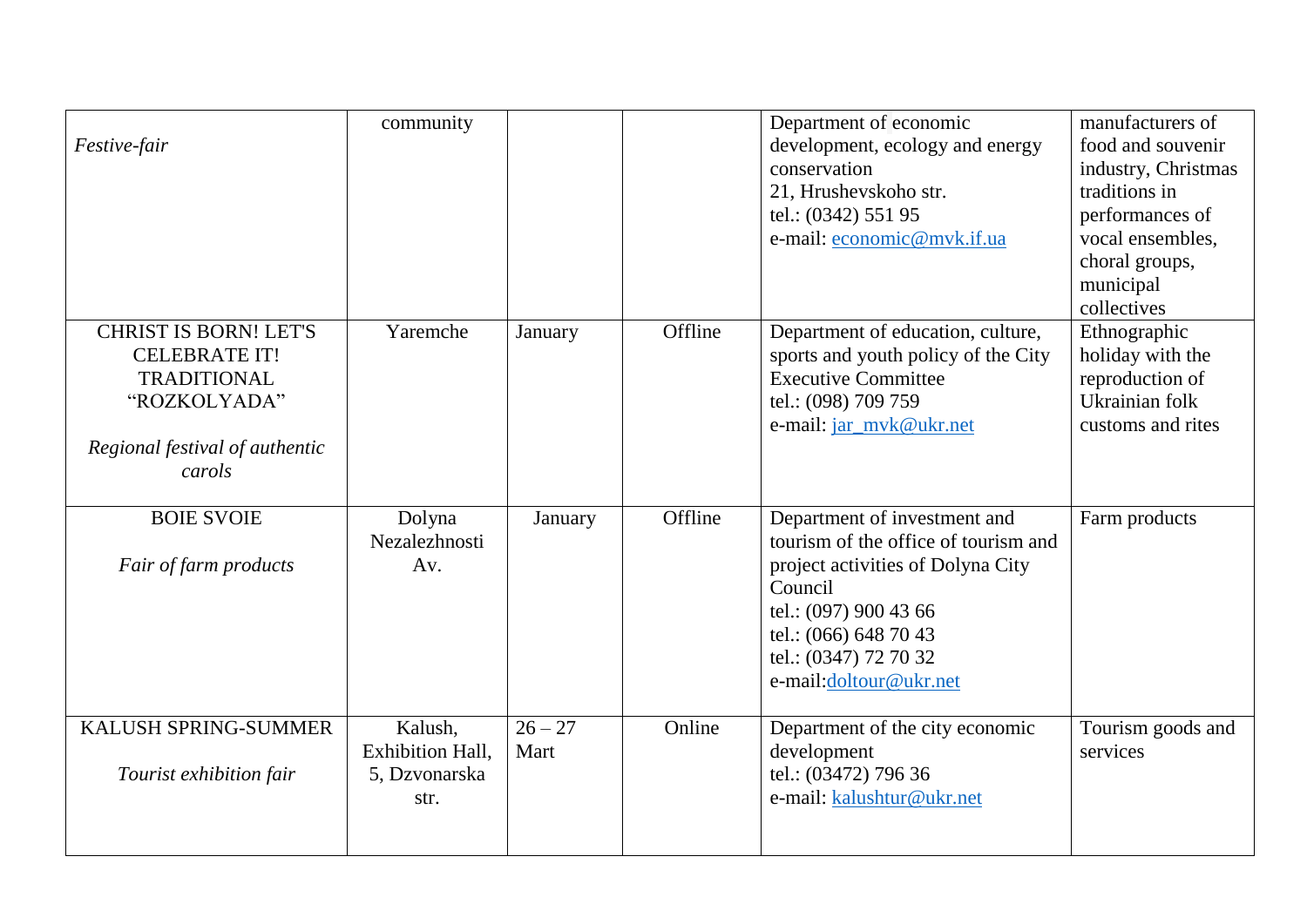| <b>FRANKIVSK CRAFT FAIR</b><br>Fair                                         | Ivano-Frankivsk<br>city territorial<br>community | April | Offline | Department of economic<br>development, ecology and energy<br>conservation<br>21, Hrushevskoho str.<br>tel.: (0342) 55 19 55<br>e-mail: economic@mvk.if.ua                                                                             | Craft products,<br>cheeses, dairy<br>products, sausages<br>products, bakery<br>products, berries,<br>farm products,<br>honey, beekeeping<br>products, berry<br>pastilles, sweets,<br>dry aromatic<br>mixtures, related<br>products, etc. |
|-----------------------------------------------------------------------------|--------------------------------------------------|-------|---------|---------------------------------------------------------------------------------------------------------------------------------------------------------------------------------------------------------------------------------------|------------------------------------------------------------------------------------------------------------------------------------------------------------------------------------------------------------------------------------------|
| <b>EASTER BASKET</b><br>(VELIKODNYI KOSHYK)<br>Fair                         | Ivano-Frankivsk<br>city territorial<br>community | April | Offline | Municipal enterprise<br>"Center for urban development and<br>recreation"<br>Department of economic<br>development, ecology and energy<br>conservation<br>21, Hrushevskoho str.<br>tel.: (0342) 55-19-55<br>e-mail: economic@mvk.if.ua | Food products and<br>souvenir industry                                                                                                                                                                                                   |
| <b>ROLLING EASTER EGG</b><br>Regional folklore and<br>ethnographic festival | Yaremche<br>Yamna                                | April | Offline | Department of education, culture,<br>sports and youth policy of the City<br><b>Executive Committee</b><br>tel.: (098) 709 759<br>e-mail: jar_mvk@ukr.net                                                                              | Ethnographic<br>celebration day with<br>the reproduction of<br>Ukrainian folk<br>customs and rites                                                                                                                                       |
| <b>BOIE SVOIE</b>                                                           | Dolyna<br>Nezalezhnosti                          | April | Offline | Department of investment and<br>tourism of the office of tourism and                                                                                                                                                                  | Farm products                                                                                                                                                                                                                            |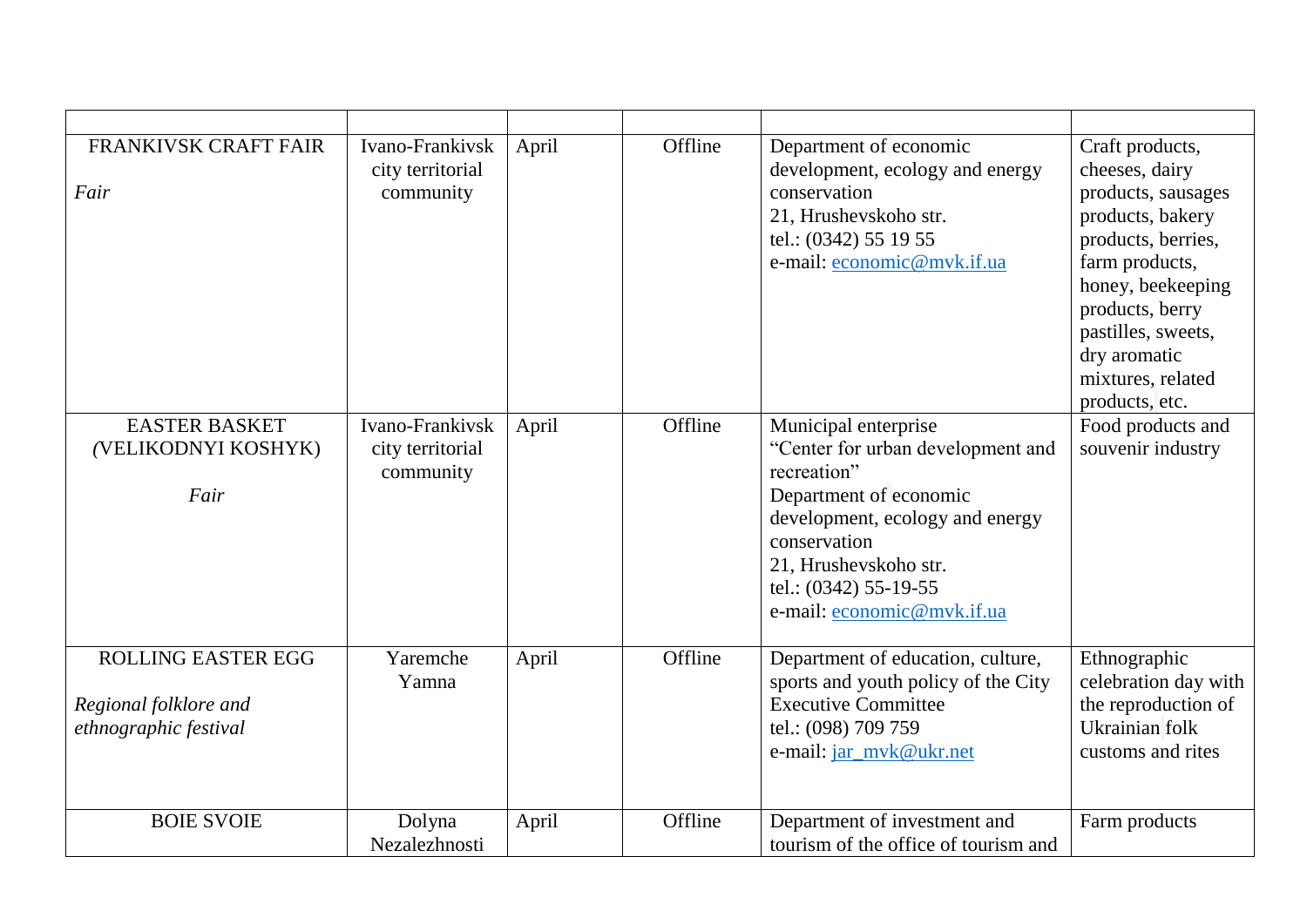| Fair of farm products                                                                                     | Av.                                                                |      |         | project activities of Dolyna City<br>Council<br>tel.: (097) 900 43 66<br>tel.: (066) 648 70 43<br>tel.: (0347) 72 70 32<br>e-mail:doltour@ukr.net                                                                         |                                                                                                                                                                                                                                 |
|-----------------------------------------------------------------------------------------------------------|--------------------------------------------------------------------|------|---------|---------------------------------------------------------------------------------------------------------------------------------------------------------------------------------------------------------------------------|---------------------------------------------------------------------------------------------------------------------------------------------------------------------------------------------------------------------------------|
| <b>DOLTOUR</b><br>Regional tourist exhibition-fair                                                        | Dolyna<br>Nezalezhnosti<br>Av.                                     | May  | Offline | Department of investment and<br>tourism of the office of tourism and<br>project activities of Dolyna City<br>Council<br>tel.: (097) 900 43 66<br>tel.: (066) 648 70 43<br>e-mail: doltour@ukr.net                         | Tourist facilities,<br>natural resources,<br>historical and<br>cultural potential of<br>the region, craft<br>products                                                                                                           |
| <b>CARPATHIAN SPACE</b><br><b>International Arts Festival of</b><br>the Countries of Carpathian<br>Region | Thematic<br>locations in the<br>central part of<br>Ivano-Frankivsk | May  | Offline | Department of culture, nationalities<br>and religions of Ivano-Frankivsk<br><b>Regional State Administration</b><br>Ivano-Frankivsk, 76004<br>tel.: (0342) 55 18 66<br>tel.: (0342) 55 63 90<br>e-mail: kultura@if.gov.ua | Different types of<br>arts, folk art,<br>classical, jazz,<br>contemporary<br>music, artistic,<br>culinary, decorative<br>and applied arts,<br>theater, cinema,<br>tourist presentation<br>of countries, literary<br>space, etc. |
| THE MOUNTAINS ARE<br><b>CALLING ME</b><br>Artistic folklore ethno-space                                   | Yaremche                                                           | June | Offline | Department of education, culture,<br>sports and youth policy of the City<br><b>Executive Committee</b><br>tel.: (098) 709 759<br>e-mail: jar_mvk@ukr.net                                                                  | Decorative products<br>and applied arts,<br>folk crafts, master<br>classes, various<br>entertainments,<br>festive Hutsul                                                                                                        |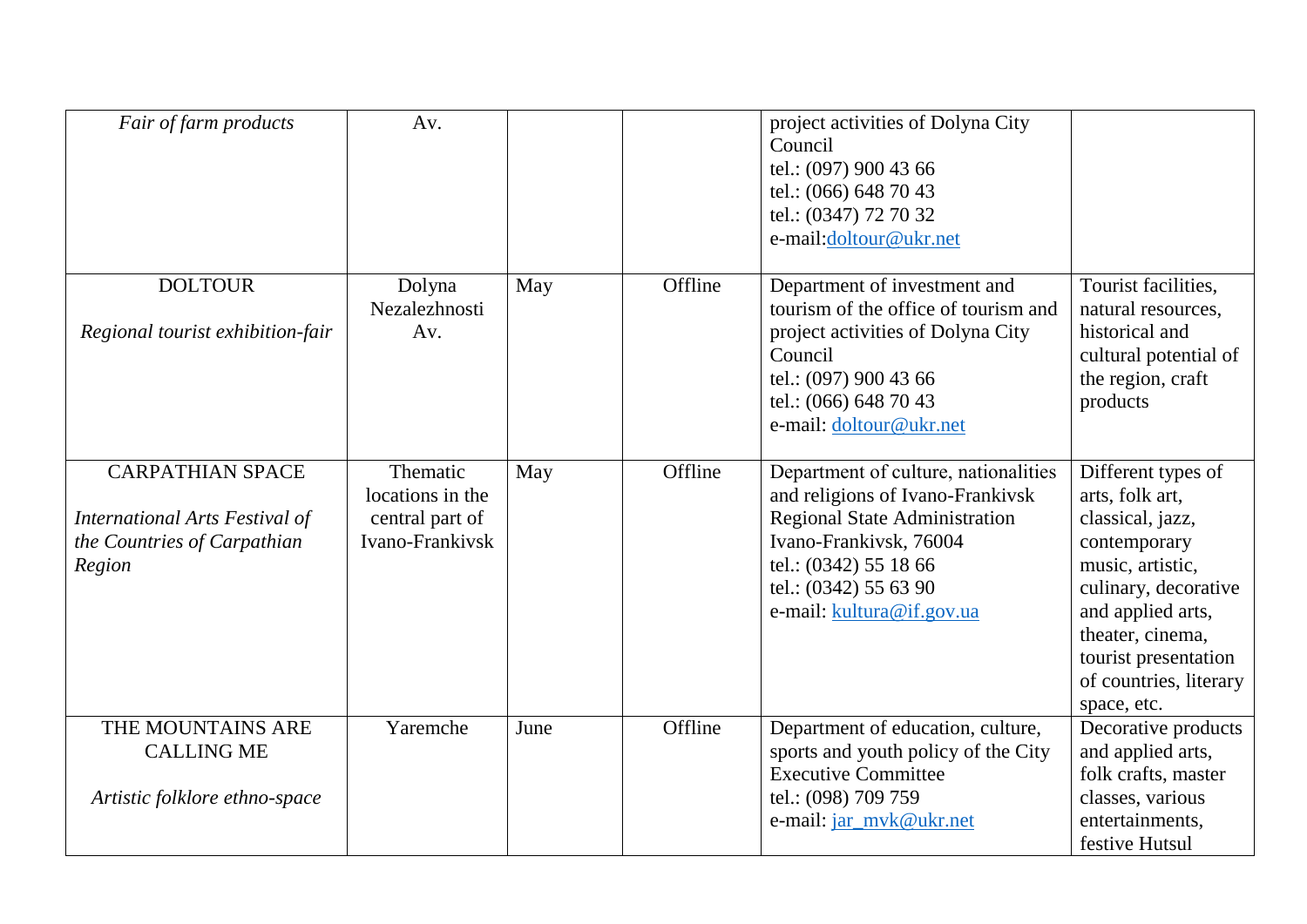|                              |                  |         |         |                                     | actions, Hutsul      |
|------------------------------|------------------|---------|---------|-------------------------------------|----------------------|
|                              |                  |         |         |                                     | cuisine, etc.        |
| <b>LUDYNIE</b>               | Kosiv            | 07 July | Offline | Kosiv City Council Amalgamated      | Conducting fairs,    |
|                              |                  |         |         | <b>Territorial Community</b>        | display of authentic |
| Festival                     |                  |         |         | 11, Independence Square             | clothing designed    |
|                              |                  |         |         | tel.: (03478) 212 56                | by local craftsmen,  |
|                              |                  |         |         | e-mail: kosiv.rada@gmail.com        | designers and        |
|                              |                  |         |         |                                     | students             |
| YAREMCHE CITY DAY            | Yaremche         | July    | Offline | Department of education, culture,   | Spectacular and      |
|                              |                  |         |         | sports and youth policy of the City | theatrical event.    |
| Hutsul carnival              |                  |         |         | <b>Executive Committee</b>          | master classes,      |
|                              |                  |         |         | tel.: (098) 709 759                 | dress up in Hutsul   |
|                              |                  |         |         | e-mail: jar_mvk@ukr.net             | costume, pottery,    |
|                              |                  |         |         |                                     | culinary,            |
|                              |                  |         |         |                                     | ethnoconcert and     |
|                              |                  |         |         |                                     | performance of       |
|                              |                  |         |         |                                     | groups, the holy     |
|                              |                  |         |         |                                     | march of             |
|                              |                  |         |         |                                     | participants of the  |
|                              |                  |         |         |                                     | Open Hutsul          |
|                              |                  |         |         |                                     | Carnival, etc.       |
| PRYKARPATTYA                 | Ivano-Frankivsk  | July-   | Offline | Municipal enterprise "Center for    | Bread, cheeses,      |
| <b>VERNISSAGE</b>            | city territorial | August  |         | urban development and recreation"   | honey, workshops     |
|                              | community        |         |         | Department of economic              | of eco-initiatives,  |
| Exhibition-fair folk masters |                  |         |         | development, ecology and energy     | lesson about sorting |
| works                        |                  |         |         | conservation                        | of solid household   |
|                              |                  |         |         | 21, Hrushevskoho str.               | waste, master class  |
|                              |                  |         |         | tel.: (0342) 55 19 55               | on processing of     |
|                              |                  |         |         | e-mail: economic@mvk.if.ua          | glass bottles,       |
|                              |                  |         |         |                                     | sewing workshop,     |
|                              |                  |         |         |                                     | beadwork, pottery,   |
|                              |                  |         |         |                                     | painting of pottery  |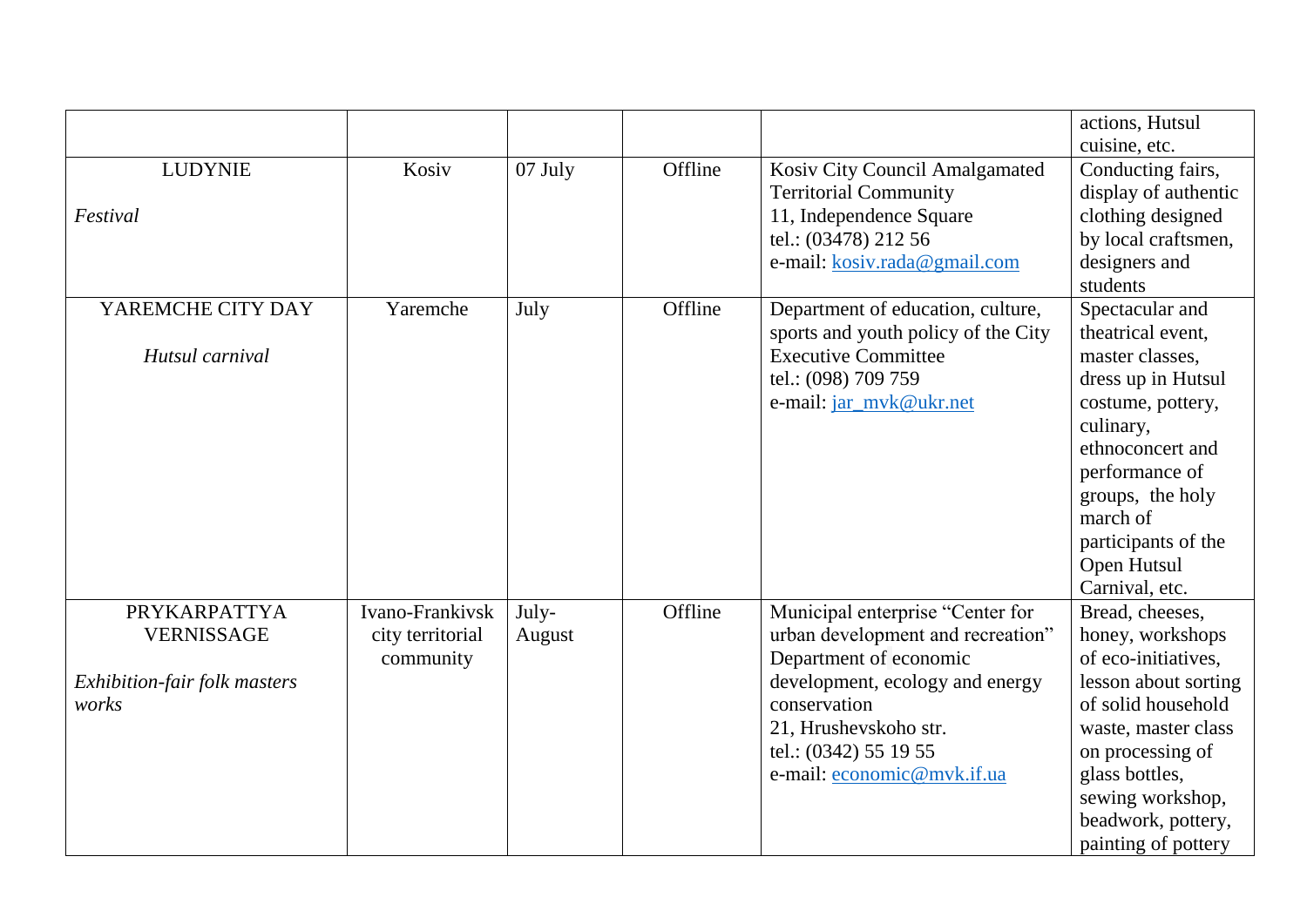| HONEY OF PRYKARPATTIA<br><b>International Fair Festival</b>                                                  | Ivano-Frankivsk<br>city territorial<br>community | July-<br>August                               | Offline | Municipal enterprise "Center for<br>urban development and recreation"<br>Department of economic<br>development, ecology and energy<br>conservation<br>21, Hrushevskoho str.<br>tel.: (0342) 55 19 55<br>e-mail: economic@mvk.if.ua | Beekeeping<br>products,<br>demonstration of<br>achievements in the<br>field of beekeeping                              |
|--------------------------------------------------------------------------------------------------------------|--------------------------------------------------|-----------------------------------------------|---------|------------------------------------------------------------------------------------------------------------------------------------------------------------------------------------------------------------------------------------|------------------------------------------------------------------------------------------------------------------------|
| FORGED CULTURE IN THE<br><b>FIRE</b><br>Festival                                                             | Nadvirna                                         | July-<br>September<br>(dates will<br>clarify) | Offline | Department of economy, culture<br>and tourism of the City Council<br>4, Hrushevskoho str.<br>tel.: (03475) 2-27-86                                                                                                                 | Craft consumer<br>goods, decorative<br>and applied arts                                                                |
| <b>BERRY FEST</b><br>All-Ukrainian berry festival                                                            | Ivano-Frankivsk<br>city territorial<br>community | August                                        | Offline | Department of economic<br>development, ecology and energy<br>conservation<br>21, Hrushevskoho str.<br>tel.: (0342) 55 19 55<br>e-mail: economic@mvk.if.ua                                                                          | Berries, seedlings,<br>farm products,<br>honey, bee<br>products, cheeses,<br>berry pastille, related<br>products, etc. |
| <b>BREAD FESTIVAL - BREAD</b><br><b>KRAFT FEST - IVANO-</b><br><b>FRANKIVSK</b><br>Traditional festival-fair | Ivano-Frankivsk<br>city territorial<br>community | September                                     | Offline | Department of economic<br>development, ecology and energy<br>conservation<br>21, Hrushevskoho str.<br>tel.: (0342) 55 19 55<br>e-mail: economic@mvk.if.ua                                                                          | Bakery products,<br>cheeses, berries,<br>farm products,<br>honey, beekeeping<br>products, berry<br>pastille, sweets,   |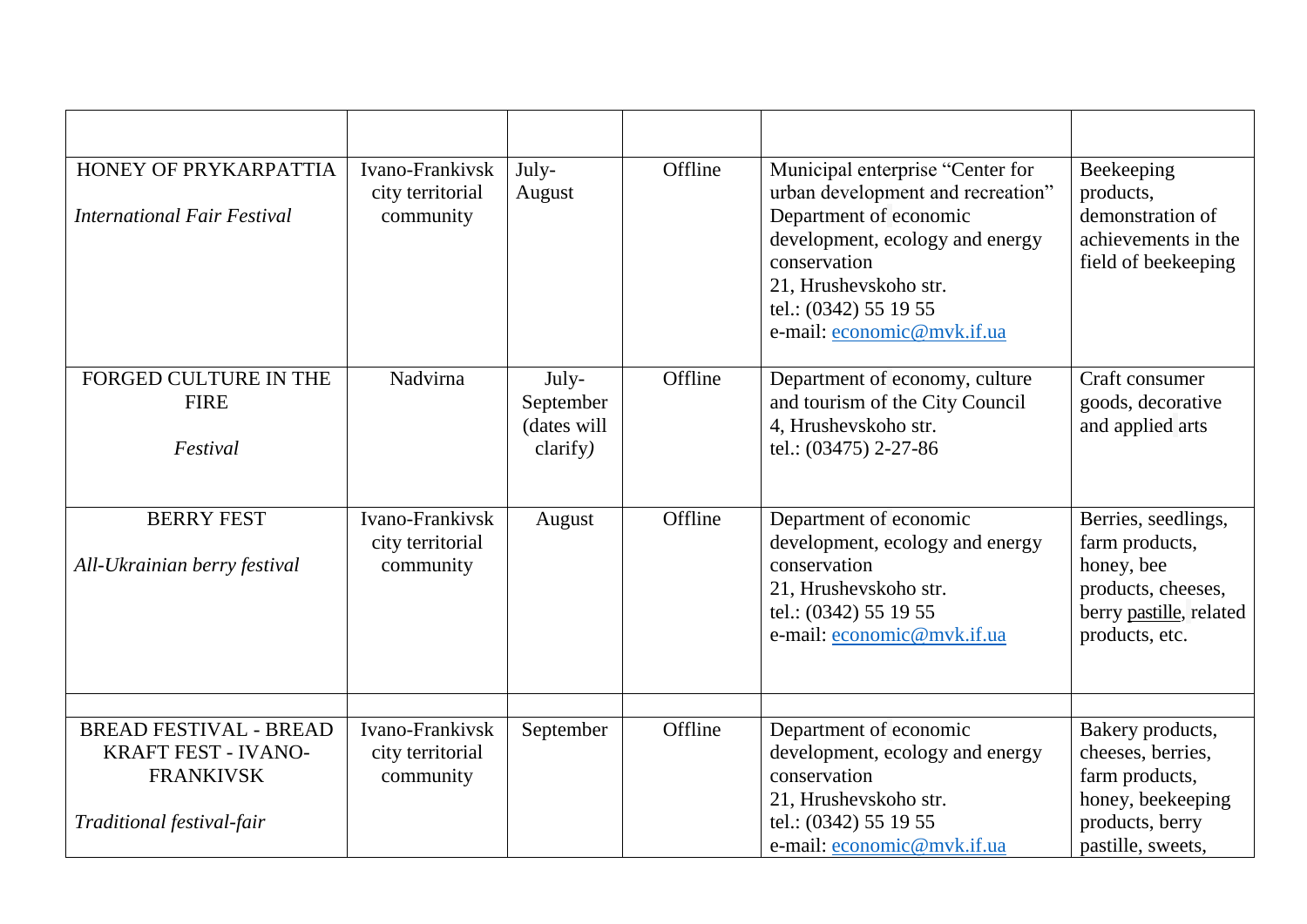|                                                                                 |                                                                          |           |         |                                                                                                                                                          | related products                                                                                                                                       |
|---------------------------------------------------------------------------------|--------------------------------------------------------------------------|-----------|---------|----------------------------------------------------------------------------------------------------------------------------------------------------------|--------------------------------------------------------------------------------------------------------------------------------------------------------|
| <b>IRON BARTKA</b><br>Festival                                                  | Rohatyn city<br>territorial<br>community<br>Lypivka village<br>(stadium) | September | Offline | Department of culture Rohatyn City<br>Council<br>tel.: (03435) 223 60<br>e-mail: rohatyn.mr@gmail.com                                                    | Martial arts,<br>authentic cuisine                                                                                                                     |
| <b>BAYURAKOVA BARTKA</b><br>Festival of Opryshki                                | Yaremche<br>Dora                                                         | September | Offline | Department of education, culture,<br>sports and youth policy of the City<br><b>Executive Committee</b><br>tel.: (098) 709 759<br>e-mail: jar_mvk@ukr.net | Ukrainian songs,<br>theatrical<br>performances,<br>performances by<br>ethnic groups,<br>sports competitions,<br>various workshops,<br>sale of folk art |
| MALOVANYI DZBANYK<br>Regional open festival of<br>ceramics, crafts and folklore | Kosiv                                                                    | September | Offline | Kosiv City Council, department<br>culture and tourism<br>tel.: (097) 558 595                                                                             | Kosiv ceramics                                                                                                                                         |
| <b>DOLYNA ORGANIC FEST</b><br>The Great Boykiv fair                             | Dolyna<br>Nezalezhnosti<br>Av.                                           | October   | Offline | PI "Dolyna City Center of culture,<br>sports and tourism"<br>Dolyna City Council<br>tel.: (095) 855 00 37<br>e-mail: dmckst@gmail.com                    | Natural products,<br>honey, Carpathian<br>teas, , various types<br>of cheese, concert<br>program                                                       |
| <b>NEW YEAR AND</b>                                                             | Kosiv district                                                           | 19        | Offline | <b>National Nature Park</b>                                                                                                                              | Entertaining events                                                                                                                                    |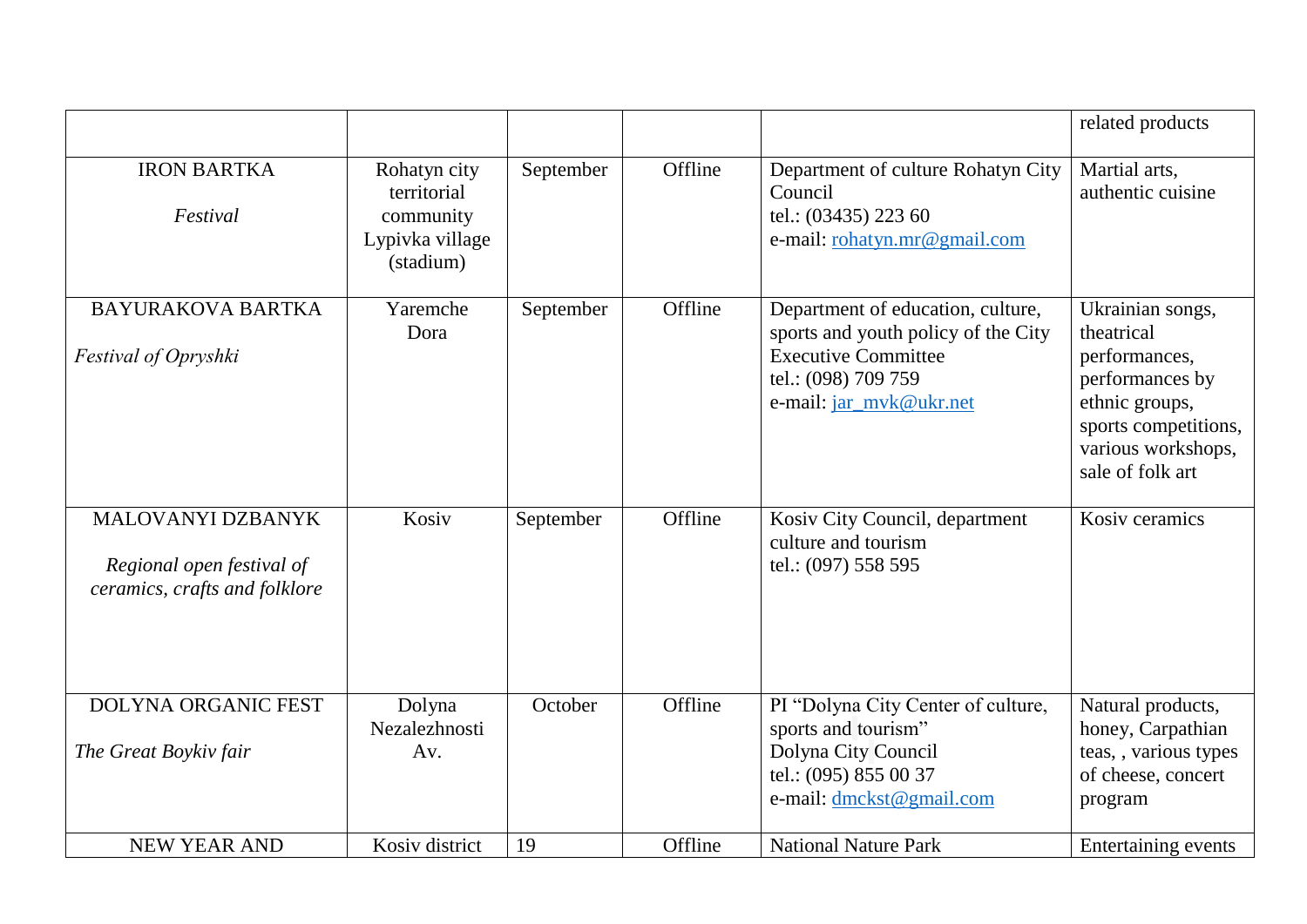| <b>CHRISTMAS TOY</b><br>District Festival in Nicholas<br>Estate str.                                     | Pistyn village                                                                        | December             |                                                                                                                           | "Hutsulshchyna"<br>tel.: (097) 630 59 21                                                                                                                                                                                                  | for children and<br>young people,<br>guests of the district                                                                                                                                                                                                                                |
|----------------------------------------------------------------------------------------------------------|---------------------------------------------------------------------------------------|----------------------|---------------------------------------------------------------------------------------------------------------------------|-------------------------------------------------------------------------------------------------------------------------------------------------------------------------------------------------------------------------------------------|--------------------------------------------------------------------------------------------------------------------------------------------------------------------------------------------------------------------------------------------------------------------------------------------|
| <b>AGROEXPO</b><br>International agro-industrial<br>Exhibition with field<br>demonstration of technology | Kropyvnytskyi, 8<br>Persha<br>Vystavkova str.,<br>Exhibition<br>complex<br>"Agroexpo" | September<br>October | Offline                                                                                                                   | Ltd. "UKRAHROEKSPO"<br>1A, Yevhena Chykalenka str.,<br>office 119<br>Kropyvnytskyi, 25006<br>tel.: (0522) 301 566<br>e-mail: info@ukragroexpo.com<br>www.ukragroexpo.com                                                                  | Crop production,<br>equipment and<br>technologies,<br>animal agriculture,<br>transport and<br>specialized<br>equipment, package<br>and wrapping<br>materials,<br>construction in<br>agricultural sector,<br>alternative energy,<br>ecology and<br>recycling, backyard<br>farming, forestry |
| FESTIVAL "LUHANSK<br><b>REGION IS UKRAINE"</b><br><b>Regional Exhibition-Fair</b>                        | Severodonetsk<br>Peremokhy<br>square                                                  | 04 June              | Information<br>about the<br>format of the<br>exhibition can<br>be found on<br>the official<br>website of the<br>organizer | Department of Culture,<br>Nationalities, Religions and<br>Tourism of Luhansk Regional State<br>Administration<br>59, Central ave., Severodonetsk,<br>93405<br>tel.: (099) 188 50 80<br>e-mail: kulturaloda@loga.gov.ua<br>www.loga.gov.ua | Masters' products<br>of folk art                                                                                                                                                                                                                                                           |
| FESTIVAL OF UKRAINIAN                                                                                    | Information                                                                           | July                 | Information                                                                                                               | Department of Culture,                                                                                                                                                                                                                    | Masters' products                                                                                                                                                                                                                                                                          |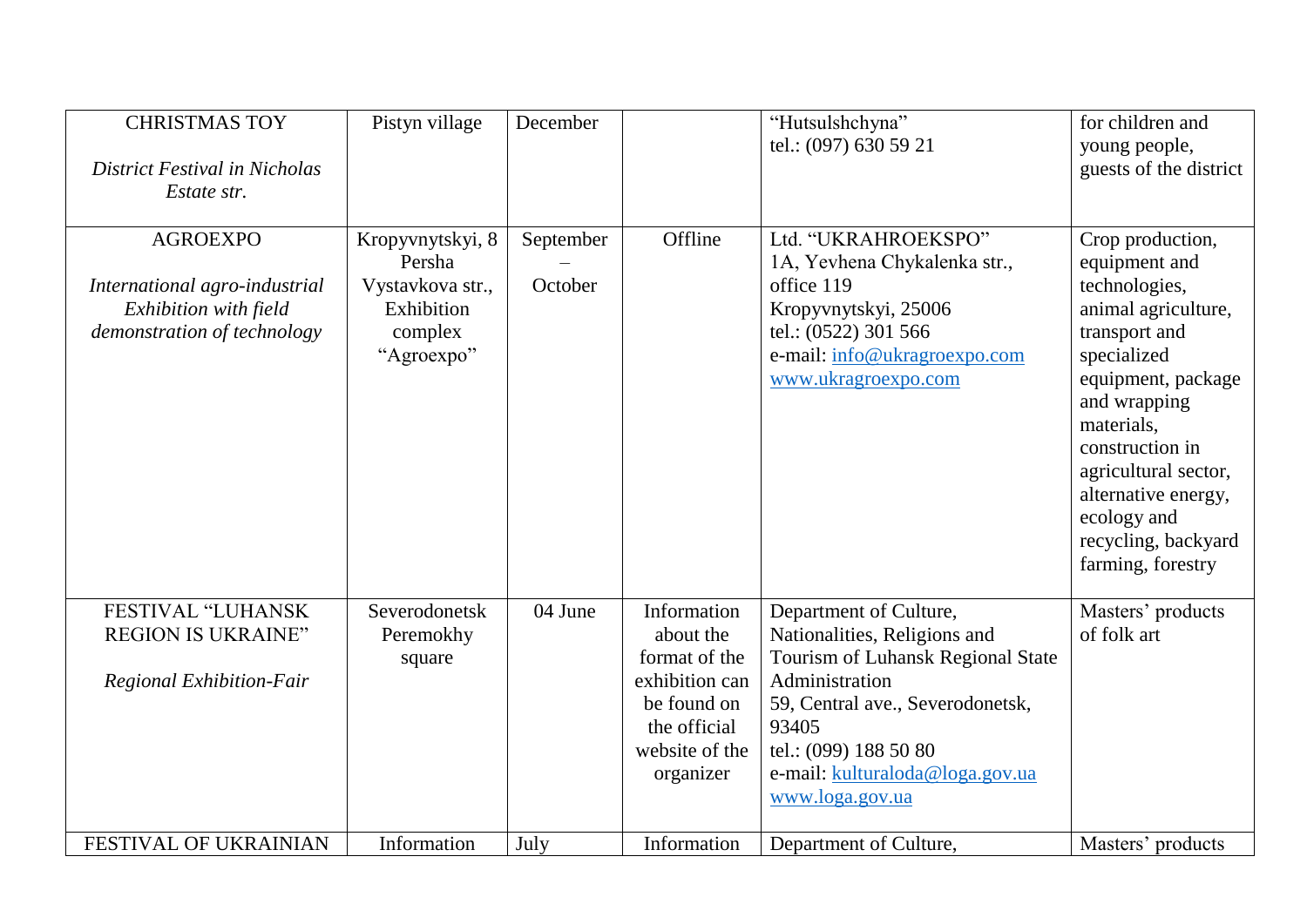| <b>FOLK TOY AND GAME</b><br>Regional Exhibition-Fair                    | about the venue<br>of the exhibition<br>can be found on<br>the website of the<br>event organizer |                                                                                                                       | about the<br>format of the<br>exhibition can<br>be found on<br>the official<br>website of the<br>organizer                | Nationalities, Religions and<br>Tourism of Luhansk Regional State<br>Administration<br>59, Central ave., Severodonetsk,<br>93405<br>tel.: (099) 188 50 80<br>e-mail: kulturaloda@loga.gov.ua<br>www.loga.gov.ua                                                                                                           | of folk art                                                                                                                                                |
|-------------------------------------------------------------------------|--------------------------------------------------------------------------------------------------|-----------------------------------------------------------------------------------------------------------------------|---------------------------------------------------------------------------------------------------------------------------|---------------------------------------------------------------------------------------------------------------------------------------------------------------------------------------------------------------------------------------------------------------------------------------------------------------------------|------------------------------------------------------------------------------------------------------------------------------------------------------------|
| <b>UKRAINE THROUGH THE</b><br><b>EYES OF ARTISTS</b><br>Exhibition-Fair | Severodonetsk<br>Peremokhy<br>square                                                             | 24 August                                                                                                             | Information<br>about the<br>format of the<br>exhibition can<br>be found on<br>the official<br>website of the<br>organizer | Department of Culture,<br>Nationalities, Religions and<br>Tourism of Luhansk Regional State<br>Administration<br>59, Central ave., Severodonetsk,<br>93405<br>tel.: (099) 188 50 80<br>e-mail: kulturaloda@loga.gov.ua<br>www.loga.gov.ua                                                                                 | Masters' products<br>of folk art                                                                                                                           |
| <b>SOUTHERN EAST</b><br><b>AGROPORT</b><br><b>Agrarian Forum</b>        | Severodonetsk                                                                                    | Information<br>about the<br>date of the<br>event will<br>be<br>published<br>on the<br>website of<br>the<br>organizers | Information<br>about the<br>format of the<br>exhibition can<br>be found on<br>the official<br>website of the<br>organizer | Department of Culture,<br>Nationalities, Religions and<br>Tourism of Luhansk Regional State<br>Administration<br>59, Central ave., Severodonetsk,<br>93405<br>tel.: (099) 188 50 80<br>e-mail: kulturaloda@loga.gov.ua<br>www.loga.gov.ua<br><b>Agroport Ukraine</b><br>tel.: (057) 766 55 43<br>e-mail: 2020@agroport.ua | Agricultural<br>machinery, animal<br>husbandry, crop<br>production, organic<br>production,<br>financial services in<br>the agro-industrial<br>sphere, etc. |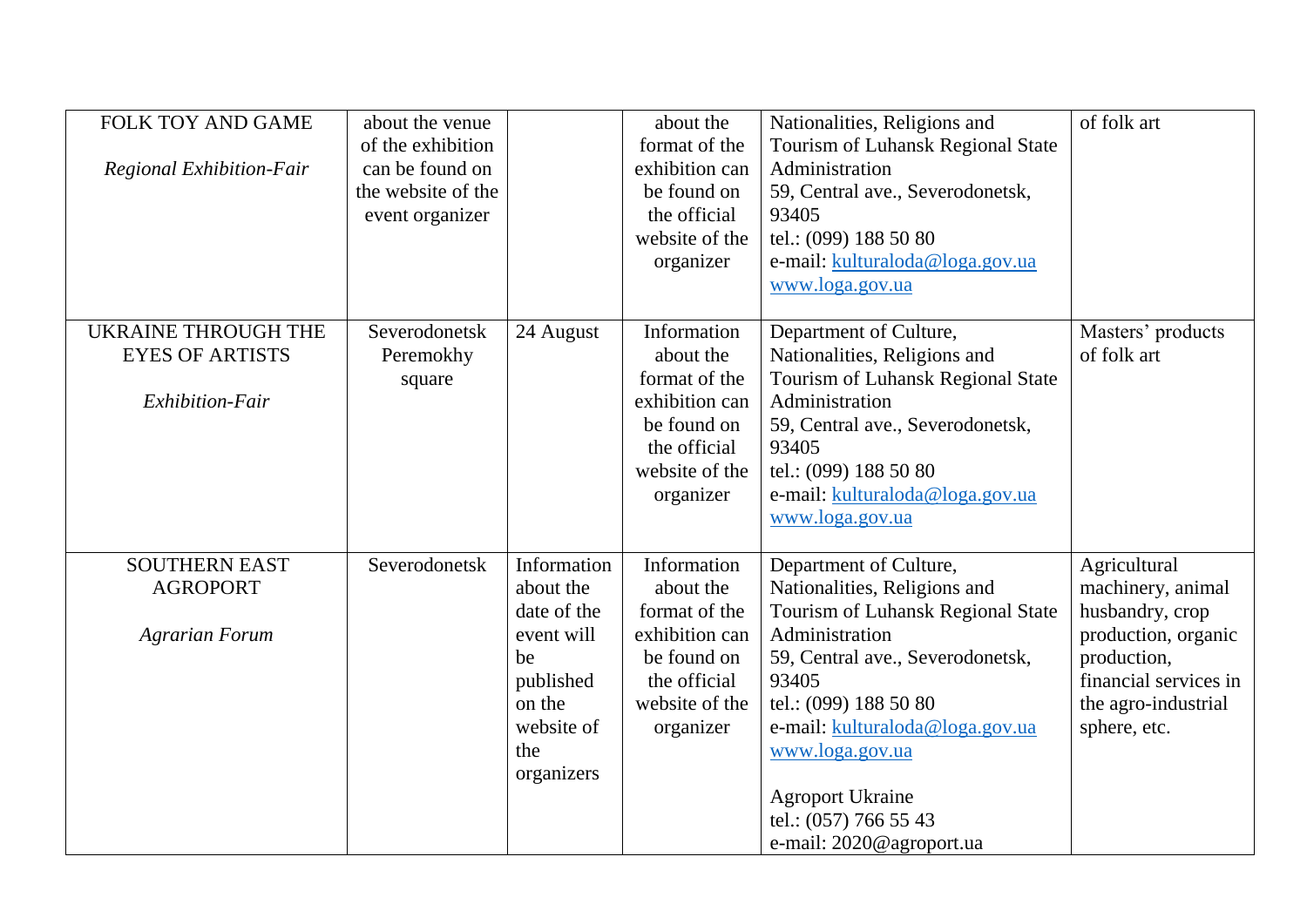|                                                                                                                                                |                             |                          |                                                                                                                              | www.agroport.ua                                                                                                                                                                                                                           |                                                                                                                                                                                    |
|------------------------------------------------------------------------------------------------------------------------------------------------|-----------------------------|--------------------------|------------------------------------------------------------------------------------------------------------------------------|-------------------------------------------------------------------------------------------------------------------------------------------------------------------------------------------------------------------------------------------|------------------------------------------------------------------------------------------------------------------------------------------------------------------------------------|
| <b>SLOBOZHANSKIY SPAS</b><br>Festival-competition of folk art<br>of amateur groups and<br>performers                                           | Svatove                     | August                   | Offline                                                                                                                      | Department of Culture,<br>Nationalities, Religions and<br>Tourism of Luhansk Regional State<br>Administration<br>59, Central ave., Severodonetsk,<br>93405<br>tel.: (099) 402 02 29<br>e-mail: kulturaloda@loga.gov.ua<br>www.loga.gov.ua | Food industry,<br>honey and<br>beekeeping<br>products, sweets,<br>bakery and<br>confectionery<br>products,<br>vegetables, pickles,<br>meat, dairy and<br>non-alcoholic<br>products |
| <b>GIFTS OF LUGANSHCHINA</b><br>Fair of agricultural products in<br>celebration of the regional<br>cultural and artistic action<br>"Milky Way" | <b>Belovodsk</b><br>village | September<br>$-$ October | Offline                                                                                                                      | Department of Culture,<br>Nationalities, Religions and<br>Tourism of Luhansk Regional State<br>Administration<br>59, Central ave., Severodonetsk,<br>93405<br>tel.: (099) 402 02 29<br>e-mail: kulturaloda@loga.gov.ua<br>www.loga.gov.ua | Food industry,<br>honey and<br>beekeeping<br>products, sweets,<br>bakery and<br>confectionery<br>products,<br>vegetables, pickles,<br>meat, dairy and<br>non-alcoholic<br>products |
| <b>BLUE-COLLAR</b><br><b>OCCUPATIONS FAIR</b>                                                                                                  | Sumy<br>2, Zasumska str.    | May                      | Information<br>about the<br>format of the<br>exhibition can<br>be found on<br>the website of<br>the organizer,<br>during the | Department of Education and<br>Science<br>38, Prokofieva str.<br>Sumy, 40016<br>tel.: (0542) 36 10 97<br>tel.: $(0542)$ 63 51 00<br>e-mail: osvita@sm.gov.ua<br>www.osvita.sm.gov.ua                                                      | Vocational<br>(technical<br>vocational)<br>education<br>institutions                                                                                                               |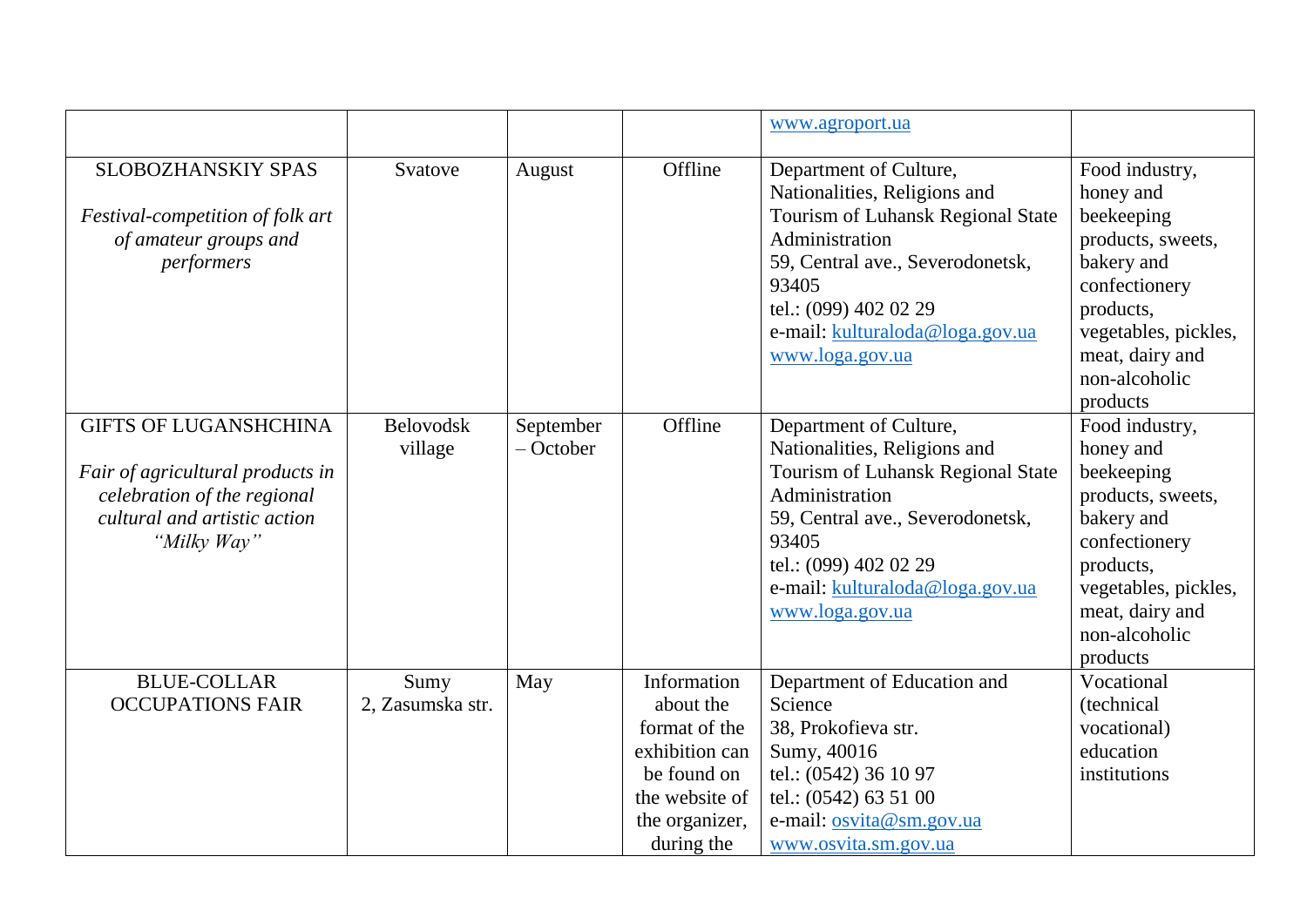|                               |                               |           | quarantine<br>measures will<br>be observed |                                                                      |                      |
|-------------------------------|-------------------------------|-----------|--------------------------------------------|----------------------------------------------------------------------|----------------------|
| KALNYSHEVA COUNCIL            | Pustoviytivka                 | 12 July   | Information                                | Romny City Council                                                   | Handicrafts,         |
|                               | village                       |           | about the                                  | 2, Shevchenka bul., Romny                                            | souvenirs            |
| Regional holiday of Cossack   | Romny district                |           | format of the                              | tel.: (05248) 532 92                                                 |                      |
| glory                         |                               |           | exhibition can                             | e-mail: econ@romny-vk.gov.ua                                         |                      |
|                               |                               |           | be found on                                | www.romny-vk.gov.ua                                                  |                      |
|                               |                               |           | the website of                             |                                                                      |                      |
|                               |                               |           | the organizer,                             |                                                                      |                      |
|                               |                               |           | during the                                 |                                                                      |                      |
|                               |                               |           | quarantine                                 |                                                                      |                      |
|                               |                               |           | measures will                              |                                                                      |                      |
|                               |                               |           | be observed                                |                                                                      |                      |
| <b>HEMPFEST</b>               |                               | $13 - 14$ | Information                                |                                                                      | Cannabis products –  |
|                               | Sad village                   |           | about the                                  | Institute of Agriculture of the<br>North-East of National Academy of | a culture: food,     |
| Ethnic-folk agrarian festival | Sumy district<br>Institute of | August    | format of the                              | <b>Agrarian Sciences of Ukraine</b>                                  | clothing,            |
|                               | Agriculture of                |           | exhibition can                             | 1, Zelena str., Sad village                                          | construction         |
|                               | the North-East of             |           | be found on                                | Sumy region, 42343                                                   | materials, medicines |
|                               | National                      |           | the website of                             | tel.: (0542) 69 50 02                                                | and more             |
|                               | Academy of                    |           | the organizer,                             | e-mail: agronauka@gmail.com                                          |                      |
|                               | Agrarian                      |           | during the                                 | www.isgps.pp.ua                                                      |                      |
|                               | Sciences of                   |           | quarantine                                 | Department of Agro-Industrial                                        |                      |
|                               | Ukraine                       |           | measures will                              | Development of Sumy Regional                                         |                      |
|                               |                               |           | be observed                                | <b>State Administration</b>                                          |                      |
|                               |                               |           |                                            | 29, Pershotravneva str.                                              |                      |
|                               |                               |           |                                            | Sumy, 40009                                                          |                      |
|                               |                               |           |                                            | tel.: (0542) 77 02 70                                                |                      |
|                               |                               |           |                                            | e-mail: apk@sm.gov.ua                                                |                      |
|                               |                               |           |                                            | www.apk.sm.gov.ua                                                    |                      |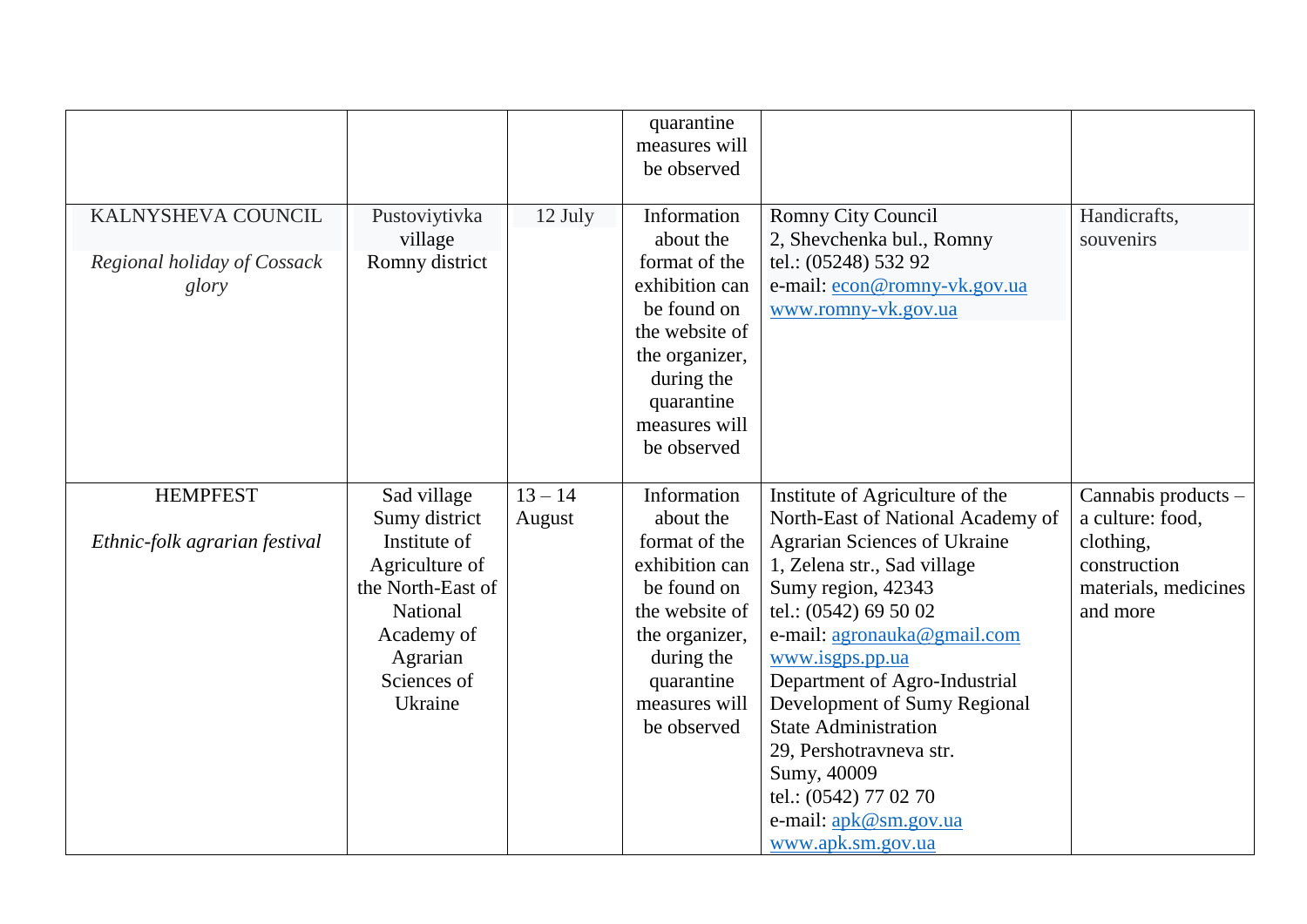|                                                                                |                                                                                                                                        |                                                                                                |                                                                                                                                                                            | Sadivska village council<br>www.sadivska-gromada.gov.ua                                                           |                                                                                                 |
|--------------------------------------------------------------------------------|----------------------------------------------------------------------------------------------------------------------------------------|------------------------------------------------------------------------------------------------|----------------------------------------------------------------------------------------------------------------------------------------------------------------------------|-------------------------------------------------------------------------------------------------------------------|-------------------------------------------------------------------------------------------------|
| WILD HONEY ECO-<br><b>FESTIVAL</b><br>Universal regional exhibition-<br>fair   | Shostkinsky<br>district<br>Znob-<br>Novgorodske<br>Territory of the<br><b>National Natural</b><br>Park<br>"Desnyansko-<br>Starogutsky" | The<br>weekend of<br>August is<br>about the<br>date of the<br>Apple<br>Savior<br>$(19$ August) | Information<br>about the<br>format of the<br>exhibition can<br>be found on<br>the website of<br>the organizer,<br>during the<br>quarantine<br>measures will<br>be observed | Znob-Novgorod village council<br>тел.: (05451) 732 42<br>www.zn-otg.gov.ua                                        | Products of masters<br>of decorative and<br>applied arts, and<br>masters of national<br>cuisine |
| <b>HRESTOVOZDVYZHENSKIY</b><br><b>YARMAROK</b><br>Exaltation of the cross fair | Krolevets<br>Freedon sguare                                                                                                            | September                                                                                      | Information<br>about the<br>format of the<br>exhibition can<br>be found on<br>the website of<br>the organizer,<br>during the<br>quarantine<br>measures will<br>be observed | Gulture and tourism department of<br>town council<br>e-mail: krolkultura@ukr.net<br>www.krolevecka-gromada.gov.ua | Folk crafts, tourism,<br>craft product,<br>agriculture product                                  |
| <b>ILYINSKY FAIR</b>                                                           | Romney                                                                                                                                 | 16                                                                                             | Information                                                                                                                                                                | Romen City Council,                                                                                               | Clothing, footwear,                                                                             |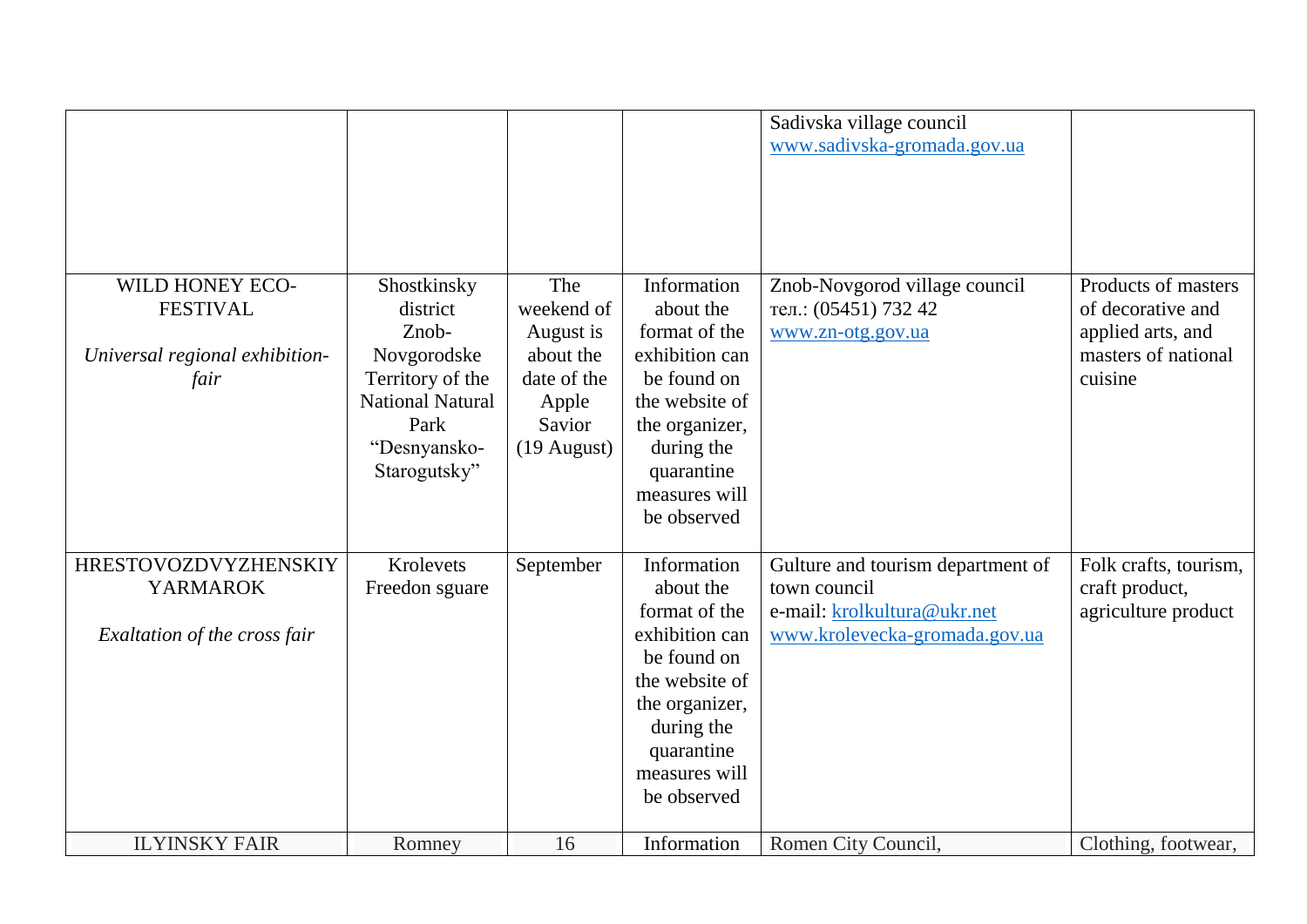| Regional exhibition-fair                         | Central area                                                                 | September              | about the<br>format of the<br>exhibition can<br>be found on<br>the website of<br>the organizer,<br>during the<br>quarantine<br>measures will<br>be observed                | 2, Shevchenko bul.<br>Romny, 42000<br>tel.: (054448) 532 73<br>e-mail: misto@romny-vk.gov.ua<br>www.romny-vk.gov.ua                                    | haberdashery,<br>handicrafts,<br>souvenirs, food<br>products                                                                                               |
|--------------------------------------------------|------------------------------------------------------------------------------|------------------------|----------------------------------------------------------------------------------------------------------------------------------------------------------------------------|--------------------------------------------------------------------------------------------------------------------------------------------------------|------------------------------------------------------------------------------------------------------------------------------------------------------------|
| KONOTOPSKA SOTNIA<br>General exhibition and fair | Konotop<br>24, Bohdana<br>Khmelnytskoho<br>str.<br>City Palace of<br>Culture | $22 - 25$<br>September | Information<br>about the<br>format of the<br>exhibition can<br>be found on<br>the website of<br>the organizer,<br>during the<br>quarantine<br>measures will<br>be observed | Krutogolova Irina<br>10, Zharikova, Konotop<br>tel.: (097) 017 44 10<br>e-mail: bizinc@ukr.net                                                         | Small and medium-<br>sized businesses<br>presentation,<br>exposition of new<br>products of<br>Konotop<br>enterprises, local<br>products tasting<br>session |
| POKROVSKYY FAIR                                  | Shostka<br>Sumy region<br>Sadovyy bul'var<br>str.<br>Central area            | 14 October             | Information<br>about the<br>format of the<br>exhibition can<br>be found on<br>the website of<br>the organizer,<br>during the<br>quarantine                                 | Shostka City Council<br>14, Sadovyy bul'var str.<br>Shostka, Sumy region<br>tel.: (05449) 224 04<br>e-mail: shstisp@ukr.net<br>www.shostka-rada.gov.ua | Agricultural<br>products                                                                                                                                   |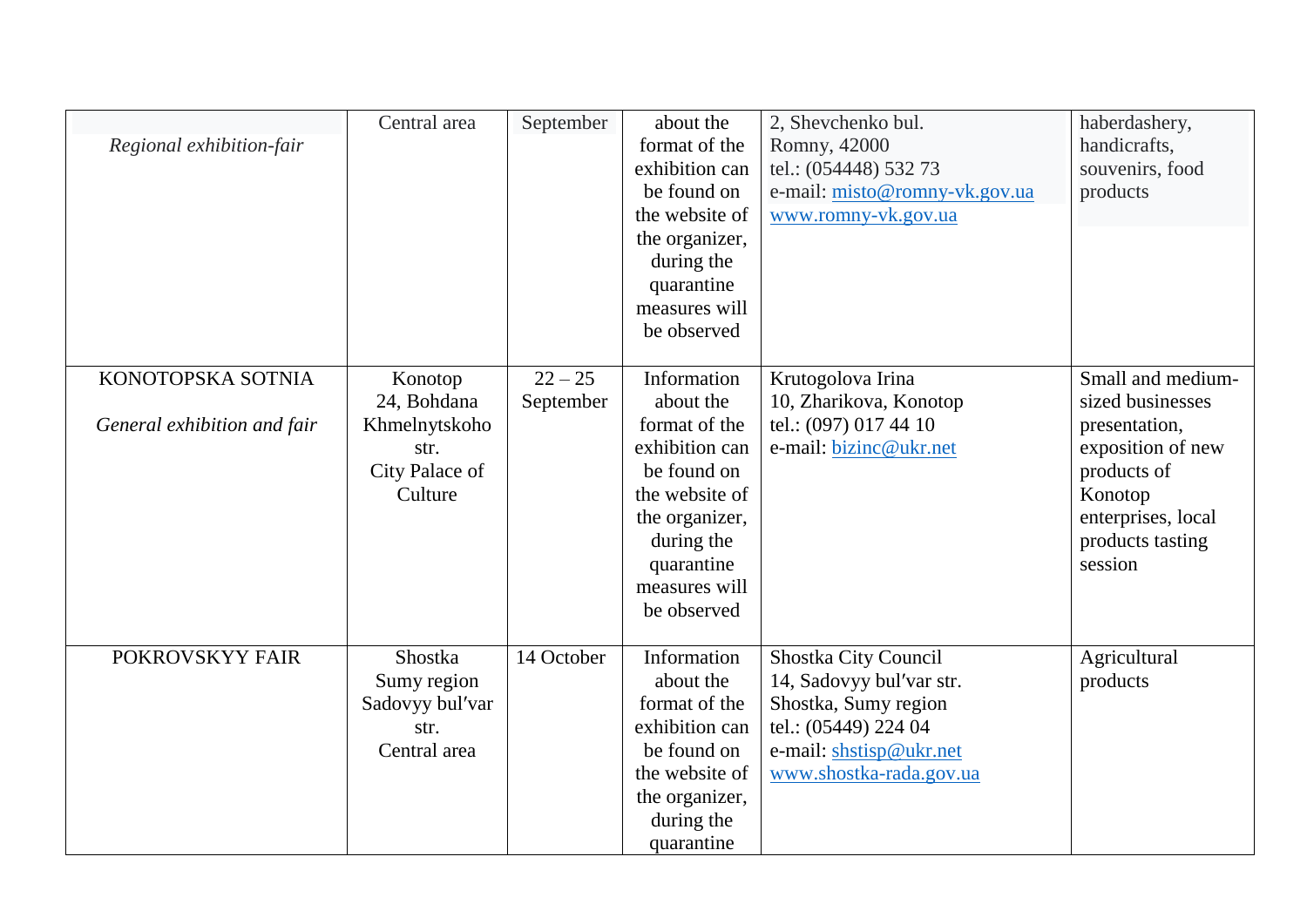|                                                                                                           |                                                                   |                | measures will<br>be observed                                                                                                                                               |                                                                                                                                                                                                                                                                                                                                                                                 |                                                                             |
|-----------------------------------------------------------------------------------------------------------|-------------------------------------------------------------------|----------------|----------------------------------------------------------------------------------------------------------------------------------------------------------------------------|---------------------------------------------------------------------------------------------------------------------------------------------------------------------------------------------------------------------------------------------------------------------------------------------------------------------------------------------------------------------------------|-----------------------------------------------------------------------------|
| MIKHAILOVSKY HONEY<br><b>FAIR FESTIVAL</b><br>Regional beekeeping eco-<br>festival                        | Shostka<br>Sumy region<br>Sadovyy bul'var<br>str.<br>Central area | 19<br>November | Information<br>about the<br>format of the<br>exhibition can<br>be found on<br>the website of<br>the organizer,<br>during the<br>quarantine<br>measures will<br>be observed | Public Organization "Shostka<br>Beekeepers' Union"<br>Public Organization "Historical and<br>Cultural Heritage Foundation"<br>35a, Korolenko str., Shostka<br>tel.: (05449) 625 02<br>e-mail: gosbshostka@gmail.com<br>www.gosbsh.tk<br>Shostka City Council<br>14, Sadovyy bul'var str., Shostka<br>tel.: (05449) 224 04<br>e-mail: shstisp@ukr.net<br>www.shostka-rada.gov.ua | Honey products                                                              |
| <b>NOVA RADIST STALA</b><br>(NEW JOY HAS BEEN<br><b>REVEALED)</b><br>Trade-fair of traditional arts       | Ternopil<br><b>Theater Square</b>                                 | January        | Offline                                                                                                                                                                    | Ternopil Regional Methodological<br>Center of Folk Art<br>3, Medova str.<br>Ternopil, Ukraine, 46008<br>tel.: (0352) 25 28 75<br>e-mail: tomcnt1939@gmail.com                                                                                                                                                                                                                   | Works of arts and<br>crafts, fine arts of<br>masters of<br>traditional arts |
| <b>MADE IN TERNOPIL</b><br><b>REGION</b><br>Exhibition within the framework<br>of the International Forum | location to be<br>confirmed                                       | May            | Offline                                                                                                                                                                    | Department of International<br>Economic Cooperation and<br><b>Investment Projects of the Regional</b><br>State Administration 46001,<br>Ternopil, street Hrushevskoho, 8,<br>tel.: (0352) 52 08 65<br>e-mail: mail@ums.te.gov.ua                                                                                                                                                | Promotion of local<br>producers                                             |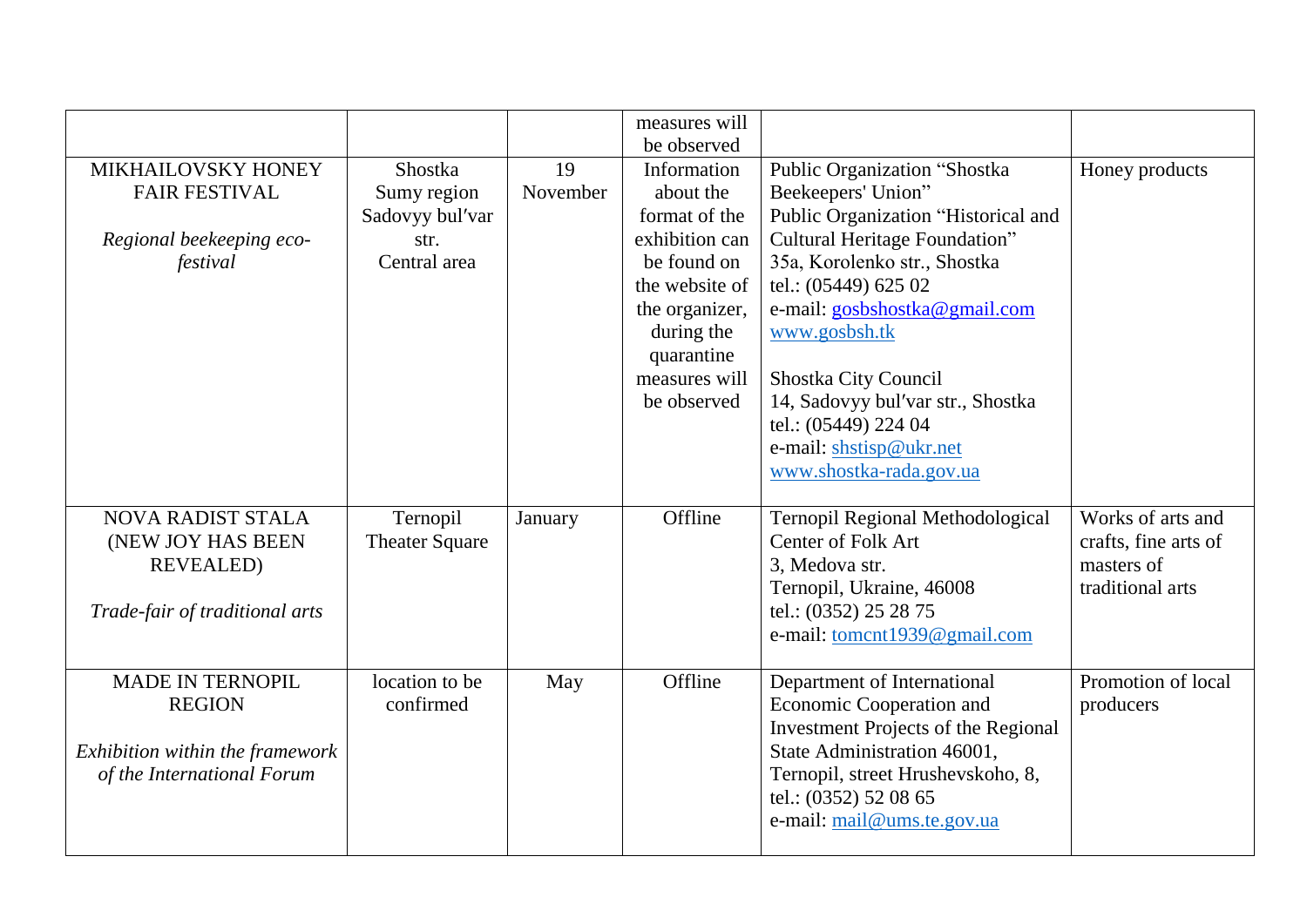| ETHNO-FEST<br>Regional festival                                                                                    | Ternopil                                           | June   | Offline | Ternopil Regional Methodological<br>Center of Folk Art<br>3, Medova str.<br>Ternopil, Ukraine, 46008<br>tel.: (0352) 25 28 75<br>e-mail: tomcnt1939@gmail.com                                                    | Works of fine and<br>decorative arts                                                                                                                                                                                                                                                                                                 |
|--------------------------------------------------------------------------------------------------------------------|----------------------------------------------------|--------|---------|------------------------------------------------------------------------------------------------------------------------------------------------------------------------------------------------------------------|--------------------------------------------------------------------------------------------------------------------------------------------------------------------------------------------------------------------------------------------------------------------------------------------------------------------------------------|
| NOVE ZERNYATKO<br><b>Agrarian Innovation Forum</b>                                                                 | Nastasiv,<br>Ternopil district,<br>Ternopil region | June   | Offline | Member of the Ternopil CCI<br>Private agro-industrial enterprise<br>"Agroprodservice"<br>Nastasiv, 47734, Ternopil district,<br>Ternopil region<br>tel.: 38 0800 507 510<br>e-mail:<br>agroprodservice@gmail.com | Program of the<br>event will include<br>field<br>demonstration of<br>equipment, review<br>seed and soybean<br>plants, presentation<br>of planted areas of<br>cereals, legumes<br>and technical<br>cultures, thematic<br>speeches by<br>speakers at<br>conference,<br>presentation<br>novelties of<br>agricultural<br>machinery, etc. |
| <b>DZVONY</b><br><b>LEMKIVSHCHYNY</b><br><b>(THE BELLS OF</b><br>LEMKIVSHCHYNA)<br>International festival of Lemko | Monastyryska                                       | August | Offline | Ternopil Regional Methodological<br>Center of Folk Art<br>3, Medova str.<br>Ternopil, Ukraine, 46008<br>tel.: (0352) 25 28 75<br>e-mail: tomcnt1939@gmail.com                                                    | Works of fine and<br>decorative arts                                                                                                                                                                                                                                                                                                 |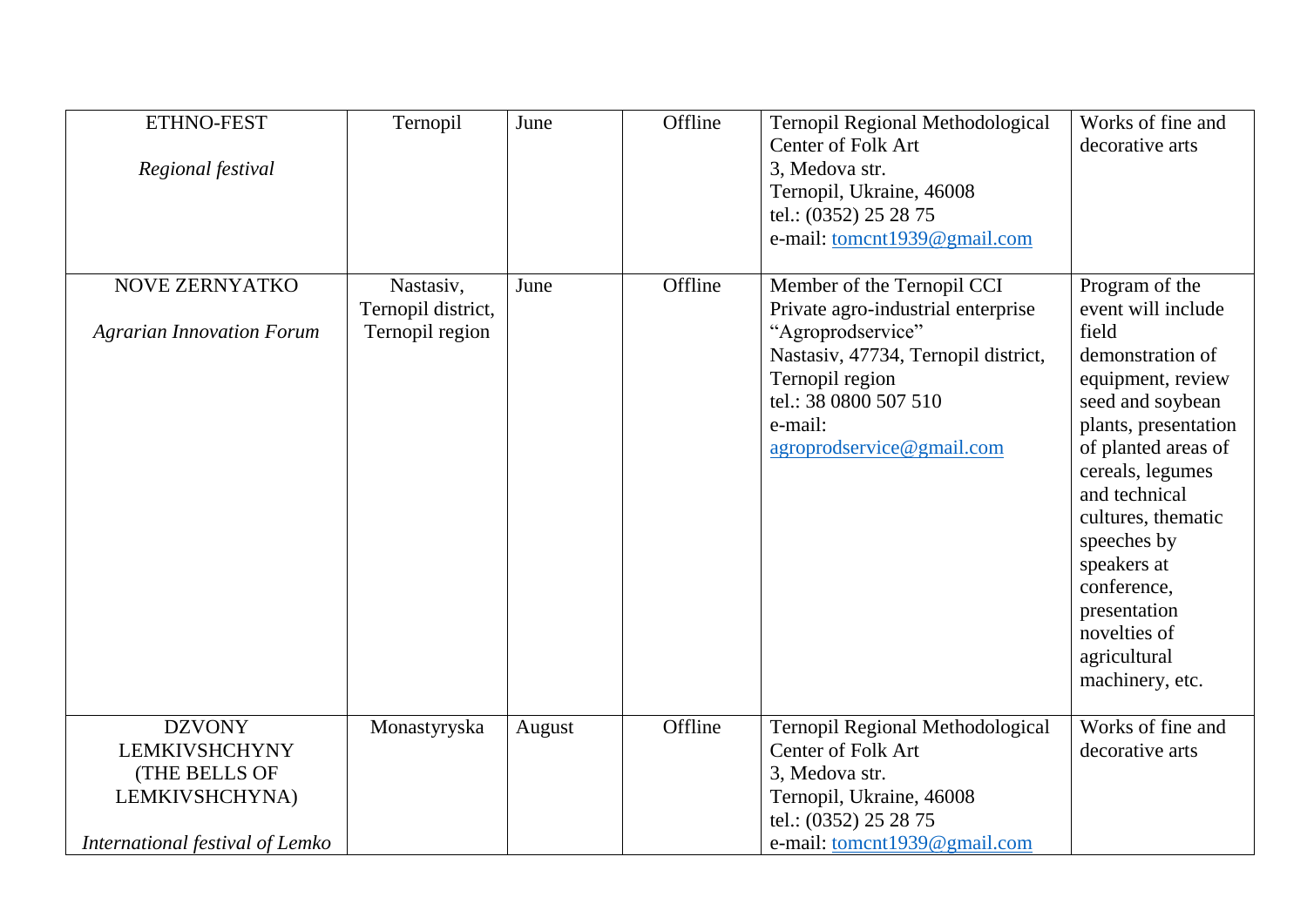| culture                                                                                                        |                                                                                                 |                         |                    | <b>Chortkiv District State</b><br>Administration<br>www.sed.te.gov.ua                                                                                                                                                                  |                                      |
|----------------------------------------------------------------------------------------------------------------|-------------------------------------------------------------------------------------------------|-------------------------|--------------------|----------------------------------------------------------------------------------------------------------------------------------------------------------------------------------------------------------------------------------------|--------------------------------------|
| <b>BORSHCHIVSKA</b><br><b>VYSHYANKA</b><br>All-Ukrainian folklore art<br>festival                              | Borshchiv                                                                                       | September               | Offline            | Ternopil Regional Methodological<br>Center of Folk Art<br>3, Medova str.<br>Ternopil, Ukraine, 46008<br>tel.: (0352) 25 28 75<br>e-mail: tomcnt1939@gmail.com<br><b>Chortkiv District State</b><br>Administration<br>www.sed.te.gov.ua | Works of fine and<br>decorative arts |
| <b>EDUCATION OF KHARKIV</b><br><b>REGION</b><br>International exhibition of<br><i>educational institutions</i> | Kharkiv<br>Palace of<br>Students of the<br>Yaroslav Mudryi<br><b>National Law</b><br>University | Spring                  | To be<br>specified | <b>ADT EXPO</b><br>18 A, Otakar Yarosh str., office.<br>602<br>BC "Solaris", Kharkiv, 61045<br>tel.: (067) 579 64 47<br>tel.: (057) 756 20 48<br>e-mail: info@adt.com.ua<br>www.adt.com.ua                                             | Education                            |
| <b>EDUCATION ABROAD</b><br>Exhibition                                                                          | Kharkiv<br>(to be specified)                                                                    | Spring<br>(April)       | To be<br>specified | <b>ERUDITUS</b><br>38, Alchevsky str.<br>Kharkiv, 61000<br>tel.: (097) 181 21 21<br>e-mail: info@eruditus.ua<br>www.eruditus.ua                                                                                                        | Education                            |
| <b>GREAT SLOBOZHANSKY</b><br><b>FAIR</b>                                                                       | Not identified                                                                                  | <b>III</b> Decade<br>of | To be<br>specified | Department of Economy and<br><b>International Relations of Kharkiv</b>                                                                                                                                                                 | Goods' sale of<br>agricultural       |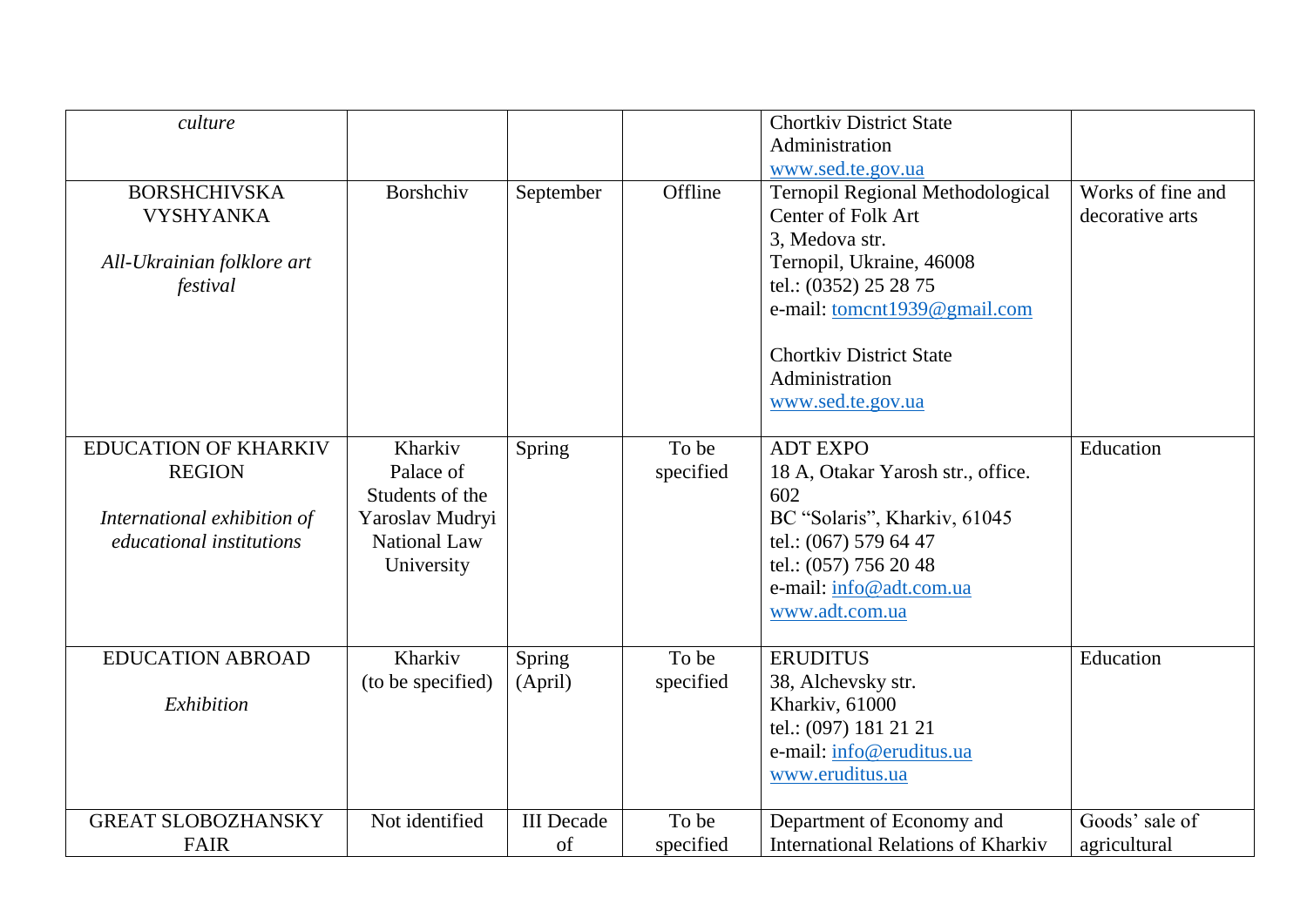| Interregional fair                                                                                             |                                                                                                 | September                        |                                                                              | <b>Regional State Administration</b><br>5, Svobody ave., Derzhprom<br>3 entrance, 8 floor<br>Kharkiv, Ukraine, 61022<br>tel.: (057) 705 10 17<br>tel.: (057) 705 10 29<br>e-mail: uek@kharkivoda.gov.ua<br>e-mail: demv-torg@sp.kh.gov.ua<br>www.kharkivoda.gov.ua | companies, leading<br>enterprises and<br>masters of national<br>crafts                                                                      |
|----------------------------------------------------------------------------------------------------------------|-------------------------------------------------------------------------------------------------|----------------------------------|------------------------------------------------------------------------------|--------------------------------------------------------------------------------------------------------------------------------------------------------------------------------------------------------------------------------------------------------------------|---------------------------------------------------------------------------------------------------------------------------------------------|
| <b>EDUCATION OF KHARKIV</b><br><b>REGION</b><br>International exhibition of<br><i>educational institutions</i> | Kharkiv<br>Palace of<br>Students of the<br>Yaroslav Mudryi<br><b>National Law</b><br>University | Autumn                           | To be<br>specified                                                           | <b>ADT EXPO</b><br>18 A, Otakar Yarosh str., office.<br>602<br>BC "Solaris", Kharkiv, 61045<br>tel.: (067) 579 64 47<br>tel.: (057) 756 20 48<br>e-mail: info@adt.com.ua<br>www.adt.com.ua                                                                         | Education                                                                                                                                   |
| <b>FARMER</b><br>Agro-industrial<br>exhibition-fair                                                            | Kherson<br>11,<br>Perekopskaya<br>str.<br>The area near the<br>cinema concert<br>hall "Jubilee" | <b>III</b> decade<br>of February | Offline<br>Quarantine<br>measures will<br>be observed<br>during the<br>event | Department of Agricultural<br>Development and Irrigation of the<br><b>Regional State Administration</b><br>tel.: (0552) 42 27 48<br>e-mail: dp-agroprom@koda.gov.ua<br>Private company "Expo-Center"<br>www.expocentr.ks.ua                                        | Agricultural<br>machinery, planting<br>material, seedlings,<br>seeds, irrigation,<br>financial services in<br>the agro-industrial<br>sector |
| <b>STYLE AND FASHION</b><br>Universal interregional fair                                                       | Khmelnytskyi<br>109/1 Podilska<br>str. Exhibition                                               | $01 - 04$<br>February            | Offline                                                                      | Khmelnytskyi Chamber of<br>Commerce and Industry<br>109/1, Podilska str.                                                                                                                                                                                           | Goods of light<br>industry, consumer<br>goods, knitwear,                                                                                    |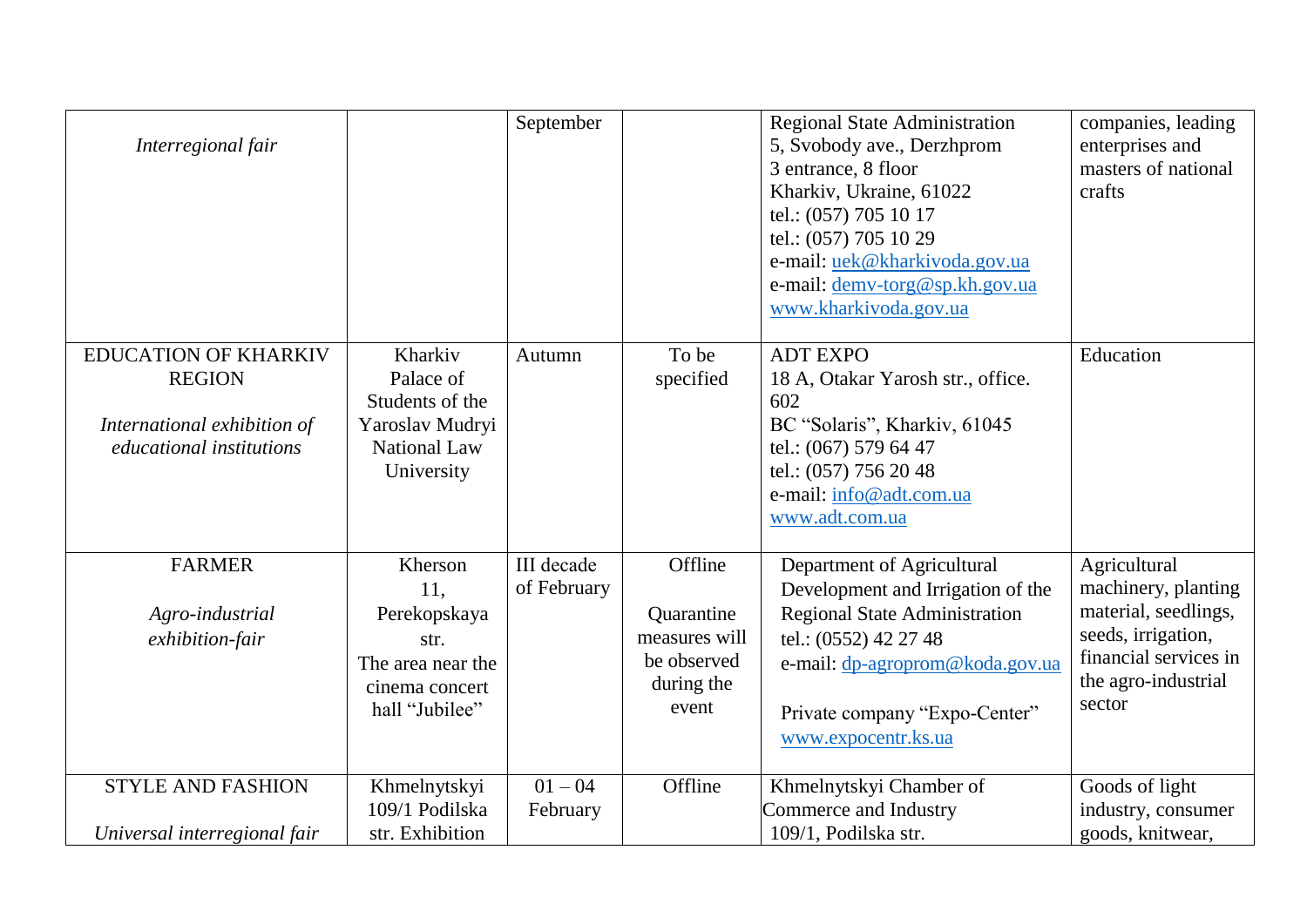|                                                    | hall of the<br>Khmelnytskyi<br>Chamber of<br>Commerce and<br>Industry                                                      |                       |         | Khmelnytskyi, 29001<br>tel.: (0382) 78 53 69<br>e-mail: tpp-ua@i.ua<br>www.tppua.org                                                                             | household<br>appliances, jewelry,<br>perfumery,<br>cosmetics                                                                                                                                                  |
|----------------------------------------------------|----------------------------------------------------------------------------------------------------------------------------|-----------------------|---------|------------------------------------------------------------------------------------------------------------------------------------------------------------------|---------------------------------------------------------------------------------------------------------------------------------------------------------------------------------------------------------------|
| FOR YOU, WOMEN<br>Universal interregional fair     | Khmelnytskyi<br>109/1 Podilska<br>str. Exhibition<br>hall of the<br>Khmelnytskyi<br>Chamber of<br>Commerce and<br>Industry | $22 - 25$<br>February | Offline | Khmelnytskyi Chamber of<br>Commerce and Industry<br>109/1, Podilska str.<br>Khmelnytskyi, 29001<br>tel.: (0382) 78 53 69<br>e-mail: tpp-ua@i.ua<br>www.tppua.org | Sewing and<br>knitwear clothes,<br>shoes, jewelry,<br>cosmetics,<br>perfumery,<br>everything for the<br>garden                                                                                                |
| <b>SPRING FAIR</b><br>Universal interregional fair | Khmelnytskyi<br>109/1 Podilska<br>str. Exhibition<br>hall of the<br>Khmelnytskyi<br>Chamber of<br>Commerce and<br>Industry | $15 - 18$<br>March    | Offline | Khmelnytskyi Chamber of<br>Commerce and Industry<br>109/1, Podilska str.<br>Khmelnytskyi, 29001<br>tel.: (0382) 78 53 69<br>e-mail: tpp-ua@i.ua<br>www.tppua.org | Sewing and<br>knitwear clothes,<br>shoes, jewelry,<br>cosmetics,<br>perfumery,<br>foodstuffs,<br>household and<br>garden goods,<br>seedlings, seeds,<br>fertilizers, plants,<br>garden tools, pest<br>control |
| <b>EASTER FAIR</b><br>Universal interregional fair | Khmelnytskyi<br>109/1 Podilska<br>str. Exhibition<br>hall of the                                                           | $04 - 08$<br>April    | Offline | Khmelnytskyi Chamber of<br>Commerce and Industry<br>109/1, Podilska str.<br>Khmelnytskyi, 29001                                                                  | Sewing and<br>knitwear clothes,<br>shoes, jewelry,<br>cosmetics,                                                                                                                                              |
|                                                    | Khmelnytskyi                                                                                                               |                       |         | tel.: (0382) 78 53 69                                                                                                                                            | perfumery,                                                                                                                                                                                                    |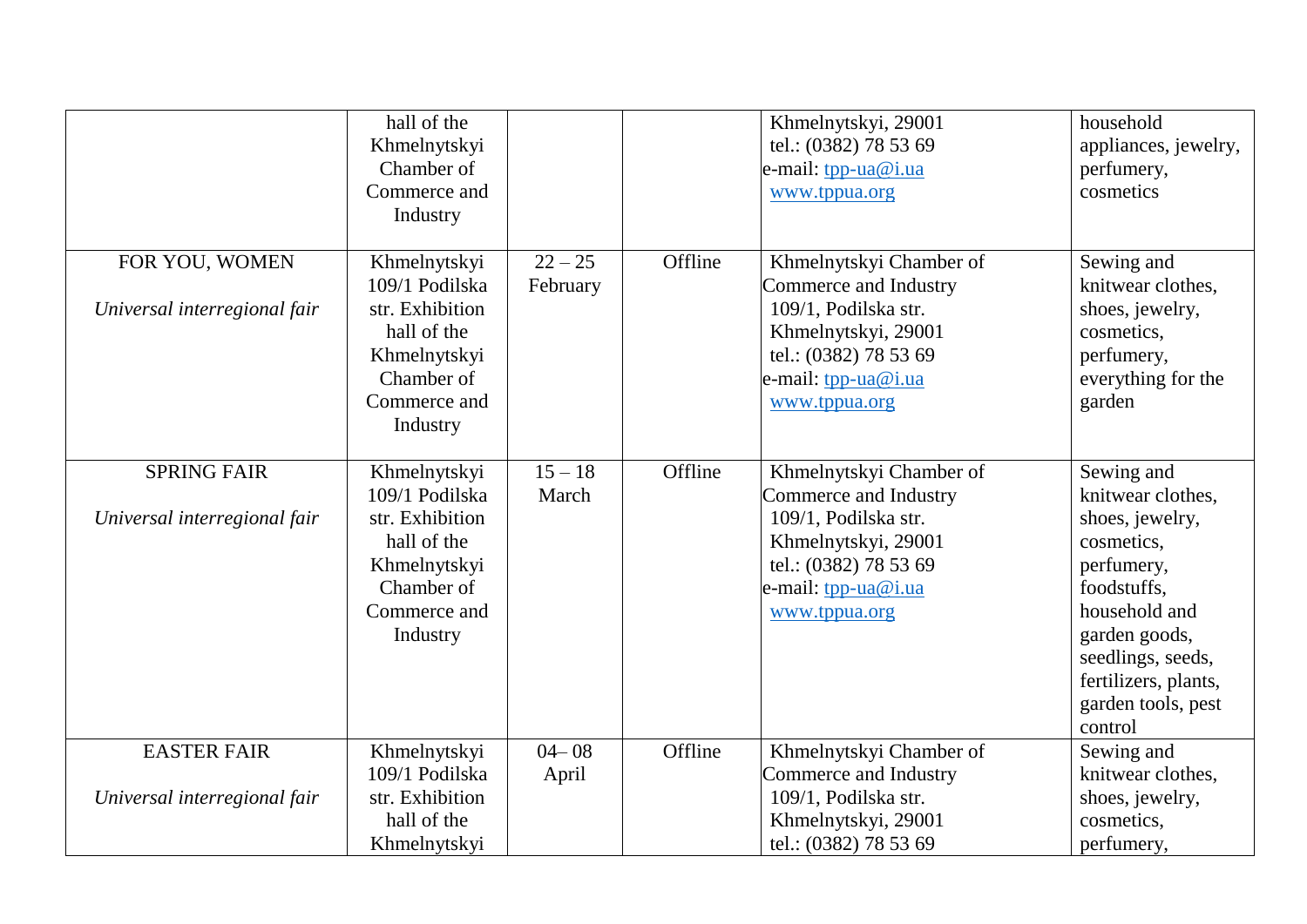|                                                  | Chamber of<br>Commerce and<br>Industry                                                                         |                      |         | e-mail: $tpp-ua@i.ua$<br>www.tppua.org                                                                                                                                                                    | foodstuffs,<br>household and<br>garden goods,<br>seedlings, seeds,<br>fertilizers, plants,<br>garden tools, pest<br>control |
|--------------------------------------------------|----------------------------------------------------------------------------------------------------------------|----------------------|---------|-----------------------------------------------------------------------------------------------------------------------------------------------------------------------------------------------------------|-----------------------------------------------------------------------------------------------------------------------------|
| <b>EASTER FESTIVAL</b>                           | Khmelnytskyi<br>Square near<br><b>Taras</b><br>Shevchenko<br>Cinema                                            | 04 April -<br>08 May | Offline | Trade Department of Khmelnytskyi<br>City Council<br>88, Hrushevs' koho str.<br>Khmelnytskyi, 29000<br>tel.: (0382) 65 61 26<br>tel.: (0382) 65 11 41<br>e-mail: trade@khm.gov.ua<br>www.khm.gov.ua        | Souvenir products,<br>handicrafts, food,<br>food court                                                                      |
| <b>AGRICULTURAL FAIRS</b>                        | Khmelnytskyi<br>Prybuz'ka str.<br>from Svobody<br>street to<br>Starokostiantyniv<br>highway                    | 23 April             | Offline | Trade Department of Khmelnytskyi<br><b>City Council</b><br>88, Hrushevs' koho str.<br>Khmelnytskyi, 29000<br>tel.: (0382) 65 61 26<br>tel.: (0382) 65 11 41<br>e-mail: trade@khm.gov.ua<br>www.khm.gov.ua | Agricultural<br>products                                                                                                    |
| PODILSKY AUCTION<br>Universal interregional fair | Khmelnytskyi<br>109/1 Podilska<br>str. Exhibition<br>hall of the<br>Khmelnytskyi<br>Chamber of<br>Commerce and | $26 - 29$<br>April   | Offline | Khmelnytskyi Chamber of<br>Commerce and Industry<br>109/1, Podilska str.<br>Khmelnytskyi, 29001<br>tel.: (0382) 78 53 69<br>e-mail: tpp-ua@i.ua<br>www.tppua.org                                          | Sewing and<br>knitwear clothes,<br>shoes, jewelry,<br>cosmetics,<br>perfumery,<br>foodstuffs.<br>household and              |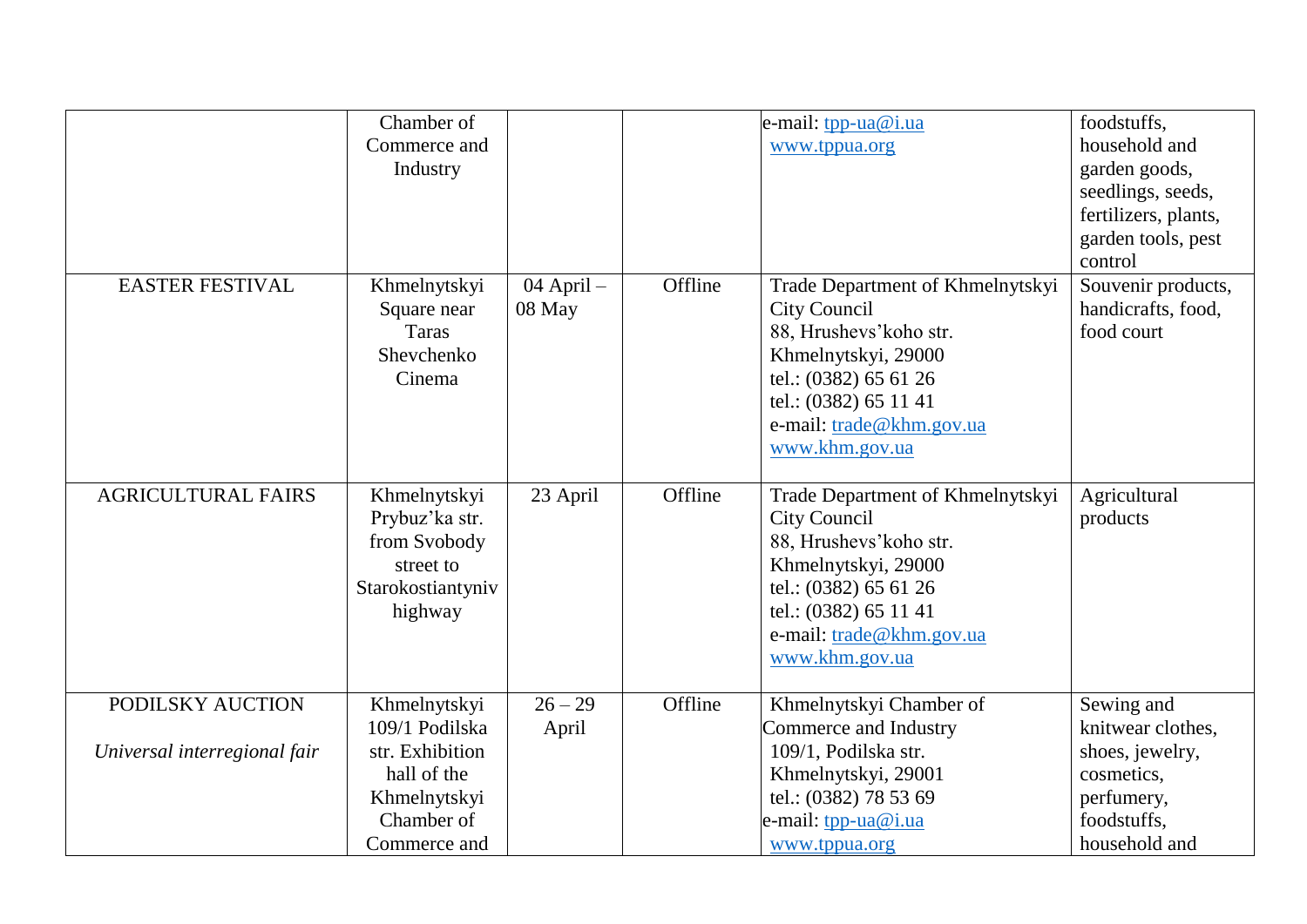|                                                                                                                                                              | Industry                                                                                                                      |                     |                                                                                                                                                  |                                                                                                                                                                                                                                                                                   | garden goods                                                                                                                                        |
|--------------------------------------------------------------------------------------------------------------------------------------------------------------|-------------------------------------------------------------------------------------------------------------------------------|---------------------|--------------------------------------------------------------------------------------------------------------------------------------------------|-----------------------------------------------------------------------------------------------------------------------------------------------------------------------------------------------------------------------------------------------------------------------------------|-----------------------------------------------------------------------------------------------------------------------------------------------------|
| <b>SUMMER ON PODILLIA</b><br>Universal interregional fair                                                                                                    | Khmelnytskyi<br>109/1 Podilska<br>str. Exhibition<br>hall<br>of the<br>Khmelnytskyi<br>Chamber of<br>Commerce and<br>Industry | $17 - 20$<br>May    | Offline                                                                                                                                          | Khmelnytskyi Chamber of<br>Commerce and Industry<br>109/1, Podilska str.<br>Khmelnytskyi, 29001<br>tel.: (0382) 78 53 69<br>e-mail: tpp-ua@i.ua<br>www.tppua.org                                                                                                                  | Summer and<br>autumn collections<br>of clothing and<br>footwear,<br>stationery, goods<br>for schoolchildren,<br>things for home,<br>drinks and food |
| <b>EVERYTHING FOR THE</b>                                                                                                                                    | Khmelnytskyi                                                                                                                  | $21 - 24$           | Offline                                                                                                                                          | Khmelnytskyi Chamber of                                                                                                                                                                                                                                                           | Clothing and                                                                                                                                        |
|                                                                                                                                                              |                                                                                                                               |                     |                                                                                                                                                  |                                                                                                                                                                                                                                                                                   |                                                                                                                                                     |
|                                                                                                                                                              |                                                                                                                               |                     |                                                                                                                                                  |                                                                                                                                                                                                                                                                                   |                                                                                                                                                     |
|                                                                                                                                                              | Khmelnytskyi                                                                                                                  |                     |                                                                                                                                                  | tel.: (0382) 78 53 69                                                                                                                                                                                                                                                             | items, drinks and                                                                                                                                   |
|                                                                                                                                                              | Chamber of                                                                                                                    |                     |                                                                                                                                                  | e-mail: tpp-ua@i.ua                                                                                                                                                                                                                                                               | food                                                                                                                                                |
|                                                                                                                                                              | Commerce and                                                                                                                  |                     |                                                                                                                                                  | www.tppua.org                                                                                                                                                                                                                                                                     |                                                                                                                                                     |
|                                                                                                                                                              | Industry                                                                                                                      |                     |                                                                                                                                                  |                                                                                                                                                                                                                                                                                   |                                                                                                                                                     |
|                                                                                                                                                              |                                                                                                                               |                     |                                                                                                                                                  |                                                                                                                                                                                                                                                                                   | Investments                                                                                                                                         |
|                                                                                                                                                              |                                                                                                                               |                     |                                                                                                                                                  |                                                                                                                                                                                                                                                                                   |                                                                                                                                                     |
|                                                                                                                                                              |                                                                                                                               |                     |                                                                                                                                                  |                                                                                                                                                                                                                                                                                   |                                                                                                                                                     |
|                                                                                                                                                              |                                                                                                                               |                     |                                                                                                                                                  |                                                                                                                                                                                                                                                                                   |                                                                                                                                                     |
|                                                                                                                                                              |                                                                                                                               |                     |                                                                                                                                                  |                                                                                                                                                                                                                                                                                   |                                                                                                                                                     |
|                                                                                                                                                              |                                                                                                                               |                     |                                                                                                                                                  |                                                                                                                                                                                                                                                                                   |                                                                                                                                                     |
|                                                                                                                                                              |                                                                                                                               |                     |                                                                                                                                                  |                                                                                                                                                                                                                                                                                   |                                                                                                                                                     |
|                                                                                                                                                              |                                                                                                                               |                     |                                                                                                                                                  |                                                                                                                                                                                                                                                                                   |                                                                                                                                                     |
|                                                                                                                                                              |                                                                                                                               |                     |                                                                                                                                                  |                                                                                                                                                                                                                                                                                   |                                                                                                                                                     |
| <b>REST</b><br>Universal interregional fair<br><b>INVESTMENT</b><br>OPPORTUNITIES OF THE<br>KHMELNITSKYI REGION<br><b>IV</b> International economic<br>forum | 109/1 Podilska<br>str. Exhibition<br>hall of the<br>To be specified                                                           | June<br>I half Year | Information<br>about the<br>format of how<br>the forum is<br>going to be<br>held is<br>accessible on<br>the event<br>organizer's<br>website. All | Commerce and Industry<br>109/1, Podilska str.<br>Khmelnytskyi, 29001<br>Committee for the preparation and<br>holding of the IV International<br>Economic Forum "Investment<br>Opportunities of the Khmelnitskyi<br>Region"<br>tel.: (0382) 76 47 92<br>e-mail: zed.oda.km@ukr.net | footwear,<br>stationery, school<br>supplies, household                                                                                              |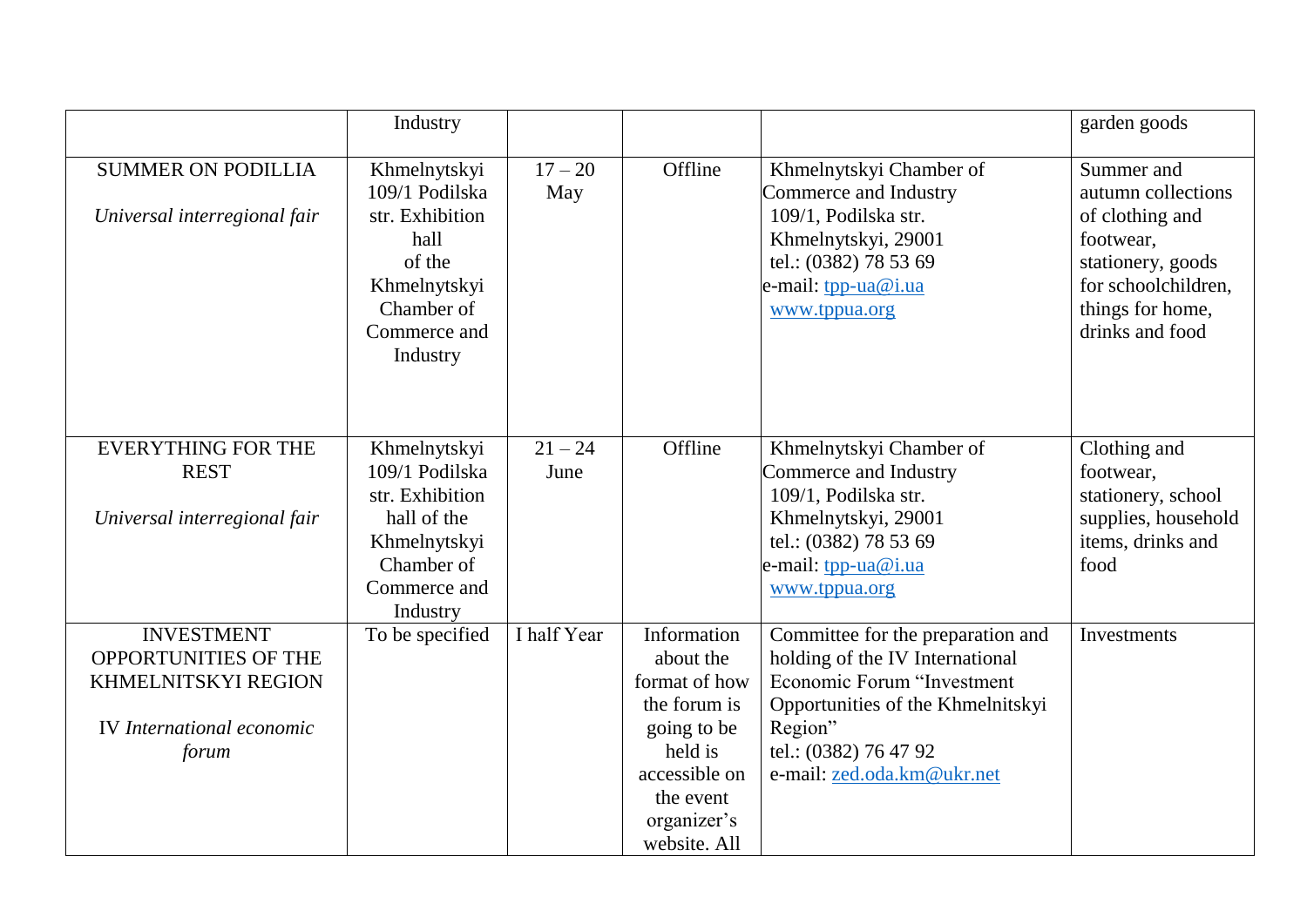|                                                                |                                                                                                                            |                        | quarantine<br>restrictions<br>will be<br>adhered to<br>while holding<br>the event |                                                                                                                                                                                                                 |                                                                                                                                                                                     |
|----------------------------------------------------------------|----------------------------------------------------------------------------------------------------------------------------|------------------------|-----------------------------------------------------------------------------------|-----------------------------------------------------------------------------------------------------------------------------------------------------------------------------------------------------------------|-------------------------------------------------------------------------------------------------------------------------------------------------------------------------------------|
| <b>SUMMER-2022</b>                                             | Khmelnytskyi                                                                                                               | $16 - 19$              | Offline                                                                           | Khmelnytskyi Chamber of                                                                                                                                                                                         | Industrial and food                                                                                                                                                                 |
| Universal interregional fair                                   | 109/1 Podilska<br>str. Exhibition<br>hall of the<br>Khmelnytskyi<br>Chamber of<br>Commerce and<br>Industry                 | July                   |                                                                                   | Commerce and Industry<br>109/1, Podilska str.<br>Khmelnytskyi, 29001<br>tel.: (0382) 78 53 69<br>e-mail: tpp-ua@i.ua<br>www.tppua.org                                                                           | products, clothes,<br>footwear, blankets,<br>household items,<br>seedlings and seeds                                                                                                |
| <b>SEPTEMBER OPENING</b><br>Universal interregional fair       | Khmelnytskyi<br>109/1 Podilska<br>str. Exhibition<br>hall of the<br>Khmelnytskyi<br>Chamber of<br>Commerce and<br>Industry | $13 - 14$<br>September | Offline                                                                           | Khmelnytskyi Chamber of<br>Commerce and Industry<br>109/1, Podilska str.<br>Khmelnytskyi, 29001<br>tel.: (0382) 78 53 69<br>e-mail: tpp-ua@i.ua<br>www.tppua.org                                                | Clothing, footwear,<br>blankets, hats,<br>souvenirs,<br>cosmetics,<br>perfumes, saplings,<br>fertilizers,<br>ornamental plants,<br>garden tools, motor<br>vehicles, pest<br>control |
| <b>AGRO PODILLYA</b><br>33 Regional agricultural<br>exhibition | Khmelnytskyi<br>Khmelnytskyi<br>Airport                                                                                    | 17<br>September        | Offline                                                                           | Department of development of<br>agro-industrial complex and land<br>relations of the regional state<br>administration<br>70, Svobody str., Khmelnytskyi<br>tel.: (0382) 79 46 33<br>e-mail: dagro@adm-km.gov.ua | Agricultural<br>machinery,<br>equipment, plant<br>protection products,<br>small livestock,<br>agricultural<br>products and more                                                     |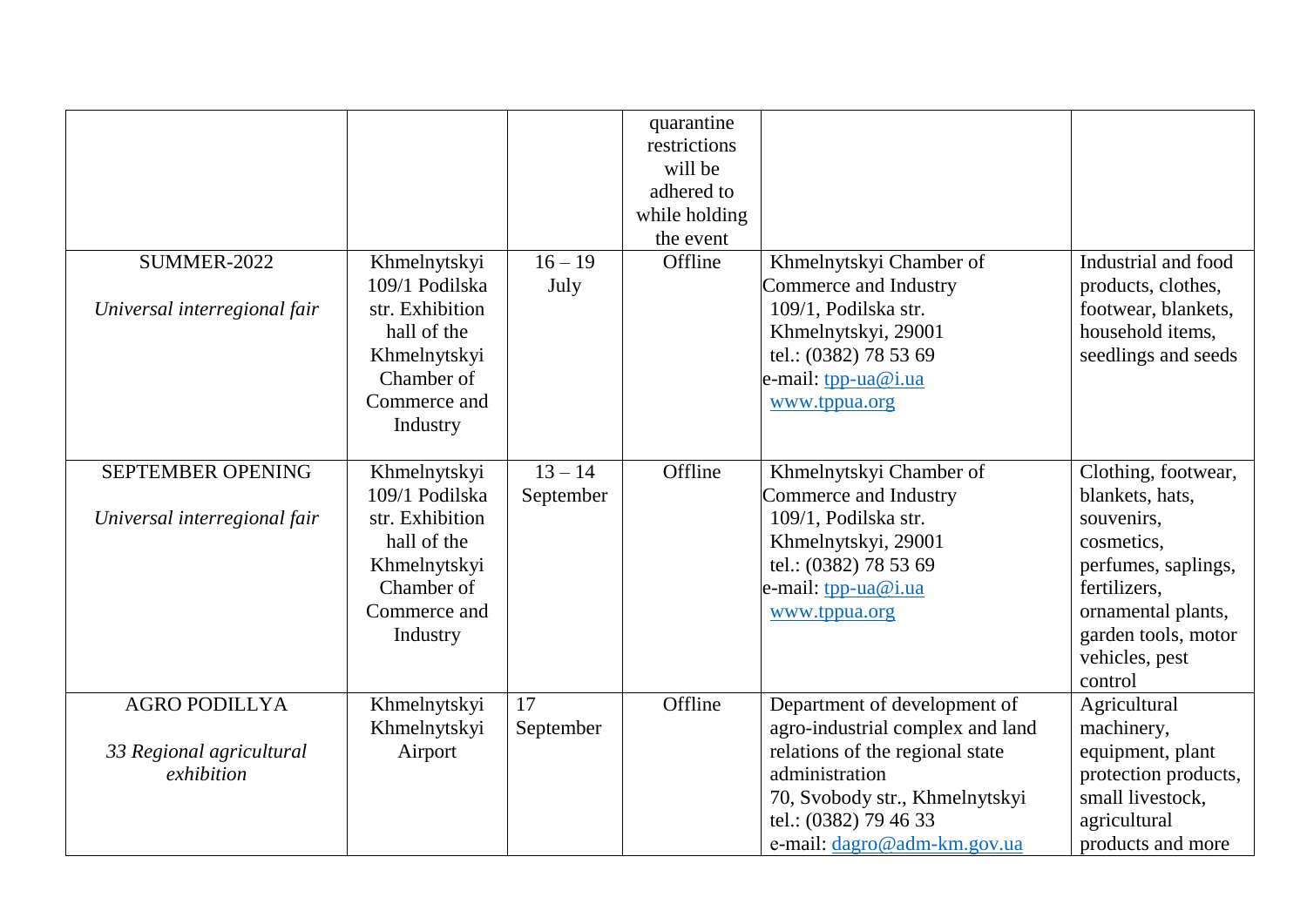|                                                        |                                                                                                                            |                        |         | www.adm-km.gov.ua                                                                                                                                                                                         |                                                                                                                         |
|--------------------------------------------------------|----------------------------------------------------------------------------------------------------------------------------|------------------------|---------|-----------------------------------------------------------------------------------------------------------------------------------------------------------------------------------------------------------|-------------------------------------------------------------------------------------------------------------------------|
| <b>AGRICULTURAL FAIRS</b>                              | Khmelnytskyi<br>Prybuz'ka str.<br>from Svobody<br>street to<br>Starokostiantyniv<br>highway                                | 24<br>September        | Offline | Trade Department of Khmelnytskyi<br><b>City Council</b><br>88, Hrushevs' koho str.<br>Khmelnytskyi, 29000<br>tel.: (0382) 65 61 26<br>tel.: (0382) 65 11 41<br>e-mail: trade@khm.gov.ua<br>www.khm.gov.ua | Agricultural<br>products                                                                                                |
| <b>FOLK ARTS AND CRAFTS</b><br>FAIR                    | Khmelnytskyi<br>Proskurivs' ka str.<br>Hrushevs' koho<br>str.<br>Square near<br>Taras<br>Shevchenko<br>Cinema              | $24 - 25$<br>September | Offline | Trade Department of Khmelnytskyi<br><b>City Council</b><br>88, Hrushevs' koho str.<br>Khmelnytskyi, 29000<br>tel.: (0382) 65 61 26<br>tel.: (0382) 65 11 41<br>e-mail: trade@khm.gov.ua<br>www.khm.gov.ua | Souvenir products,<br>handicrafts, food,<br>food court                                                                  |
| <b>WORLD OF AUTUMN</b><br>Universal interregional fair | Khmelnytskyi<br>109/1 Podilska<br>str. Exhibition<br>hall of the<br>Khmelnytskyi<br>Chamber of<br>Commerce and<br>Industry | $04 - 07$<br>October   | Offline | Khmelnytskyi Chamber of<br>Commerce and Industry<br>109/1, Podilska str.<br>Khmelnytskyi, 29001<br>tel.: (0382) 78 53 69<br>e-mail: tpp-ua@i.ua<br>www.tppua.org                                          | Industrial and food<br>products, clothes,<br>footwear, blankets,<br>garden tools and<br>devices, seedlings<br>and seeds |
| <b>AGRICULTURAL FAIRS</b>                              | Khmelnytskyi                                                                                                               | 08 October             | Offline | Trade Department of Khmelnytskyi                                                                                                                                                                          | Agricultural                                                                                                            |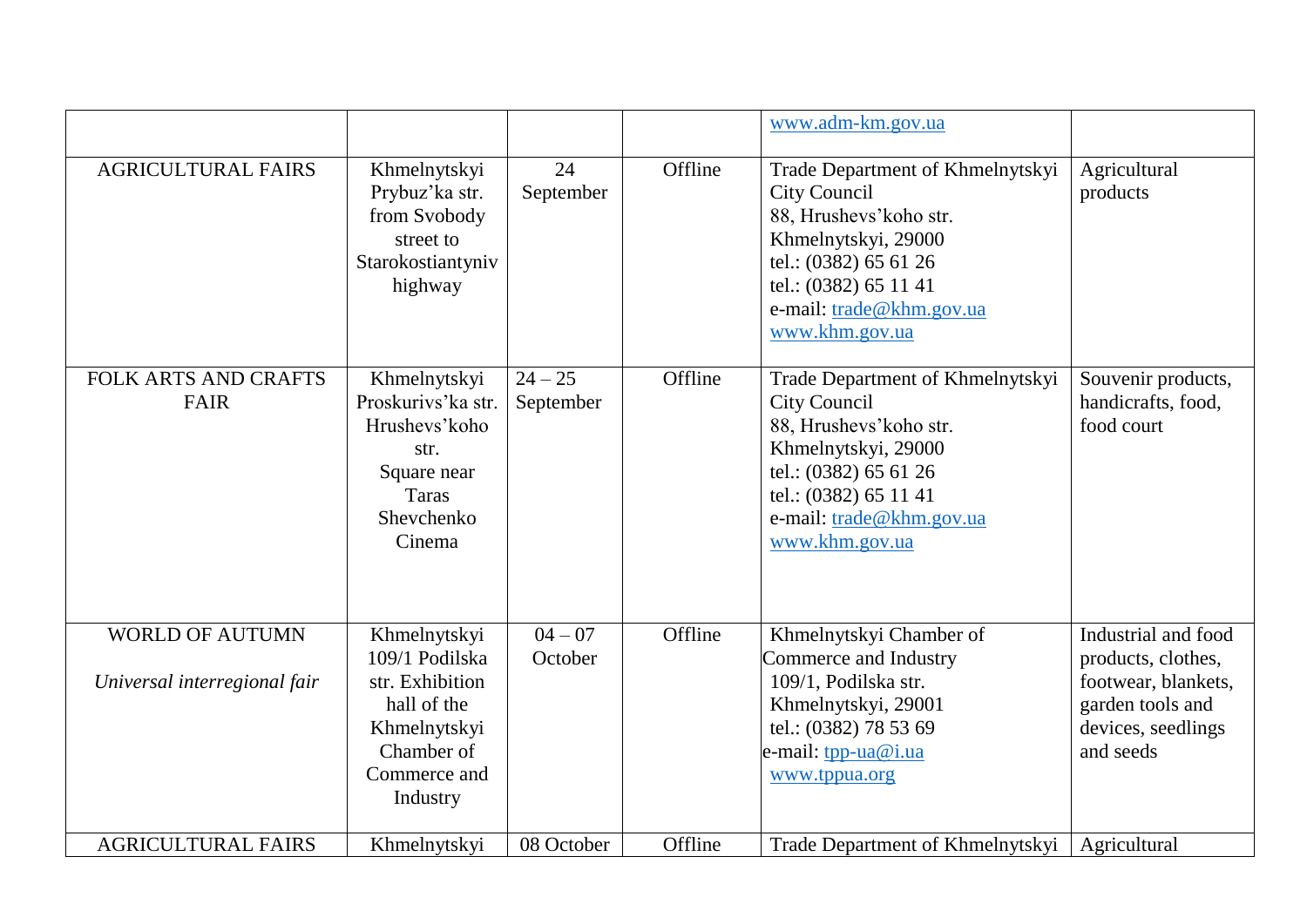|                              | Prybuz'ka str.<br>from Svobody<br>street to<br>Starokostiantyniv<br>highway              |                       |         | City Council<br>88, Hrushevs' koho str.<br>Khmelnytskyi, 29000<br>tel.: (0382) 65 61 26<br>tel.: (0382) 65 11 41<br>e-mail: trade@khm.gov.ua<br>www.khm.gov.ua | products                                                                                                                              |
|------------------------------|------------------------------------------------------------------------------------------|-----------------------|---------|----------------------------------------------------------------------------------------------------------------------------------------------------------------|---------------------------------------------------------------------------------------------------------------------------------------|
| <b>GOLDEN AUTUMN</b>         | Khmelnytskyi<br>109/1 Podilska                                                           | $25 - 28$<br>October  | Offline | Khmelnytskyi Chamber of<br>Commerce and Industry                                                                                                               | Sewing and<br>knitwear, clothes,                                                                                                      |
| Universal interregional fair | str. Exhibition<br>hall of the<br>Khmelnytskyi<br>Chamber of<br>Commerce and<br>Industry |                       |         | 109/1, Podilska str.<br>Khmelnytskyi, 29001<br>tel.: (0382) 78 53 69<br>e-mail: tpp-ua@i.ua<br>www.tppua.org                                                   | shoes, jewelry,<br>cosmetics,<br>perfumery,<br>foodstuffs,<br>seedlings, seeds,<br>fertilizers,<br>ornamental plants,<br>garden tools |
| <b>AUTUMN AUCTION</b>        | Khmelnytskyi<br>109/1 Podilska                                                           | $15 - 18$<br>November | Offline | Khmelnytskyi Chamber of<br>Commerce and Industry                                                                                                               | Winter collection of<br>clothes and                                                                                                   |
| Universal interregional fair | str. Exhibition<br>hall of the<br>Khmelnytskyi<br>Chamber of<br>Commerce and<br>Industry |                       |         | 109/1, Podilska str.<br>Khmelnytskyi, 29001<br>tel.: (0382) 78 53 69<br>e-mail: <u>tpp-ua@i.ua</u><br>www.tppua.org                                            | footwear, household<br>appliances,<br>souvenirs,<br>household items,<br>drinks and food                                               |
| <b>AGRICULTURAL FAIRS</b>    | Khmelnytskyi<br>Prybuz'ka str.<br>from Svobody                                           | 19<br>November        | Offline | Trade Department of Khmelnytskyi<br><b>City Council</b><br>88, Hrushevs' koho str.                                                                             | Agricultural<br>products                                                                                                              |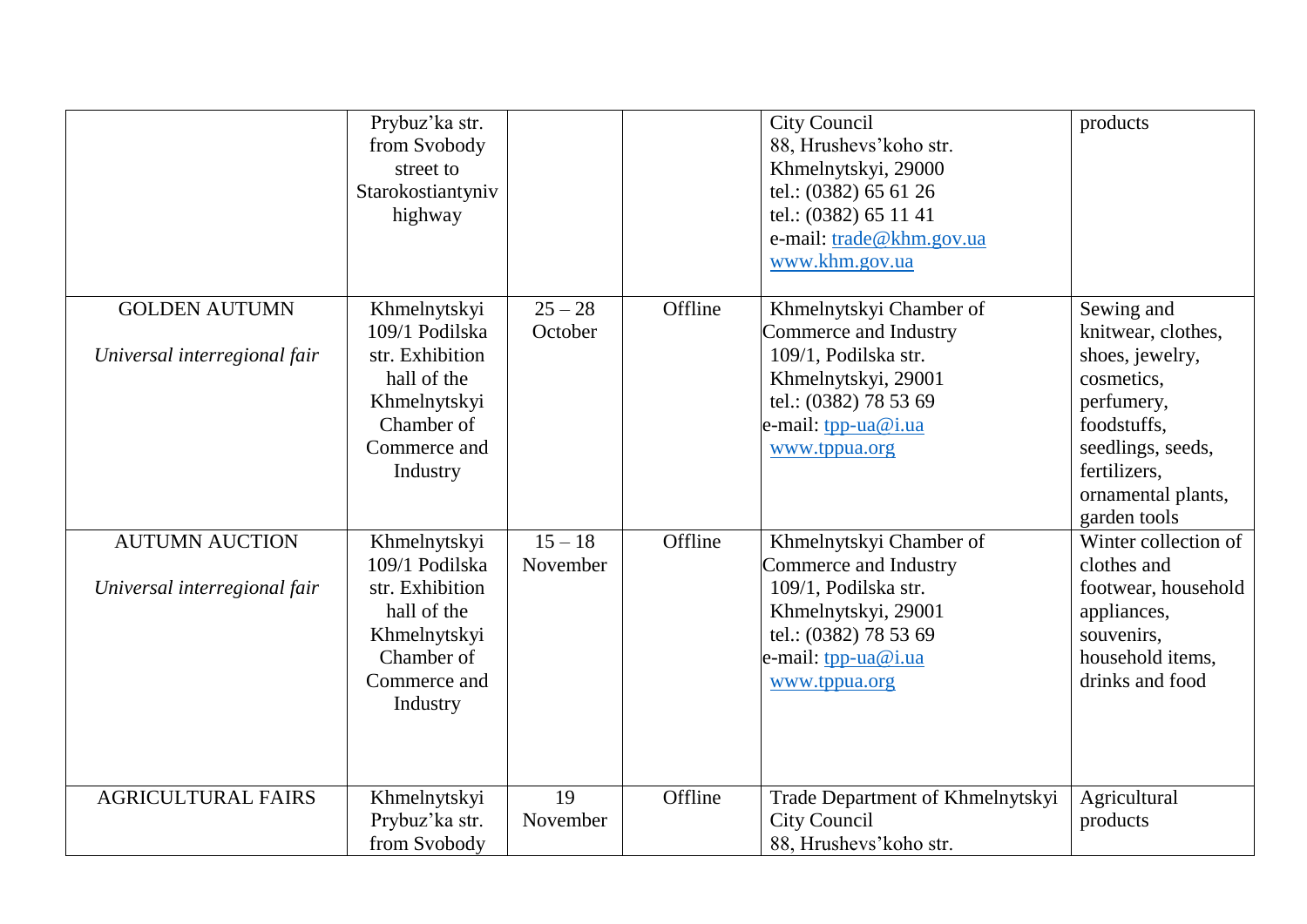|                              | street to<br>Starokostiantyniv<br>highway                                                  |                               |         | Khmelnytskyi, 29000<br>tel.: (0382) 65 61 26<br>tel.: (0382) 65 11 41<br>e-mail: trade@khm.gov.ua<br>www.khm.gov.ua                                                                     |                                                        |
|------------------------------|--------------------------------------------------------------------------------------------|-------------------------------|---------|-----------------------------------------------------------------------------------------------------------------------------------------------------------------------------------------|--------------------------------------------------------|
| PODILLYA WINTER              |                                                                                            | 29                            | Offline |                                                                                                                                                                                         | Winter collection of                                   |
|                              | Khmelnytskyi<br>109/1 Podilska                                                             | November                      |         | Khmelnytskyi Chamber of<br>Commerce and Industry                                                                                                                                        | clothes and                                            |
| Universal interregional fair | str. Exhibition                                                                            |                               |         | 109/1, Podilska str.                                                                                                                                                                    | footwear, household                                    |
|                              | hall of the                                                                                | 02                            |         | Khmelnytskyi, 29001                                                                                                                                                                     | appliances,                                            |
|                              | Khmelnytskyi                                                                               | December                      |         | tel.: (0382) 78 53 69                                                                                                                                                                   | souvenirs,                                             |
|                              | Chamber of                                                                                 |                               |         | e-mail: tpp-ua@i.ua                                                                                                                                                                     | household items,                                       |
|                              | Commerce and                                                                               |                               |         | www.tppua.org                                                                                                                                                                           | drinks and food                                        |
|                              | Industry                                                                                   |                               |         |                                                                                                                                                                                         |                                                        |
| <b>CHRISTMAS FAIR</b>        | Khmelnytskyi<br>Proskurivs' ka str.<br>Square near<br><b>Taras</b><br>Shevchenko<br>Cinema | 01<br>December-<br>19 January | Offline | Trade Department of Khmelnytskyi<br><b>City Council</b><br>88, Hrushevs' koho str.<br>Khmelnytskyi, 29000<br>tel.: (0382) 65 61 26<br>tel.: (0382) 65 11 41<br>e-mail: trade@khm.gov.ua | Souvenir products,<br>handicrafts, food,<br>food court |
|                              |                                                                                            |                               |         | www.khm.gov.ua                                                                                                                                                                          |                                                        |
| <b>CHRISTMAS FAIR</b>        | Khmelnytskyi                                                                               | $13 - 16$                     | Offline | Khmelnytskyi Chamber of                                                                                                                                                                 | New year souvenirs,                                    |
|                              | 109/1 Podilska                                                                             | December                      |         | Commerce and Industry                                                                                                                                                                   | gifts, jewelry,                                        |
| Universal interregional fair | str. Exhibition                                                                            |                               |         | 109/1, Podilska str.                                                                                                                                                                    | haberdashery,                                          |
|                              | hall of the                                                                                |                               |         | Khmelnytskyi, 29001                                                                                                                                                                     | cosmetics,                                             |
|                              | Khmelnytskyi<br>Chamber of                                                                 |                               |         | tel.: (0382) 78 53 69<br>e-mail: $tpp-ua@i.ua$                                                                                                                                          | perfumery, winter<br>novelties of light                |
|                              |                                                                                            |                               |         |                                                                                                                                                                                         |                                                        |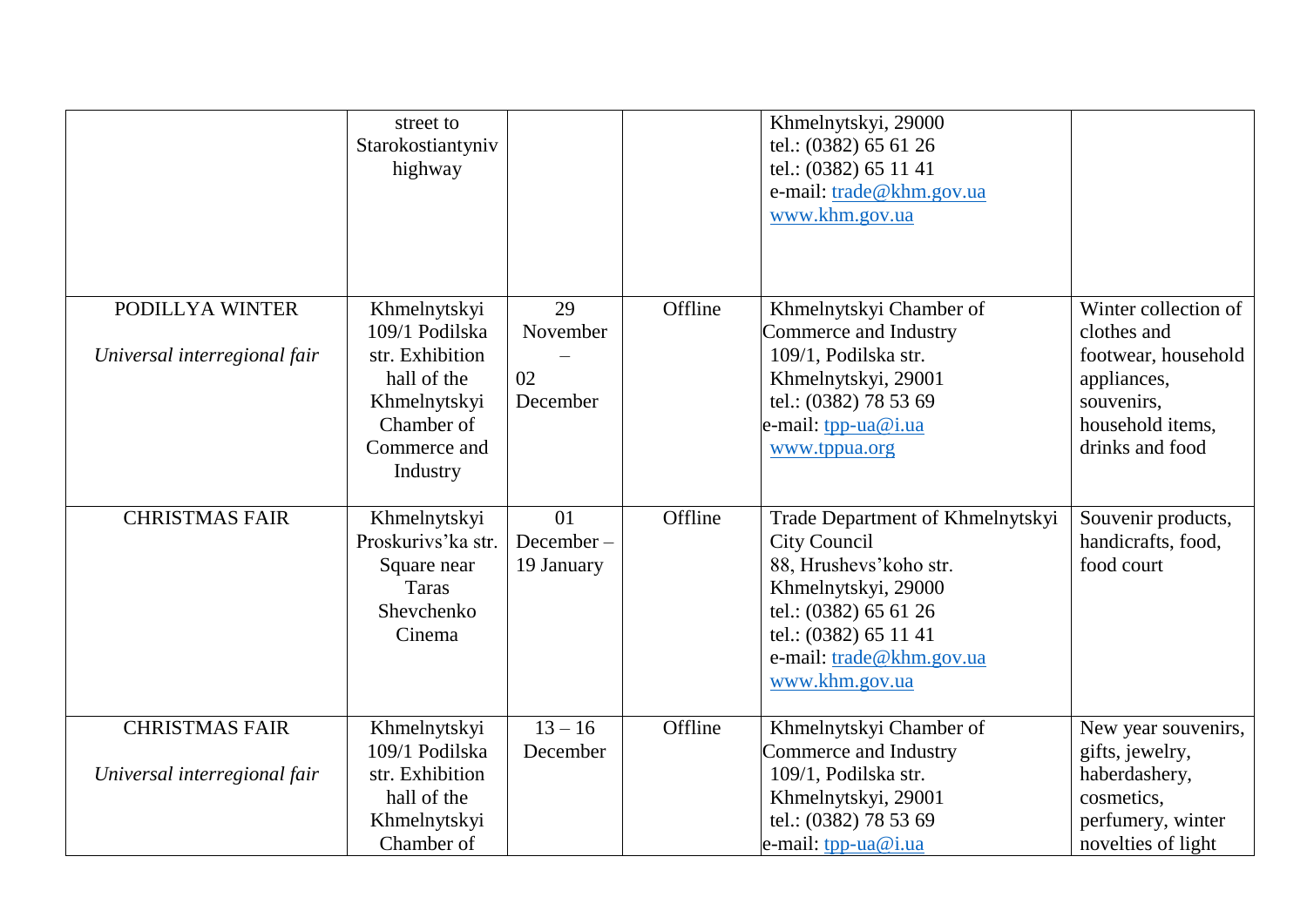|                                                                       | Commerce and<br>Industry                                                                    |                        |                                                                                                                                                                                        | www.tppua.org                                                                                                                                                                                      | industry                                                                                                                                                                                                                                                        |
|-----------------------------------------------------------------------|---------------------------------------------------------------------------------------------|------------------------|----------------------------------------------------------------------------------------------------------------------------------------------------------------------------------------|----------------------------------------------------------------------------------------------------------------------------------------------------------------------------------------------------|-----------------------------------------------------------------------------------------------------------------------------------------------------------------------------------------------------------------------------------------------------------------|
| <b>AGRICULTURAL FAIRS</b>                                             | Khmelnytskyi<br>Prybuz'ka str.<br>from Svobody<br>street to<br>Starokostiantyniv<br>highway | 24<br>December         | Offline                                                                                                                                                                                | Trade Department of Khmelnytskyi<br>City Council<br>88, Hrushevs' koho str.<br>Khmelnytskyi, 29000<br>tel.: (0382) 65 61 26<br>tel.: (0382) 65 11 41<br>e-mail: trade@khm.gov.ua<br>www.khm.gov.ua | Agricultural<br>products                                                                                                                                                                                                                                        |
| <b>AGROSHOW UKRAINE</b><br>International agro-industrial<br>expo-fest | Cherkasy<br>The terretory of<br>Airport<br>"Cherkasy"                                       | June                   | Information<br>about the<br>format of the<br>festival-fair<br>can be found<br>on the website<br>of the<br>organizer of<br>the event, the<br>quarantine<br>measures will<br>be observed | <b>Bieich LLC</b><br>36/1, Baidy Vyshnevetskogo str.<br>Cherkasy, Ukraine<br>tel.: (068) 485 83 86<br>tel.: (047) 250 00 65<br>e-mail: agroshow.ua@gmail.com<br>www.agroshow.com.ua                | Agricultural<br>machinery and<br>equipment, sowing<br>materials,<br>agrochemicals and<br>fertilizers.<br>innovative agro-<br>technologies,<br>equipment for<br>agricultural small<br>and medium sized<br>enterprises,<br>landscape design<br>and garden centers |
| <b>CHERKASY</b><br><b>SHCHEDRODAR</b>                                 | Cherkasy,<br>Ukraine<br><b>Valley of Roses</b>                                              | $10 - 11$<br>September | Information<br>about the<br>format of the                                                                                                                                              | <b>Cherkasy State Technological</b><br>University<br>Faculty of Food Technology and                                                                                                                | Demonstration of<br>the achievements of<br>agricultural                                                                                                                                                                                                         |
| Regional festival-fair                                                | Bohdan                                                                                      |                        | festival-fair                                                                                                                                                                          | <b>Service Sector</b>                                                                                                                                                                              | workers, honoring                                                                                                                                                                                                                                               |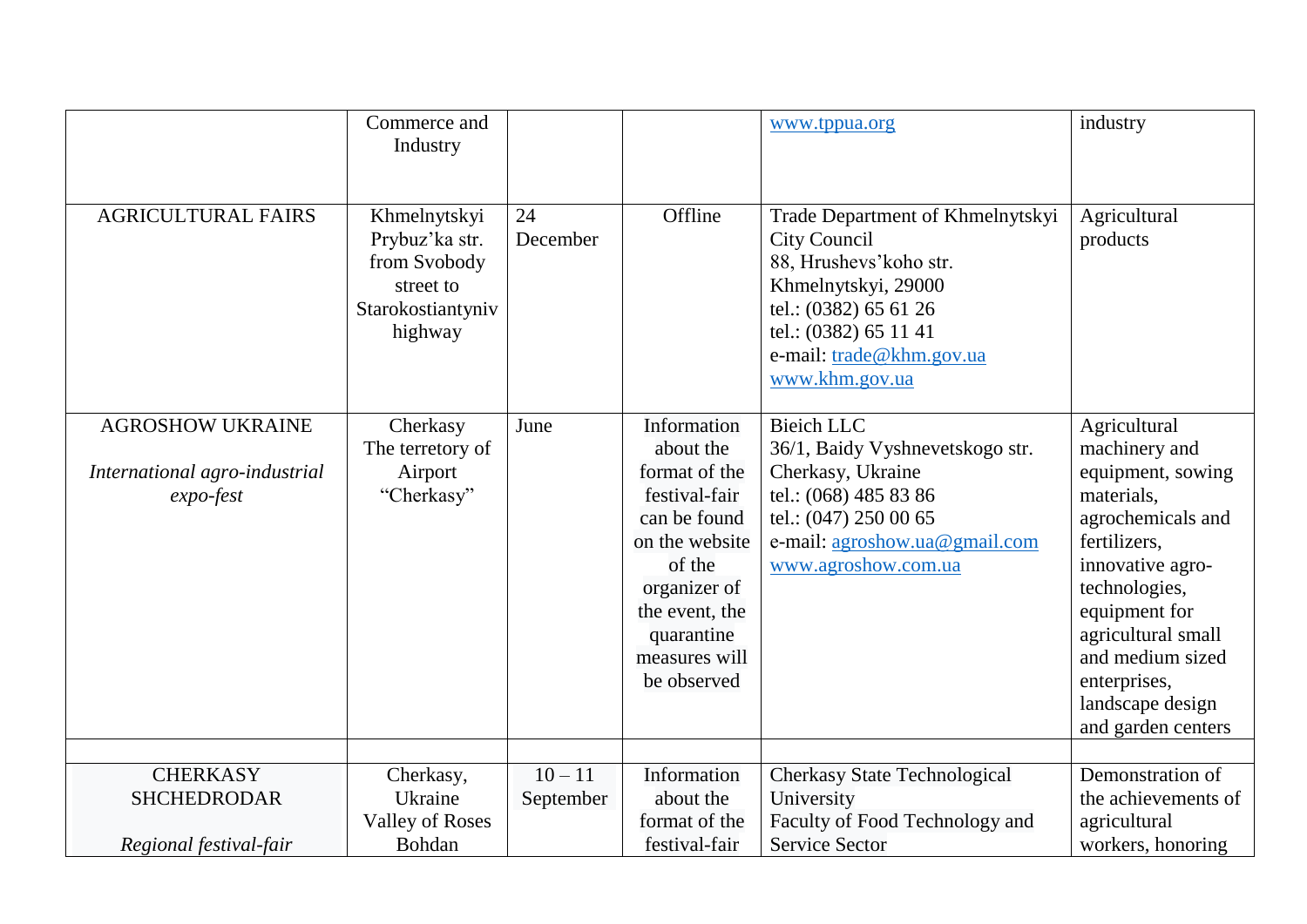|                                                         | Khmelnytsky<br>Square<br>The square in<br>front of the<br>House of<br>Political<br>Education<br>The green area<br>on the<br>Gagarin str.<br>(from the Valley<br>of Roses in the<br>direction |                            | can be found<br>on the website<br>of the<br>organizer of<br>the event, the<br>quarantine<br>measures will<br>be observed                                                               | <b>Cherkasy Regional State</b><br>Administration<br>Federation of Trade Unions of<br><b>Cherkasy Region</b><br>Regional trade union organization<br>of agro-industrial complex workers<br>460, Shevchenka bul., Cherkasy,<br>18006<br>tel.: (0472) 71 00 92<br>tel.: (0472) 71 00 94<br>tel.: (0472) 71 00 82<br>e-mail: chdtu-cherkasy@ukr.net<br>e-mail: dekanat- | the work of farmers<br>and organizing mass<br>sales of their<br>products, as well as<br>seasonal harvesting<br>by citizens and<br>guests of the region<br>for the winter |
|---------------------------------------------------------|----------------------------------------------------------------------------------------------------------------------------------------------------------------------------------------------|----------------------------|----------------------------------------------------------------------------------------------------------------------------------------------------------------------------------------|---------------------------------------------------------------------------------------------------------------------------------------------------------------------------------------------------------------------------------------------------------------------------------------------------------------------------------------------------------------------|--------------------------------------------------------------------------------------------------------------------------------------------------------------------------|
|                                                         | of the dam)                                                                                                                                                                                  |                            |                                                                                                                                                                                        | fhtso@chdtu.edu.ua                                                                                                                                                                                                                                                                                                                                                  |                                                                                                                                                                          |
| <b>OKAGRO</b><br>Agrarian business conference           | Cherkasy city<br>"Bohdan" plant                                                                                                                                                              | November                   | Information<br>about the<br>format of the<br>festival-fair<br>can be found<br>on the website<br>of the<br>organizer of<br>the event, the<br>quarantine<br>measures will<br>be observed | OkAgro<br>tel.: (067) 556 42 66<br>tel.: (067) 555 49 51<br>e-mail: info@okagro.com.ua<br>www.okagro.com.ua                                                                                                                                                                                                                                                         | Development of<br>business and<br>technologies in<br>agriculture                                                                                                         |
| <b>BUKOVYNIAN SPRING</b><br>Specialized exhibition-fair | Chernivtsi<br>20, Nebesna<br>Sotnia str.                                                                                                                                                     | $26$ March $-$<br>26 April | Information<br>about event<br>format can be<br>found on the                                                                                                                            | <b>Chernivtsi Chamber of Commerce</b><br>and Industry<br>20, Nebesna Sotnia str.<br>Chernivtsi, Ukraine, 58029                                                                                                                                                                                                                                                      | Fruit and<br>ornamental plants<br>seedlings, shrubs<br>and seeds                                                                                                         |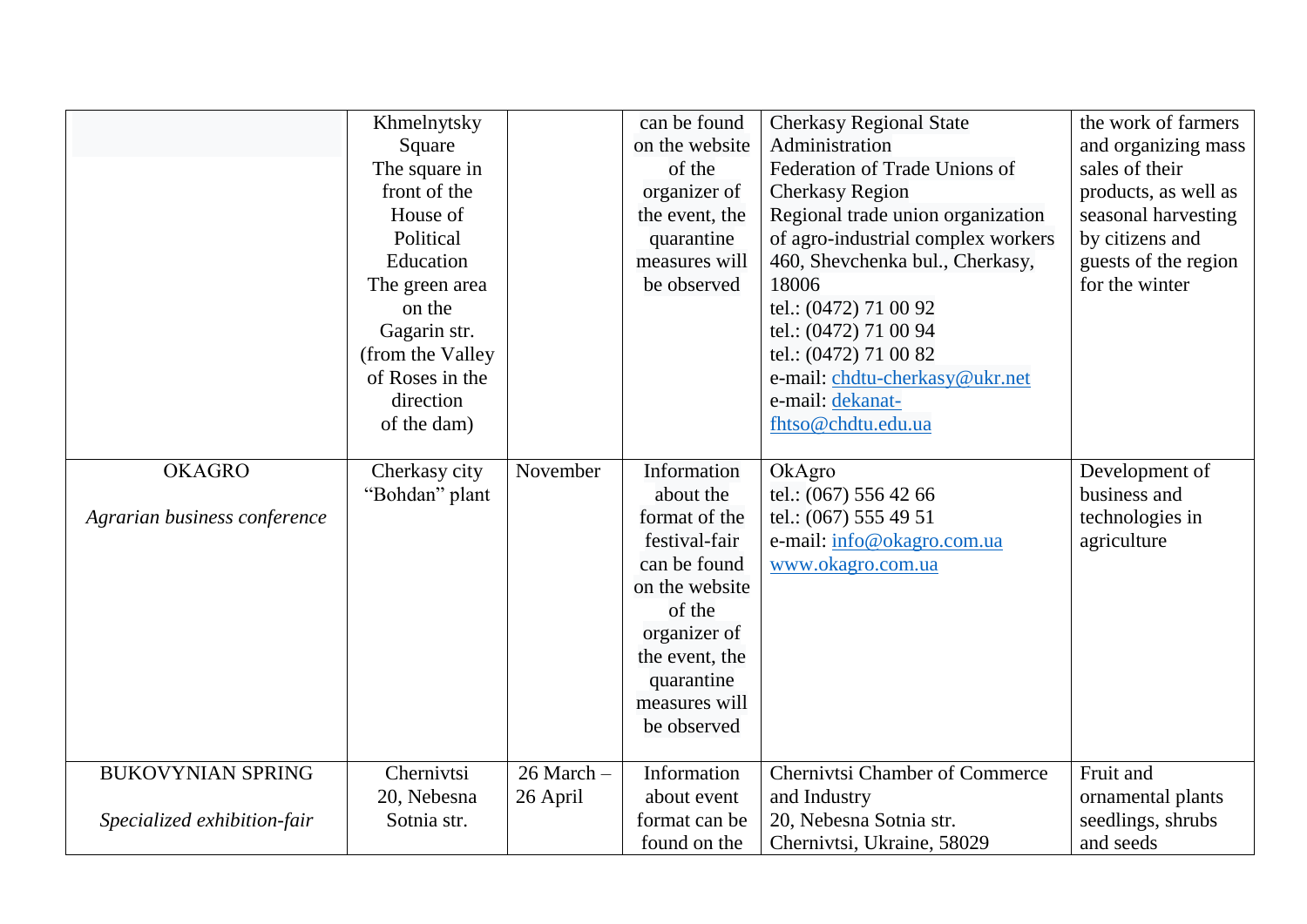| <b>BUKOVYNIAN TOURIST</b><br>FAIR<br>Tourist fair               | Chernivtsi                                                                            | $April -$<br>May | website of<br>Chernivtsi<br>Chamber of<br>Commerce<br>and Industry<br>Offline                                                     | tel.: (050) 433 00 37<br>e-mail: chccs@chccs.org.ua<br>www.chccs.org.ua<br>Department of Regional<br>Development of Chernivtsi<br>Regional State Administration<br>1, Hrushevskoho str.<br>Chernivtsi, Ukraine<br>tel.: (0372) 51 15 50                                                                | Travel services,<br>travel gear and<br>equipment                                                                |
|-----------------------------------------------------------------|---------------------------------------------------------------------------------------|------------------|-----------------------------------------------------------------------------------------------------------------------------------|--------------------------------------------------------------------------------------------------------------------------------------------------------------------------------------------------------------------------------------------------------------------------------------------------------|-----------------------------------------------------------------------------------------------------------------|
| <b>ENERGY SAVING</b><br>Interregional specialized<br>exhibition | Chernivtsi<br>Sports School<br>for children and<br>youth<br>6, Nebesna<br>Sotnia str. | $23 - 26$<br>May | Information<br>about event<br>format can be<br>found on the<br>website of<br>Chernivtsi<br>Chamber of<br>Commerce<br>and Industry | <b>Chernivtsi Chamber of Commerce</b><br>and Industry<br>20, Nebesna Sotnia str.<br>Chernivtsi, Ukraine, 58029<br>tel.: (050) 433 00 37<br>e-mail: chccs@chccs.org.ua<br>www.chccs.org.ua                                                                                                              | Devices, equipment,<br>building materials,<br>energy-saving<br>materials and<br>technologies in<br>construction |
| Petrivskyi Fair<br>Annual traditional fair                      | Chernivtsi<br>Streets and<br>squares<br>of the city                                   | July             | Offline                                                                                                                           | Chernivtsi City Council<br>Central Square, 1<br>Chernivtsi, Ukraine, 58002<br>tel.: (0372) 52 59 24<br>tel.: (0372) 55 35 39<br>e-mail: document@rada.cv.ua<br><b>Chernivtsi Chamber of Commerce</b><br>and Industry<br>20, Nebesna Sotnia str.<br>Chernivtsi, Ukraine, 58029<br>tel.: (050) 433 00 37 | Food and non-food<br>products, honey and<br>other bee products,<br>folk crafts, artistic<br>products            |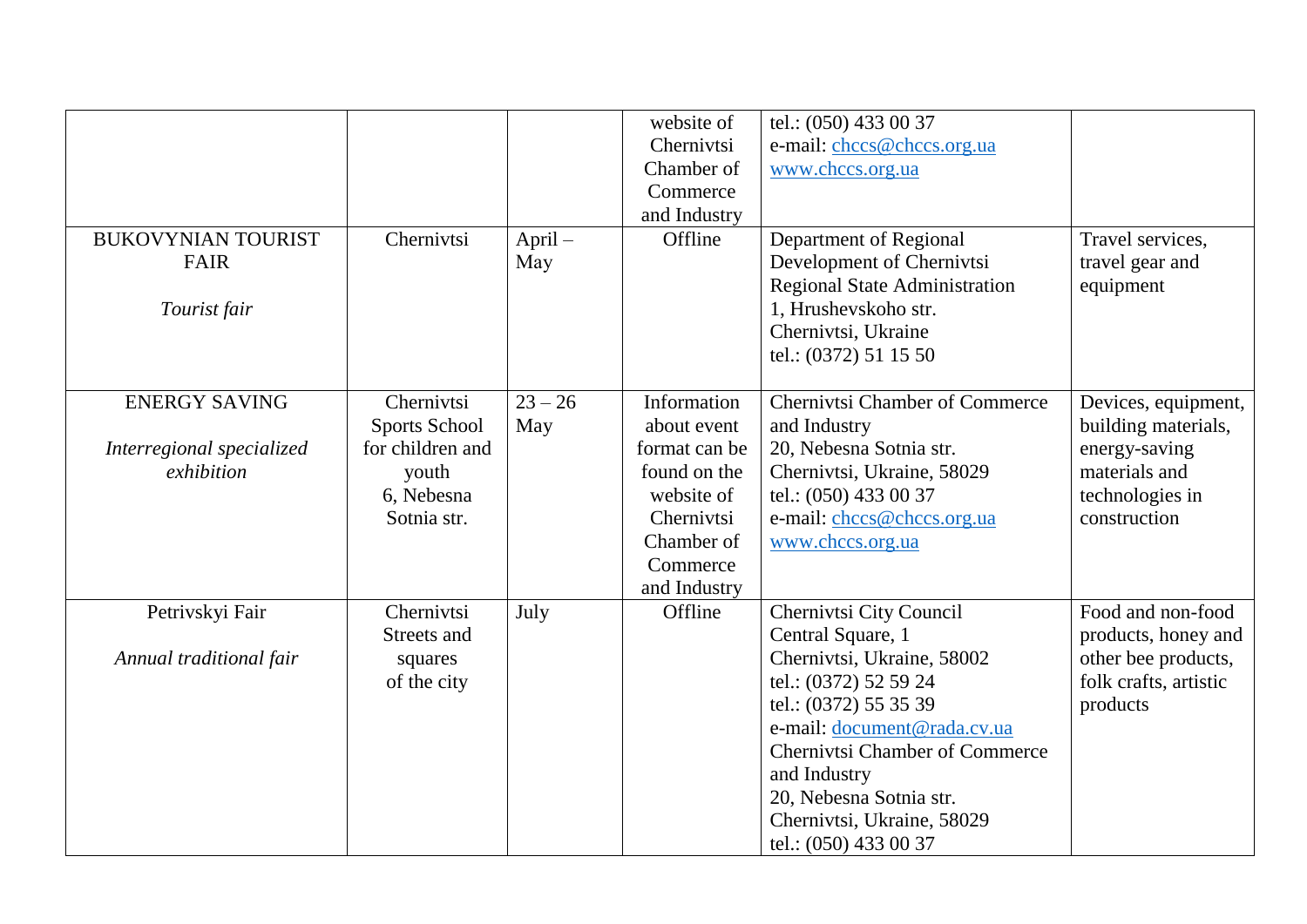|                                 |                   |           |               | e-mail: chccs@chccs.org.ua<br>www.chccs.org.ua |                       |
|---------------------------------|-------------------|-----------|---------------|------------------------------------------------|-----------------------|
| <b>Bukovynian Autumn</b>        | Revakivtsi        | September | Offline       | Department of Agro-industrial                  | Agricultural          |
|                                 | village           |           |               | Development of Chernivtsi                      | products              |
| Agro-industrial exhibition-fair | Chernivtsi        |           |               | <b>Regional State Administration</b>           |                       |
|                                 | district          |           |               | 1, Hrushevskoho str.                           |                       |
|                                 | Family recreation |           |               | Chernivtsi, Ukraine, 58002                     |                       |
|                                 | club              |           |               | tel.: (0372) 55 35 09                          |                       |
|                                 | "Bukovynian       |           |               | e-mail: apk@bukoda.gov.ua                      |                       |
|                                 | Troia"            |           |               |                                                |                       |
| <b>BUKDEREV</b>                 | Chernivtsi        | $05 - 07$ | Information   | <b>Chernivtsi Chamber of Commerce</b>          | Wood products         |
|                                 | Sports School     | October   | about event   | and Industry                                   |                       |
| Interregional specialized       | for children and  |           | format can be | 20, Nebesna Sotnia str.                        |                       |
| exhibition                      | youth             |           | found on the  | Chernivtsi, Ukraine, 58029                     |                       |
|                                 | 6, Nebesna        |           | website of    | tel.: (050) 433 00 37                          |                       |
|                                 | Sotnia str.       |           | Chernivtsi    | e-mail: chccs@chccs.org.ua                     |                       |
|                                 |                   |           | Chamber of    | www.chccs.org.ua                               |                       |
|                                 |                   |           | Commerce      |                                                |                       |
|                                 |                   |           | and Industry  |                                                |                       |
| <b>MIKOLIN FAIR</b>             | Chernihiv region  | May       | Offline       | Pryluky Town Council                           | Food and non-food     |
|                                 | Town of Pryluky   |           |               | 82, Nezalezhnosti str.                         | products,             |
| Fair                            | the center of     |           |               | Town of Pryluky, 17500                         | agricultural          |
|                                 | Pryluky           |           |               | tel.: (04637) 311 00                           | products, bee         |
|                                 |                   |           |               | tel.: (04637) 302 42                           | products, arts and    |
|                                 |                   |           |               | e-mail: ekonomica@ukr.net                      | crafts, catering      |
|                                 |                   |           |               |                                                | services, restaurants |
| <b>MILK FESTIVAL</b>            | Chernihiv         | August    | Offline       | Chernihiv Regional State                       | Exhibition, sale of   |
|                                 |                   |           |               | Administration                                 | goods of local        |
| Festival                        |                   |           |               | Department of Economic and                     | producers             |
|                                 |                   |           |               | <b>Agricultural Development</b>                |                       |
|                                 |                   |           |               | tel.: (0462) 675 739                           |                       |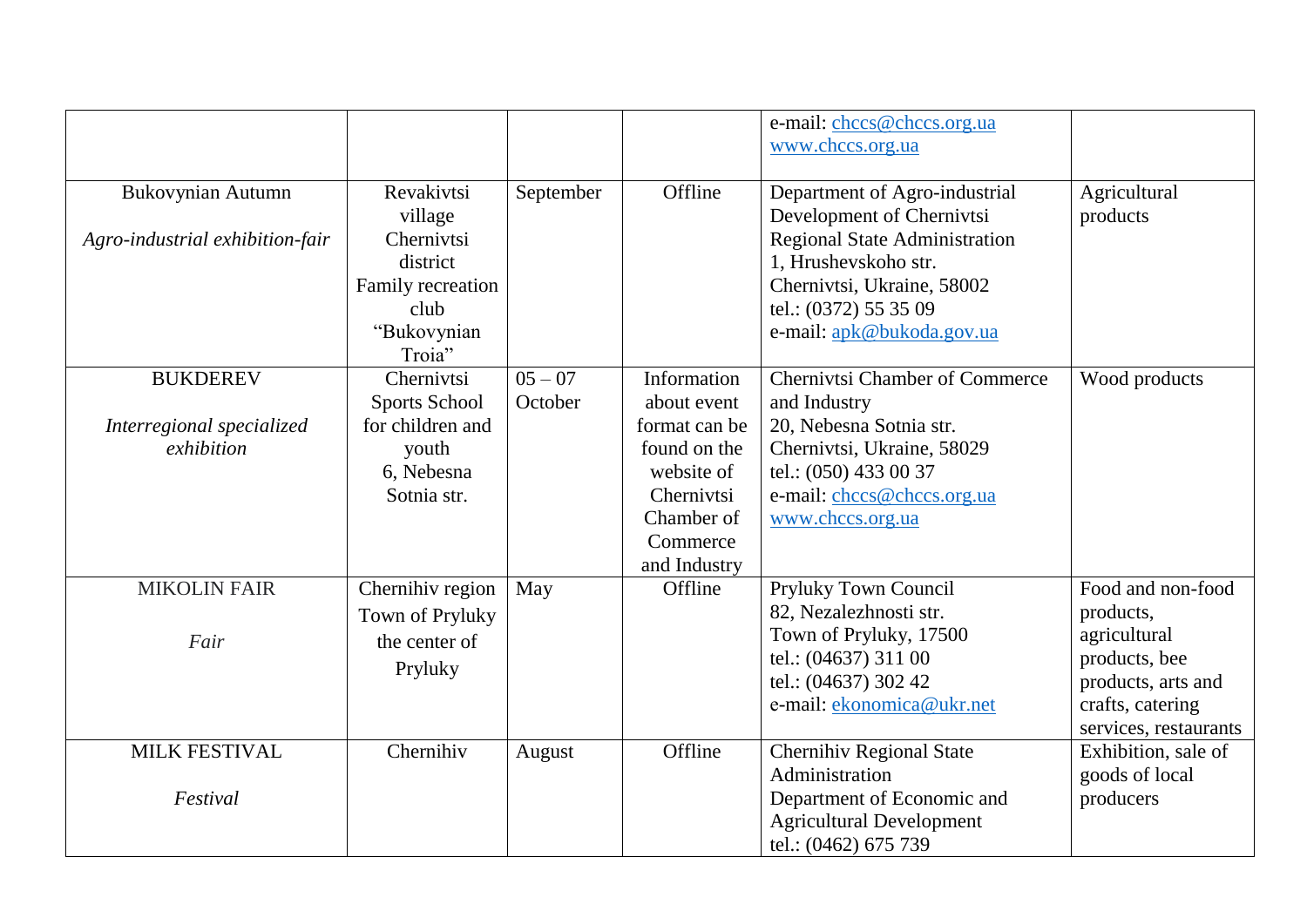|                                                            |                                                                 |                 |         | e-mail: uzez_cg@ukr.net                                                                                                                                                                                                                                                                                                                                   |                                                                                                                                                                           |
|------------------------------------------------------------|-----------------------------------------------------------------|-----------------|---------|-----------------------------------------------------------------------------------------------------------------------------------------------------------------------------------------------------------------------------------------------------------------------------------------------------------------------------------------------------------|---------------------------------------------------------------------------------------------------------------------------------------------------------------------------|
| PRYLUKY INTERREGIONAL<br><b>VOZDVYZHENSKY FAIR</b><br>Fair | Chernihiv region<br>Town of Pryluky<br>the center of<br>Pryluky | September       | Offline | Pryluky Town Council<br>82, Nezalezhnosti str.<br>Town of Pryluky, 17500<br>tel.: (04637) 311 00<br>tel.: (04637) 302 42<br>e-mail: ekonomica@ukr.net                                                                                                                                                                                                     | Manufacturers of<br>food and non-food<br>products,<br>agricultural<br>products, bee<br>products, arts and<br>crafts, entertaiment<br>and catering<br>services/restaurants |
| TOGETHER TO SUCCESS<br><b>Business festival</b>            | Chernihiv<br>Alley of Heroes                                    | 05<br>September | Offline | Chernihiv Regional State<br>Administration<br>Department of Economic and<br><b>Agricultural Development</b><br>tel.: (0462) 675 739<br>e-mail: <u>uzez_cg@ukr.net</u><br>Chernihiv City Council<br>Division of Entrepreneurship and<br>Perspective Planning, Department<br>of City's Economic Development<br>tel.: (0462) 774 856<br>tel.: (0462) 774 054 | Goods from local<br>producers                                                                                                                                             |
| ITS MAJESTY NIZHYNSKY<br><b>CUCUMBER</b><br>Festival       | Town of Nizhyn<br>central part of the<br>town                   | September       | Offline | Executive Committee of the Nizhyn<br><b>Town Council</b><br>tel.: (04631) 235 51<br>tel.: (04631) 253 36                                                                                                                                                                                                                                                  | Cucumbers and<br>goods related to<br>cucumbers                                                                                                                            |
| NIZHYNSKY POKROVSKY                                        | Town of Nizhyn                                                  | October         | Offline | <b>Executive Committee of</b><br>the Nizhyn Town Council                                                                                                                                                                                                                                                                                                  | Products of<br>domestic producers,                                                                                                                                        |